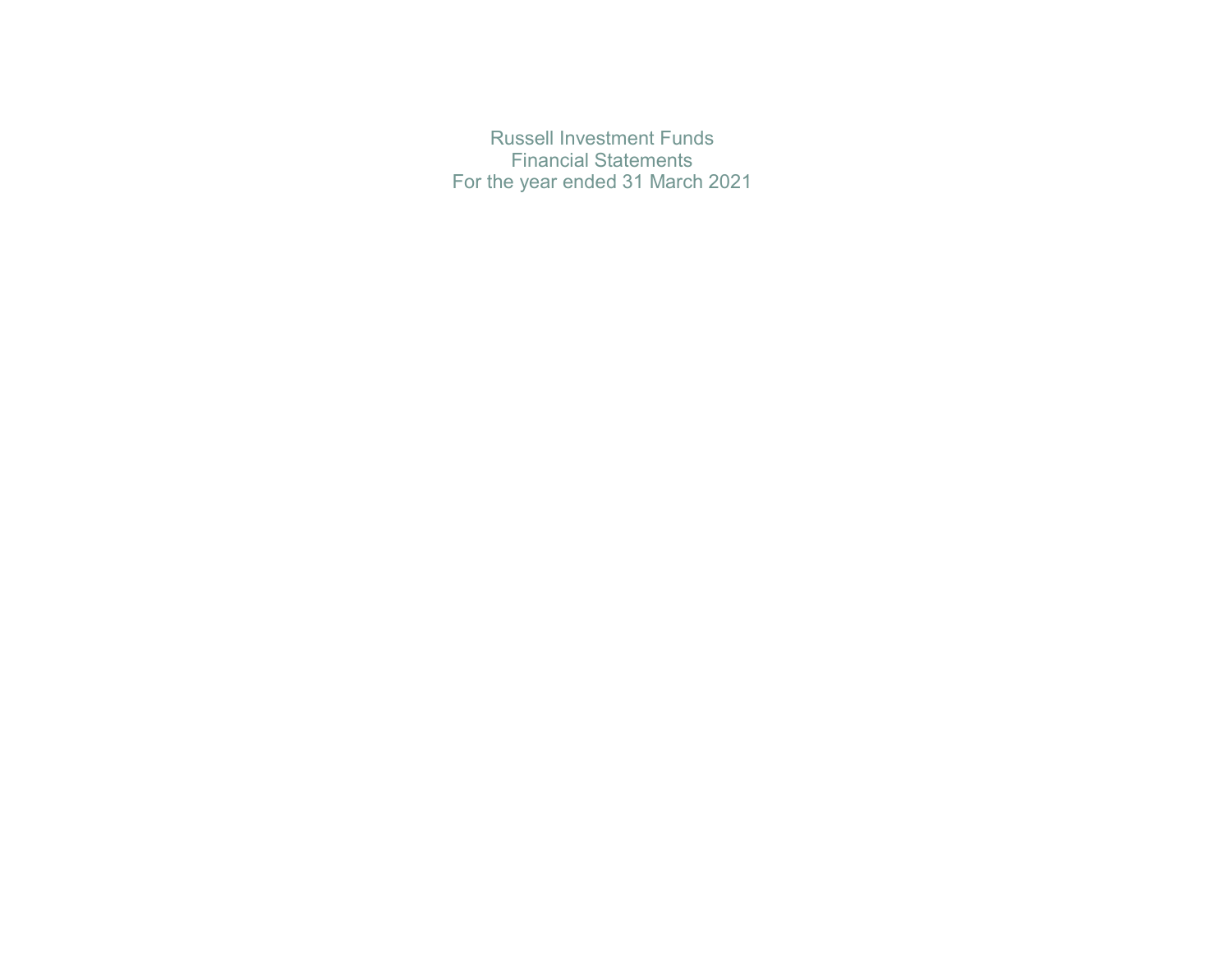# Statements of Comprehensive Income

|                                                                                         |      | <b>Global Shares Fund</b> |                          | <b>Hedged Global Shares Fund</b> |                | <b>NZ Shares Fund</b> |               | <b>NZ Fixed Interest Fund</b> |           | <b>Global Fixed Interest Fund</b> |            |
|-----------------------------------------------------------------------------------------|------|---------------------------|--------------------------|----------------------------------|----------------|-----------------------|---------------|-------------------------------|-----------|-----------------------------------|------------|
| For the year ended 31 March                                                             | Note | 2021                      | 2020                     | 2021                             | 2020           | 2021                  | 2020          | 2021                          | 2020      | 2021                              | 2020       |
| Income                                                                                  |      |                           |                          |                                  |                |                       |               |                               |           |                                   |            |
| Interest income                                                                         | 10   | 256                       | 1,071                    | 258                              | 1,052          | 17,411                | 106,446       | 3,876,688                     | 2,134,623 | 1,210                             | 5,404      |
| Distribution and dividend income                                                        |      | 13,092,010                | 5,643,391                | 4,449,349                        | 1,374          | 4,568,331             | 6,658,540     | ۰.                            |           | 57,614,788                        | 24,831,977 |
| Net foreign currency gains/(losses) on cash and cash equivalents and<br>margin accounts |      |                           | ٠                        |                                  |                | 7,712                 | 22,313        | 4,164                         | (109)     |                                   |            |
| Net gain/(loss) on financial assets and liabilities at fair value through               |      |                           |                          |                                  |                |                       |               |                               |           |                                   |            |
| profit or loss                                                                          |      | 14,194,579                | (5, 354, 154)            | 33,936,117                       | (10,084,527)   | 56,278,222            | (7, 301, 753) | (8, 290, 859)                 | 664,639   | (22, 117, 339)                    | (576,068)  |
| Sundry income                                                                           |      | 374                       | $\overline{\phantom{a}}$ | 451                              |                | 2,626                 | 40,954        | 8,988                         | 456       |                                   |            |
| Total income/(loss)                                                                     |      | 27,287,219                | 290,308                  | 38,386,175                       | (10,082,101)   | 60,874,302            | (473,500)     | (4,401,019)                   | 2,799,609 | 35,498,659                        | 24,261,313 |
| <b>Expenses</b>                                                                         |      |                           |                          |                                  |                |                       |               |                               |           |                                   |            |
| Management fees                                                                         | 9    | 1,192,761                 | 1,052,839                | 1,204,268                        | 1,042,590      | 3,037,525             | 2,808,948     | 900,600                       | 421,134   | 4,274,850                         | 3,963,152  |
| Administration expenses                                                                 |      | 103,768                   | 88,555                   | 104,610                          | 91.788         | 180.075               | 161.396       | 145.619                       | 88,982    | 394.409                           | 302,123    |
| <b>Transaction costs</b>                                                                |      |                           |                          |                                  |                | 326,591               | 323,558       | 5,375                         | (1,420)   |                                   |            |
| Other expenses                                                                          |      | 1,665                     | 1,180                    | 1,625                            | 1,241          | 10                    | 1,923         | 52                            | 1,731     | 3,326                             | 2,648      |
| <b>Total operating expenses</b>                                                         |      | 1,298,194                 | 1,142,574                | 1,310,503                        | 1,135,619      | 3,544,201             | 3,295,825     | 1,051,646                     | 510,427   | 4,672,585                         | 4,267,923  |
| Net profit/(loss)                                                                       |      | 25,989,025                | (852, 266)               | 37,075,672                       | (11, 217, 720) | 57,330,101            | (3,769,325)   | (5, 452, 665)                 | 2,289,182 | 30,826,074                        | 19,993,390 |
| Profit/(loss) for the year attributable to Unitholders                                  |      | 25.989.025                | (852, 266)               | 37,075,672                       | (11, 217, 720) | 57.330.101            | (3,769,325)   | (5,452,665)                   | 2,289,182 | 30,826,074                        | 19,993,390 |
| Total comprehensive income/(expense) for the year attributable to                       |      |                           |                          |                                  |                |                       |               |                               |           |                                   |            |
| <b>Unitholders</b>                                                                      |      | 25,989,025                | (852, 266)               | 37,075,672                       | (11, 217, 720) | 57.330.101            | (3,769,325)   | (5, 452, 665)                 | 2,289,182 | 30.826.074                        | 19,993,390 |

These statements are to be read in conjunction with the accompanying notes.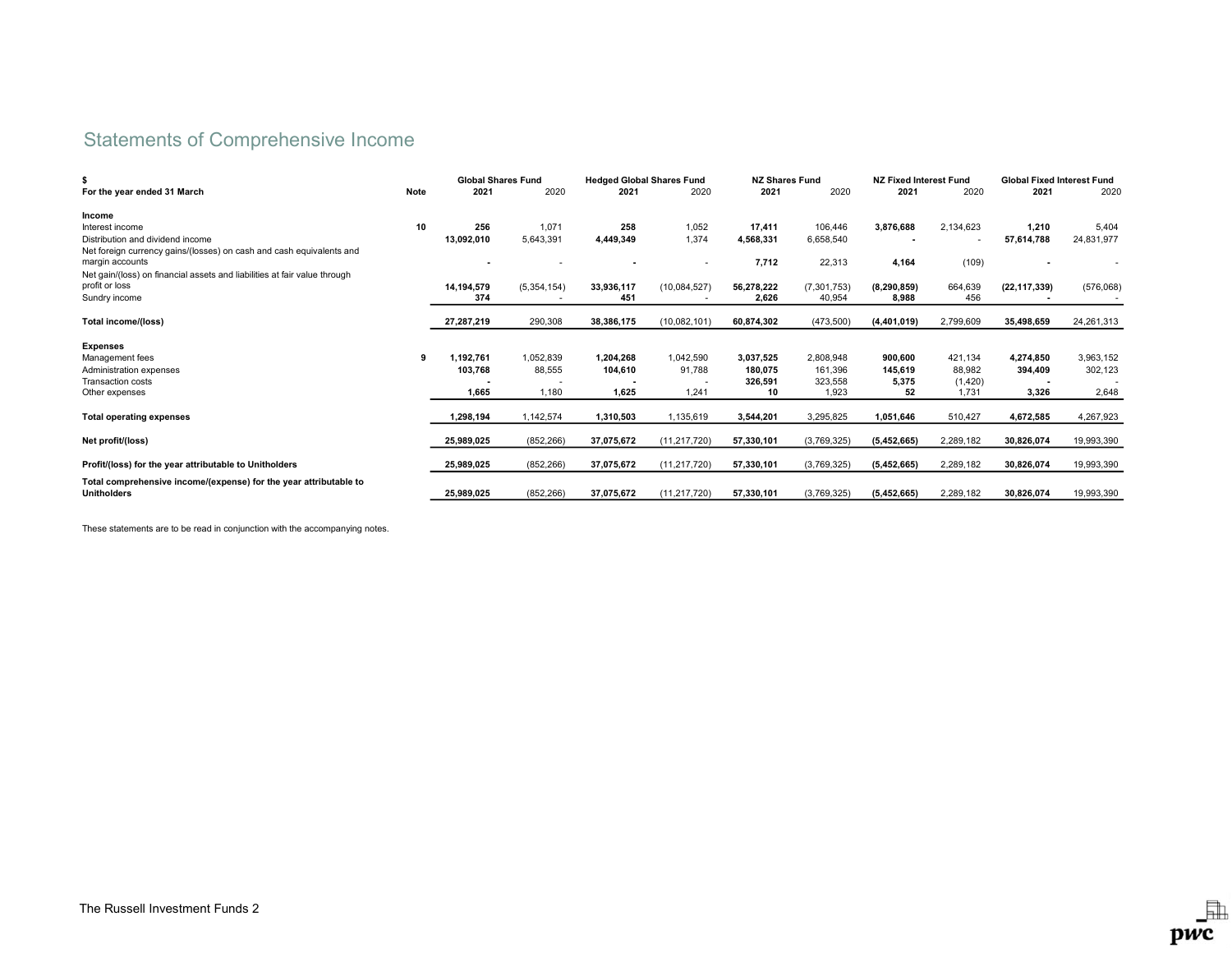# Statements of Changes in Net Assets Attributable to Unitholders

|                                                                               | <b>Global Shares Fund</b> |               | <b>Hedged Global Shares Fund</b> |                | <b>NZ Shares Fund</b> |                | <b>NZ Fixed Interest Fund</b> |               | <b>Global Fixed Interest Fund</b> |                |
|-------------------------------------------------------------------------------|---------------------------|---------------|----------------------------------|----------------|-----------------------|----------------|-------------------------------|---------------|-----------------------------------|----------------|
| For the year ended 31 March                                                   | 2021                      | 2020          | 2021                             | 2020           | 2021                  | 2020           | 2021                          | 2020          | 2021                              | 2020           |
|                                                                               |                           |               |                                  |                |                       |                |                               |               |                                   |                |
| Net assets attributable to Unitholders at the beginning of the year           | 77.266.761                | 70,430,579    | 72,441,005                       | 70,080,989     | 201,153,633           | 213,668,592    | 68,602,294                    | 63,139,751    | 581,588,647                       | 504,115,366    |
| Proceeds from units issued                                                    | 13,161,621                | 16,723,494    | 12,660,248                       | 20,377,433     | 43,479,398            | 19,546,105     | 148,639,479                   | 9,557,171     | 161,491,259                       | 146,953,997    |
| Redemption of units                                                           | (16, 167, 149)            | (7,856,297)   | (23, 884, 533)                   | (5,641,509)    | (19, 260, 857)        | (21, 508, 307) | (3,418,368)                   | (5,309,153)   | (76, 374, 251)                    | (66, 778, 162) |
| <b>Distributions</b>                                                          | (1, 200, 121)             | (1, 170, 403) | (1, 151, 946)                    | (1, 154, 344)  | (7,021,570)           | (6,735,141)    | (2,986,678)                   | (1,063,634)   | (21, 599, 503)                    | (19, 782, 712) |
| Unitholder tax liabilities                                                    | (3, 469)                  | (8,346)       | (4, 249)                         | (3,844)        | (33,992)              | (48, 291)      | (9, 346)                      | (11, 023)     | (1,714,325)                       | (2,913,232)    |
|                                                                               |                           |               |                                  |                |                       |                |                               |               |                                   |                |
| Net increase/(decrease) from transaction in units                             | (4,209,118)               | 7,688,448     | (12, 380, 480)                   | 13,577,736     | 17,162,979            | (8,745,634)    | 142,225,087                   | 3,173,361     | 61,803,180                        | 57,479,891     |
| Total comprehensive income/(loss) for the year attributable to<br>Unitholders | 25,989,025                | (852, 266)    | 37,075,672                       | (11, 217, 720) | 57,330,101            | (3,769,325)    | (5,452,665)                   | 2,289,182     | 30,826,074                        | 19,993,390     |
|                                                                               |                           |               |                                  |                |                       |                |                               |               |                                   |                |
| Net assets attributable to Unitholders at the end of the year                 | 99,046,668                | 77,266,761    | 97,136,197                       | 72,441,005     | 275,646,713           | 201,153,633    | 205,374,716                   | 68,602,294    | 674,217,901                       | 581,588,647    |
|                                                                               |                           |               |                                  |                |                       |                |                               |               |                                   |                |
| Units on issue                                                                | <b>Global Shares Fund</b> |               | <b>Hedged Global Shares Fund</b> |                | <b>NZ Shares Fund</b> |                | NZ Fixed Interest Fund        |               | <b>Global Fixed Interest Fund</b> |                |
| For the year ended 31 March                                                   | 2021                      | 2020          | 2021                             | 2020           | 2021                  | 2020           | 2021                          | 2020          | 2021                              | 2020           |
| Units on issue at the beginning of the year                                   | 40,930,734                | 36,296,793    | 41,309,958                       | 33,675,497     | 113,607,688           | 114,512,147    | 54.115.853                    | 50,790,628    | 499.148.591                       | 433,934,750    |
| Units issued                                                                  | 6.020.325                 | 8,380,682     | 5.753.229                        | 10,319,408     | 20.372.773            | 9.968.406      | 112.479.174                   | 7,517,085     | 131.459.859                       | 123,485,866    |
| Units redeemed                                                                | (7, 136, 136)             | (3,746,741)   | (10, 172, 846)                   | (2,684,947)    | (9,771,973)           | (10, 872, 865) | (2,620,644)                   | (4, 191, 860) | (64,006,295)                      | (58, 272, 025) |
|                                                                               |                           |               |                                  |                |                       |                |                               |               |                                   |                |
| Units on issue at the end of the year                                         | 39,814,923                | 40,930,734    | 36,890,341                       | 41,309,958     | 124,208,488           | 113,607,688    | 163,974,383                   | 54,115,853    | 566,602,155                       | 499,148,591    |

These statements are to be read in conjunction with the accompanying notes.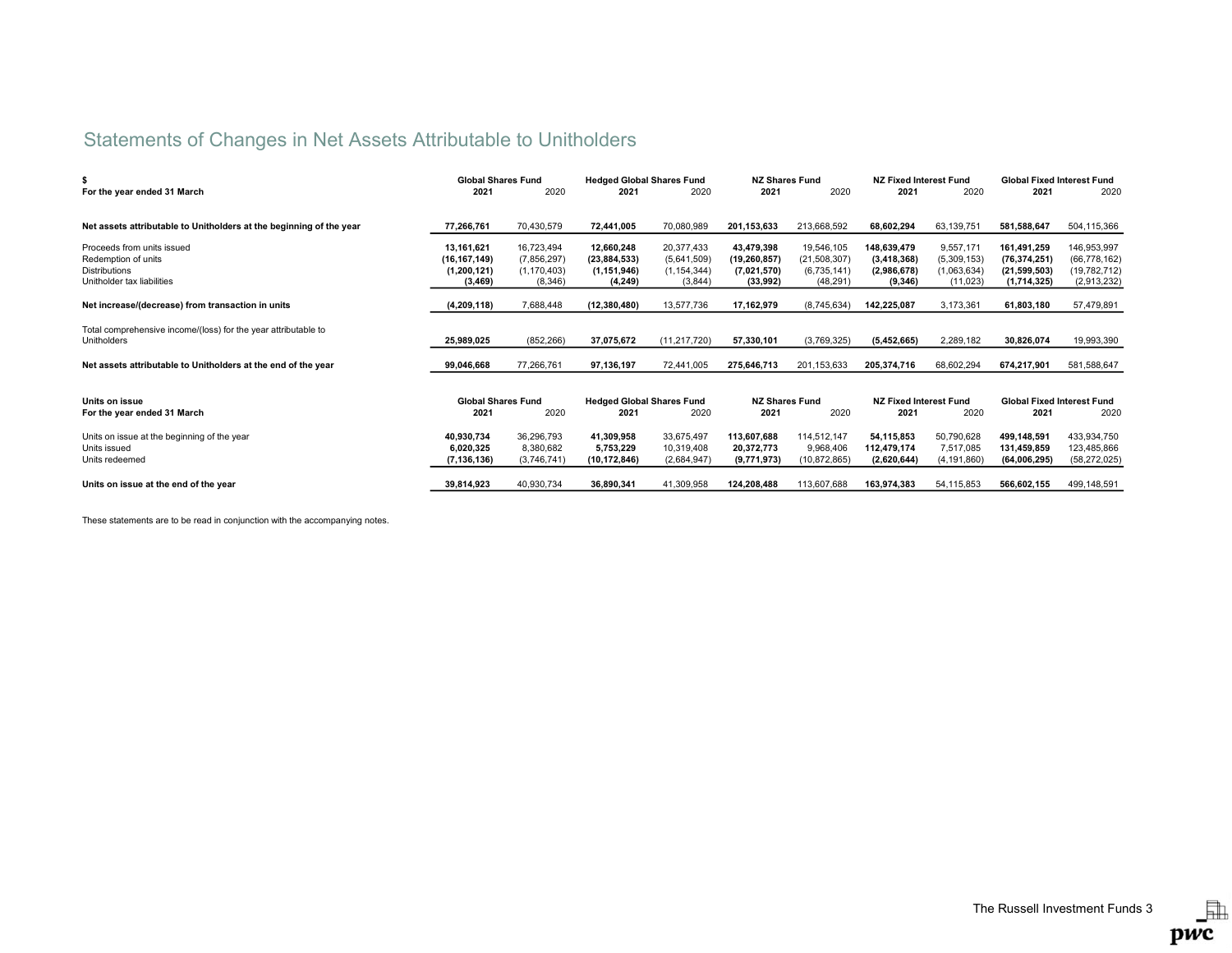## Statements of Financial Position

| \$                                                         |      | <b>Global Shares Fund</b> |            | <b>Hedged Global Shares Fund</b> |            | <b>NZ Shares Fund</b> |             | <b>NZ Fixed Interest Fund</b> |            | <b>Global Fixed Interest Fund</b> |               |
|------------------------------------------------------------|------|---------------------------|------------|----------------------------------|------------|-----------------------|-------------|-------------------------------|------------|-----------------------------------|---------------|
| As at 31 March                                             | Note | 2021                      | 2020       | 2021                             | 2020       | 2021                  | 2020        | 2021                          | 2020       | 2021                              | 2020          |
| <b>Current assets</b>                                      |      |                           |            |                                  |            |                       |             |                               |            |                                   |               |
| Cash and cash equivalents                                  |      | 134,555                   | 181.294    | 170,840                          | 154,244    | 9,530,457             | 6,486,285   | 20,498,257                    | 3,985,682  | 320,676                           | 351.771       |
| Margin accounts                                            |      |                           |            | ×                                | 22         |                       |             | 258,809                       | 417,742    |                                   |               |
| Financial assets at fair value through profit or loss      | 6    | 99,142,533                | 77,193,466 | 97,213,806                       | 72,398,626 | 265,628,768           | 194,108,691 | 183,549,905                   | 64,306,939 | 674,345,469                       | 582,572,670   |
| Outstanding settlements receivable                         |      | $\sim$                    | 50,000     | 150,000                          | 50,000     | 234,955               | 653,682     |                               | 596,978    | 4,400,000                         | 18,230,000    |
| Dividends receivable                                       |      |                           |            |                                  |            | 878,406               | 1,453,437   |                               |            |                                   |               |
| <b>Accrued inlerest</b>                                    |      |                           |            |                                  |            |                       | $\bullet$   | 1,676,489                     | 651,134    |                                   |               |
| Tax receivable on behalf of unitholders                    |      |                           |            |                                  |            |                       |             |                               | 23         |                                   |               |
| <b>Total assets</b>                                        |      | 99,277,088                | 77,424,760 | 97,534,646                       | 72,602,870 | 276,272,586           | 202,702,095 | 205,983,460                   | 69,958,498 | 679,066,145                       | 601, 154, 441 |
| <b>Current liabilities</b>                                 |      |                           |            |                                  |            |                       |             |                               |            |                                   |               |
| Financial liabilities at fair value through profit or loss | 7    | ۰                         | ٠          | ۰                                | $\sim$     | $\bullet$             | ÷           | 431,937                       | 490,440    |                                   |               |
| Outslanding settlements payable                            |      |                           | $\bullet$  | ٠,                               |            | 194,996               | 1,171,173   |                               | 754,057    |                                   |               |
| Management fees payable                                    | 9    | 113,284                   | 83,756     | 113,400                          | 80,352     | 279,711               | 214,899     | 107,384                       | 37,208     | 384,283                           | 342,870       |
| Withdrawals payable                                        |      | 50,453                    | 15,777     | 213,755                          | 16,034     | 28,999                | 31.668      | 12,206                        | 40,384     | 422,775                           | 14,367,674    |
| Distributions payable                                      |      | 35,761                    | 31,841     | 41,214                           | 39,454     | 54,683                | 49,457      | 4,272                         | 3,506      | 2,310,391                         | 1.932.957     |
| Other payables                                             |      | 29,974                    | 21,951     | 26,117                           | 22,181     | 33,492                | 33,316      | 43,599                        | 19,579     | 46,311                            | 51,875        |
| Tax payable on behalf of unitholders                       |      | 948                       | 4,674      | 3,963                            | 3,844      | 33,992                | 47,949      | 9,346                         | 11,030     | 1,684,484                         | 2,870,418     |
| <b>Total liabilities</b>                                   |      | 230,420                   | 157,999    | 398,449                          | 161,865    | 625,873               | 1,548,462   | 608,744                       | 1,356,204  | 4,848,244                         | 19,565,794    |
| Net assets attributable to Unitholders                     |      | 99,046,668                | 77,266,761 | 97,136,197                       | 72,441,005 | 275,646,713           | 201,153,633 | 205,374,716                   | 68,602,294 | 674,217,901                       | 581,588,647   |

The Directors of Implemented Investment Solutions Limited authorised these Financial Statements for issue on 19 July 2021.

 $\sqrt{k}/l$  ,  $50$ 

These statements are to be read in conjunction with the accompanying notes.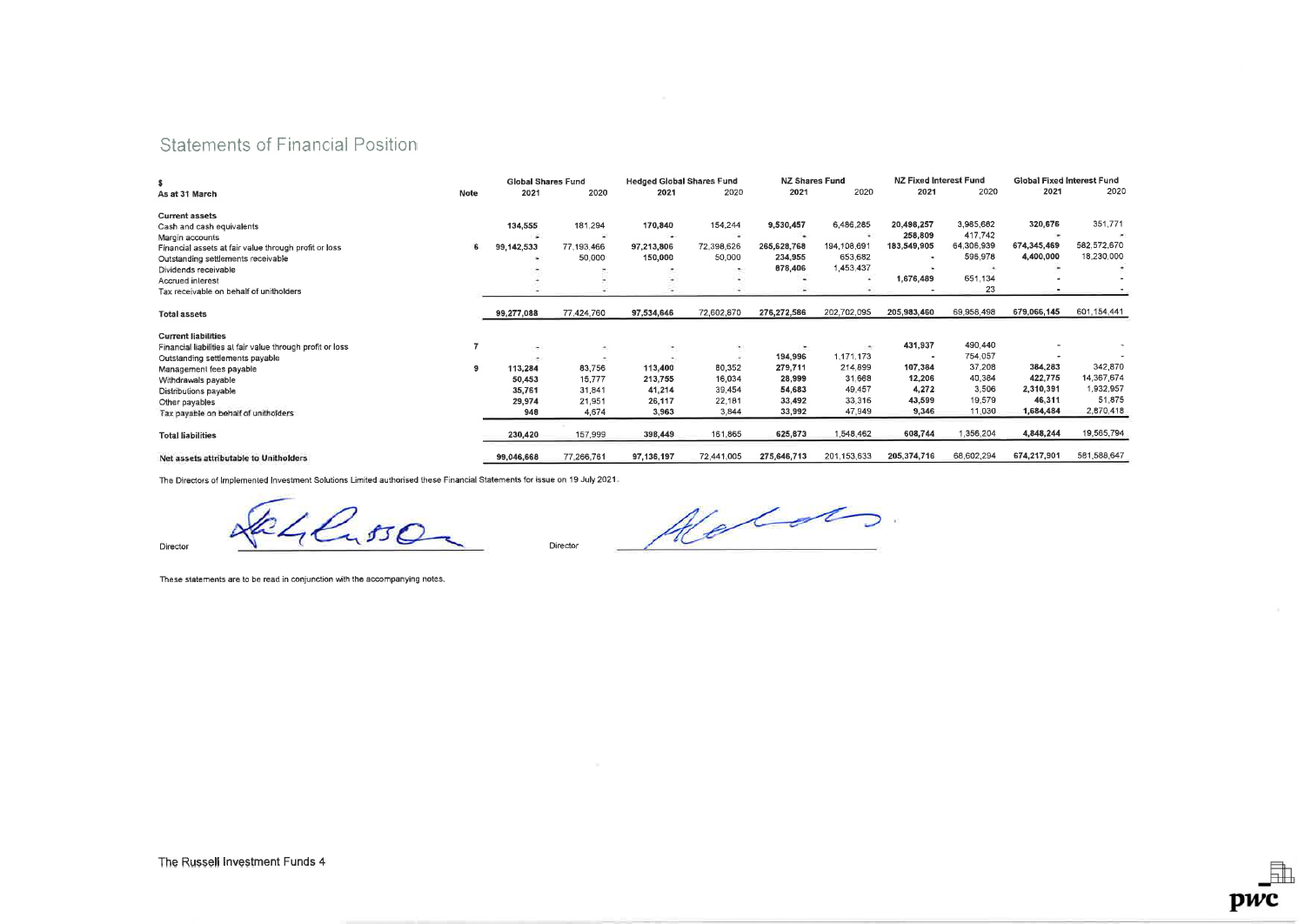# Statements of Cash Flows

| s                                                                                   |      | <b>Global Shares Fund</b> |              | <b>Hedged Global Shares Fund</b> |                | <b>NZ Shares Fund</b> |                | <b>NZ Fixed Interest Fund</b> |                | <b>Global Fixed Interest Fund</b> |                 |
|-------------------------------------------------------------------------------------|------|---------------------------|--------------|----------------------------------|----------------|-----------------------|----------------|-------------------------------|----------------|-----------------------------------|-----------------|
| For the year ended 31 March                                                         | Note | 2021                      | 2020         | 2021                             | 2020           | 2021                  | 2020           | 2021                          | 2020           | 2021                              | 2020            |
| Cash flows from operating activities                                                |      |                           |              |                                  |                |                       |                |                               |                |                                   |                 |
| Proceeds from sale of financial instruments at fair value through profit or loss    |      | 13,030,001                | 4,830,001    | 20,775,286                       | 2,570,001      | 94,714,339            | 86,681,102     | 88.088.979                    | 43,805,681     | 35,375,000                        | 34,270,002      |
| Purchase of financial instruments at fair value through profit or loss              |      | (7,645,000)               | (11,300,000) | (7,305,000)                      | (14,970,000)   | (110, 269, 970)       | (80, 594, 943) | (215, 902, 114)               | (48, 624, 132) | (77,880,000)                      | (102, 455, 000) |
| Net interest received on swap contracts                                             |      |                           |              |                                  |                |                       |                | (4, 244)                      | 10,517         |                                   |                 |
| Net settlement of forward currency contracts                                        |      |                           |              |                                  |                |                       |                | (29, 897)                     | 10,862         |                                   |                 |
| Net settlement on future contracts                                                  |      |                           |              |                                  |                |                       | ٠              | (60, 704)                     | (107)          |                                   |                 |
| Net settlement of swap contracts                                                    |      |                           |              |                                  |                |                       |                | 154,352                       | (676, 501)     |                                   |                 |
| Net decrease in margin accounts                                                     |      |                           |              |                                  |                |                       |                | 158,933                       | 146,403        |                                   |                 |
| Dividends and distributions received                                                |      |                           |              |                                  |                | 4,892,188             | 6,043,216      | $\overline{\phantom{a}}$      |                |                                   |                 |
| Sundry income received                                                              |      | 374                       |              | 451                              |                | 10,126                | 33,454         | 8,988                         | 456            |                                   | (30,000)        |
| Interest income received                                                            |      | 256                       | 1,080        | 258                              | 1,061          | 17,411                | 106,908        | 2,855,577                     | 2,052,171      | 1,210                             | 5,422           |
| <b>Transaction costs</b>                                                            |      |                           |              |                                  |                | (326, 591)            | (322, 368)     | (5, 375)                      | 1,420          |                                   |                 |
| Management fees paid                                                                |      | (1, 163, 233)             | (1,043,211)  | (1, 171, 220)                    | (1,035,617)    | (2,972,713)           | (2,798,969)    | (830, 424)                    | (414, 086)     | (4, 233, 437)                     | (3,887,677)     |
| Administration and other expenses paid                                              |      | (97, 410)                 | (82, 160)    | (102, 299)                       | (83, 477)      | (179, 909)            | (159, 752)     | (121, 651)                    | (83, 865)      | (373, 299)                        | (314,080)       |
| Net cash (outflow)/inflow from operating activities                                 | 11   | 4,124,988                 | (7,594,290)  | 12,197,476                       | (13, 518, 032) | (14, 115, 119)        | 8,988,648      | (125, 687, 580)               | (3,771,181)    | (47, 110, 526)                    | (72, 411, 333)  |
| Cash flows from financing activities                                                |      |                           |              |                                  |                |                       |                |                               |                |                                   |                 |
| Proceeds from units issued                                                          |      | 11,599,521                | 15,616,711   | 11,579,840                       | 19,299,280     | 36,353,963            | 12,909,103     | 145,661,250                   | 8,500,243      | 105,192,342                       | 130,992,702     |
| Redemptions of units                                                                |      | (15,700,762)              | (7,860,674)  | (23, 674, 985)                   | (5,645,629)    | (19,052,195)          | (21, 495, 592) | (3,446,546)                   | (5,291,835)    | (51, 223, 983)                    | (52,899,521)    |
| Unitholders tax liabilities                                                         |      | (4,674)                   | (7, 162)     | (4, 130)                         | (3, 458)       | (47, 949)             | (33,958)       | (11,030)                      | (12, 054)      | (2,870,609)                       | (1,834,715)     |
| Distributions paid                                                                  |      | (65, 812)                 | (64, 429)    | (81, 605)                        | (74, 132)      | (102, 240)            | (96, 325)      | (7,683)                       | (5, 424)       | (4,018,319)                       | (3,681,139)     |
| Net cash inflow/(outflow) from financing activities                                 |      | (4, 171, 727)             | 7,684,446    | (12, 180, 880)                   | 13,576,061     | 17,151,579            | (8,716,772)    | 142,195,991                   | 3,190,930      | 47,079,431                        | 72,577,327      |
| Net (decrease)/increase in cash and cash equivalents                                |      | (46, 739)                 | 90,156       | 16,596                           | 58,029         | 3,036,460             | 271,876        | 16,508,411                    | (580, 251)     | (31, 095)                         | 165,994         |
| Cash and cash equivalents at the beginning of the financial year                    |      | 181,294                   | 91,138       | 154,244                          | 96,215         | 6,486,285             | 6,192,096      | 3,985,682                     | 4,566,042      | 351,771                           | 185,777         |
| Foreign exchange (losses)/gains on cash and cash equivalents denominated in foreign |      |                           |              |                                  |                |                       |                |                               |                |                                   |                 |
| currencies                                                                          |      |                           |              |                                  |                | 7,712                 | 22,313         | 4,164                         | (109)          |                                   |                 |
| Cash and cash equivalents at the end of the financial year                          |      | 134,555                   | 181,294      | 170,840                          | 154,244        | 9,530,457             | 6,486,285      | 20,498,257                    | 3,985,682      | 320,676                           | 351,771         |
| The cash balances of the Funds comprise of:                                         |      |                           |              |                                  |                |                       |                |                               |                |                                   |                 |
| Cash and cash equivalents                                                           |      | 134,555                   | 181,294      | 170,840                          | 154,244        | 9,530,457             | 6,486,285      | 20,498,257                    | 3,985,682      | 320,676                           | 351,771         |
|                                                                                     |      | 134,555                   | 181,294      | 170,840                          | 154,244        | 9,530,457             | 6.486.285      | 20,498,257                    | 3,985,682      | 320.676                           | 351,771         |

For the Funds, prior year comparative figures for cash flows from financing activities have been corrected for re-invested distributions previously recognised on a gross basis. Re-invested distributions, which are non-cash as distributions paid, with a corresponding amount recognised as proceeds from units issued. There is no impact to the net cash inflows from financing activities or the statement of changes in net assets attributable to un

|                                     | <b>Global Shares Fund</b> | <b>Hedged Global Shares Fund</b> | <b>NZ Shares Fund</b> | NZ Fixed Interest Fund | <b>Global Fixed Interest Fund</b> |
|-------------------------------------|---------------------------|----------------------------------|-----------------------|------------------------|-----------------------------------|
| Prior vear reinvested distributions | .106.783                  | . 078 15'                        | 637.002               | .056.928               | 15.961.295                        |

These statements are to be read in conjunction with the accompanying notes.

 $\Box$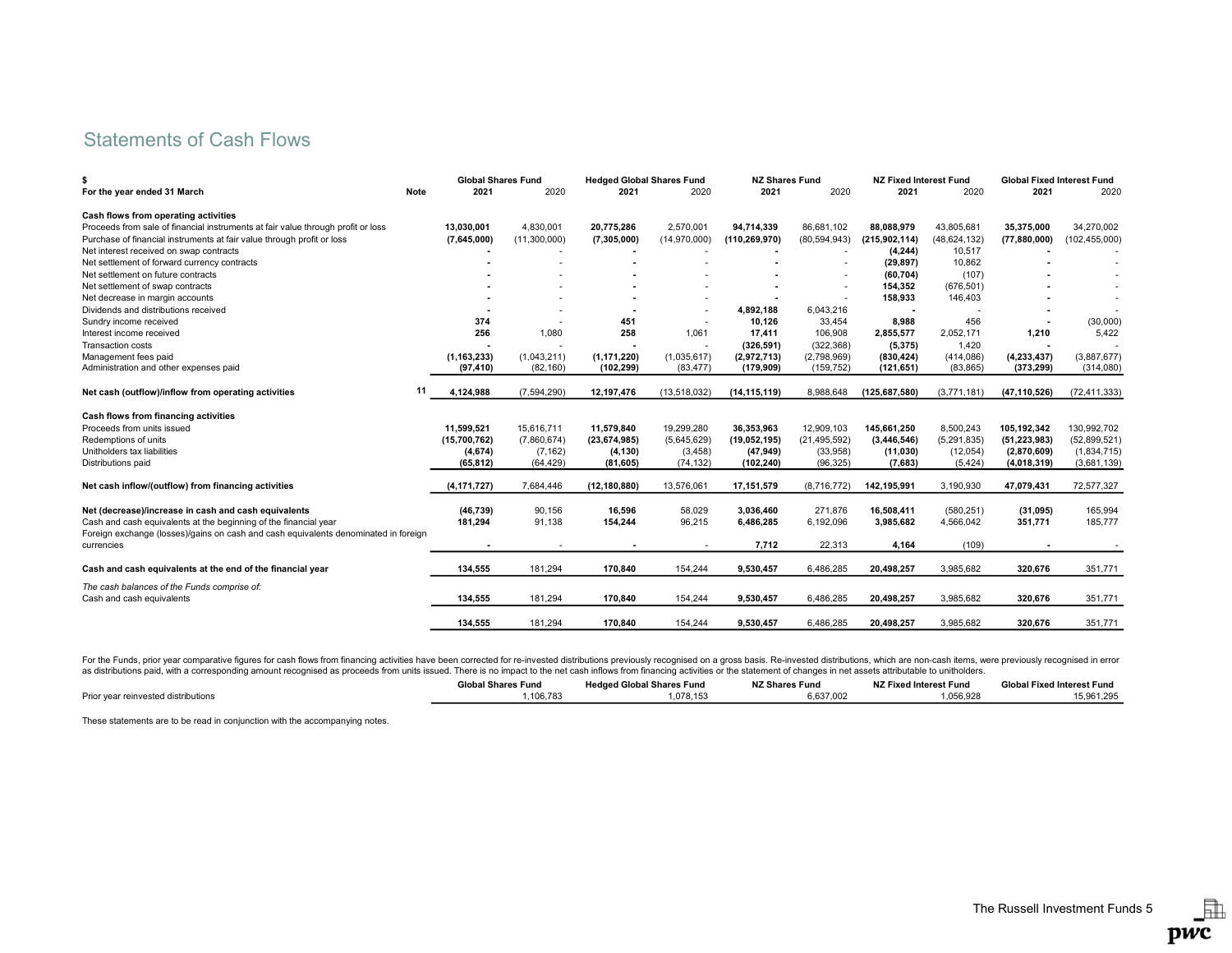## 1. General information

## Reporting Entities

These financial statements are for the year ended 31 March 2021 and have been prepared for the Funds which have been registered as the Russell Investments Funds Managed Investment Scheme. The Russell Investment Funds (the Managed Investment Scheme in accordance with the Financial Markets Conduct Act 2013 on 4 August 2016. These Funds are the Russell Investments Global Shares Hund, Russell Investments Hedged Global Shares Fund, Russell Inves Fund, Russell Investments NZ Fixed Interest Fund and the Russell Investments Global Fixed Interest Fund.

The Funds, which are separate legal entities are open-ended investment funds domiciled in New Zealand and established in Wellington under a Master Trust Deed and Unit Trust Establishment Deeds supplemental to the Trust Dee in compliance with the Financial Markets Conduct Act 2013 a new Trust Deed has been issued dated 29 July 2016. Each Fund was established on the date of its Unit Trust Establishment Deed and will terminate in accordance wit Deed. The Unit Trust Establishment Deeds for the Russell Investment NZ Fixed Interest Fund and the Russell Investments Global Fixed Interest Fund were amended by Amendment Deeds dated 20 September 2011 and for the Russell Fund by an Amendment Deed dated 8 April 2013. The Unit Trust Establishment Deeds for the Russell Investments NZ Fixed Interest Fund and the Russell Investments NZ Shares Fund were further amended by Amendment Deeds dated 3 Unit Trust Establishment Deed for the Russell Investment NZ Shares Fund was further amended by an Amendment Deed dated 10 September 2014. The Funds commenced operations on the following dates:

\* Russell Investments Global Shares Fund (Global Shares Fund) commenced operations on 14 November 2012.

- \* Russell Investments Hedged Global Shares Fund (Hedged Global Shares Fund) commenced operations on 24 July 2012.
- \* Russell Investments NZ Shares Fund (NZ Shares Fund) commenced operations on 13 February 2013.
- \* Russell Investments NZ Fixed Interest Fund (NZ Fixed Interest Fund) commenced operations on 13 February 2013.

\* Russell Investments Global Fixed Interest Fund (Global Fixed Interest Fund) commenced operations on 20 December 2011.

The principal activity of the Funds is investment, either via investments in other managed funds or holding investments directly.

The objectives of the Funds are as follows:

- \* Global Shares Fund: To provide a total return, before costs and taxes, higher than the Russell Global Large Cap Net Index over the long term by having an underlying exposure to a diversified portfolio of international is investment with the intent that the Fund's principal investment is investment indirectly in equity securities in any country.
- \* Hedged Global Shares Fund: To provide a total return, before costs and taxes, higher than the Russell Global Large Cap NZ Hedged Net Index over the long term by having an underlying exposure to a diversified portfolio of position of being fully hedged back to New Zealand dollars. The Fund's principal investment is indirectly in equity securities in any country.
- \* NZ Shares Fund: To provide a total return, before costs and tax, higher than the S&P/NZX 50 index (gross and including imputation credits), over the long term by having an underlying exposure to a diversified portfolio o The Fund also has the ability to invest in Australian equity securities. The investment policy of the Fund is investment directly in equity securities in Australia and New Zealand.
- \* NZ Fixed Interest Fund : To provide a total return, before costs and tax, higher than a composite comprising 75% of the S&P/NZX NZ Government Stock Index and 25% of the S&P/NZX A Grade Corporate Bond Index over the long investment policy of the Fund is investment directly in fixed interest securities denominated in New Zealand dollars. The Fund also has the ability to invest in the Australian fixed income market either through Australian derivative instruments.
- \* Global Fixed Interest Fund: To provide a total return, before costs and tax, higher than the Bloomberg Barclays Capital Global Aggregate Index -100% New Zealand dollar hedged over the long term by having an underlying ex predominantly foreign currency fixed interest securities, targeting a position of being fully hedged back to New Zealand dollars. The principal investment policy of the Fund is investment in fixed interest securities in an funds.

Russell Investment Group Limited is the Investment Manager for the Funds whose role is to make recommendations and decisions about what the Funds invest in. Sub-investment managers may also be appointed to manage fund asse Investment Manager's philosophy. The Funds' licensed manager is Implemented Investment Solutions Limited (the Manager). The registered office for Implemented Investment Solutions Limited is Level 2, Woodward House, 1 Woodward Street, Wellington 6011.

DWC

These financial statements were authorised for issue by the Board of Directors of the Manager on 19 July 2021.

## Statutory Base

The Funds are a Managed Investment Scheme as defined by the Financial Markets Conduct Act 2013 and are subject to the provisions of that Act.

The Financial Statements have been prepared in accordance with the requirements of the Financial Markets Conduct Act 2013 and the Trust Deed.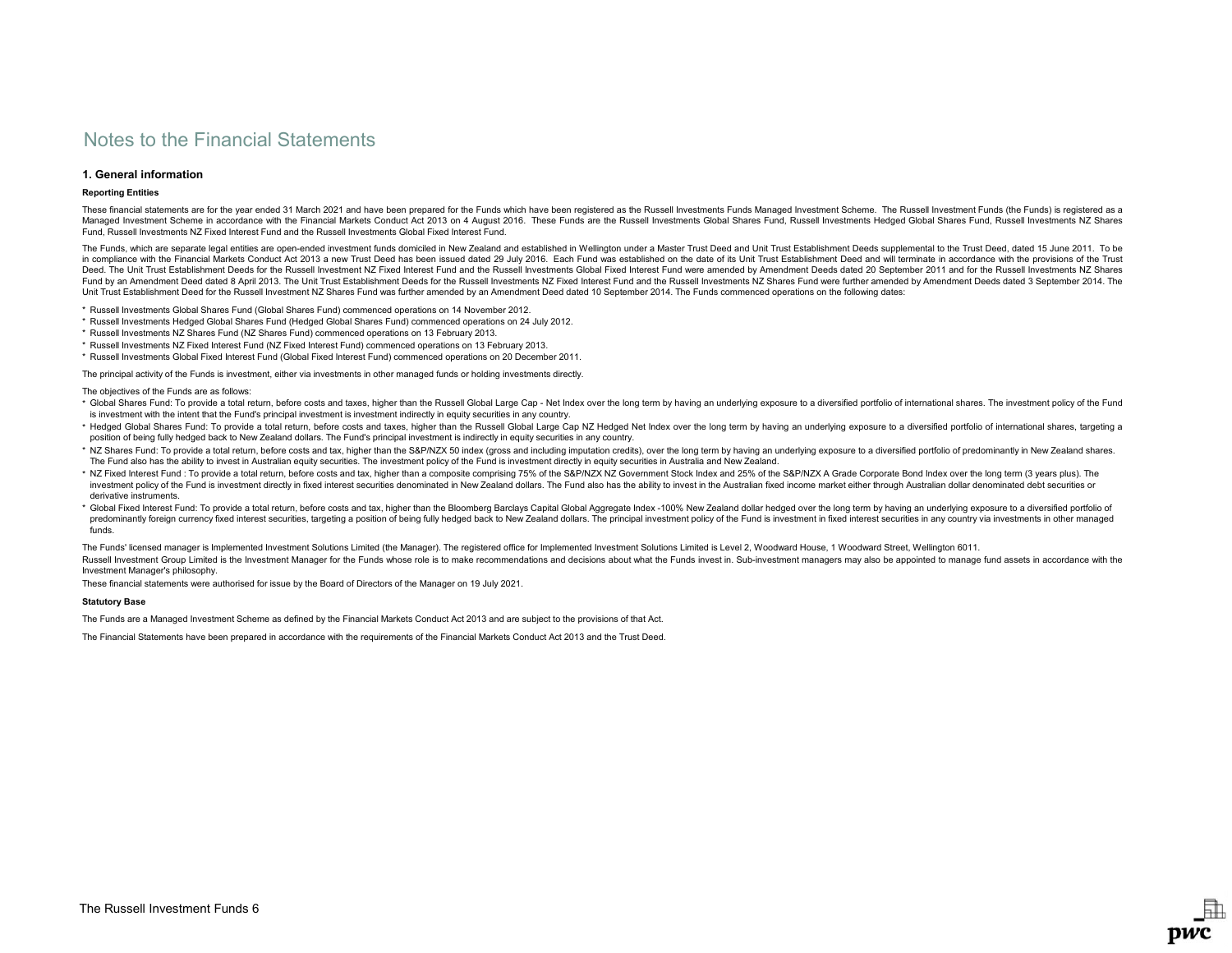## 2. Summary of significant accounting policies

The principal accounting policies applied in the preparation of these Financial Statements are set out below. These policies have been consistently applied throughout the period presented, unless otherwise stated.

### 2.1 Basis of preparation

The Financial Statements have been prepared in accordance with Generally Accepted Accounting Practice in New Zealand (NZ GAAP). For the purposes of complying with NZ GAAP, the Funds are for-profit entities. These Financial Zealand equivalents to International Financial Reporting Standards (NZ IFRS) and International Financial Reporting Standards (IFRS). These Financial Statements have been prepared under the historical cost method, except fo at fair value through profit or loss.

The preparation of Financial Statements in conformity with NZ IFRS requires the use of certain critical accounting estimates. It also requires the Directors of the Manager to exercise their judgement in the process of appl areas involving a higher degree of judgement or complexity, or areas where assumptions and estimates are significant to the Financial Statements are disclosed in Note 3.

The Manager enters into a fund hosting arrangement with the Investment Manager. The arrangements involve the issuing and managing of funds, under the Manager's Managed Investment Scheme license, on behalf of an Investment provide investors with access to their investment solutions. The Manager contracts with other service providers to provide the services required to be provided directly to the Funds. This includes investment management, tr administration and audit services. In respect of these services the Manager is acting as an agent of the Fund.

The Financial Statements have been prepared for the year ended 31 March 2021. The comparative period is for the year ended 31 March 2020.

Where necessary, comparative figures have been adjusted to conform with changes in presentation in the Financial Statements.

## Standards and amendments to existing standards effective 1 April 2020 impacting the Funds

There are no new standards, amendments to standards or interpretations that are effective for annual periods beginning on 1 April 2020 that have a material effect on the financial statements of the Funds.

#### 2.2 Financial instruments

### (a) Classification

Financial assets

Financial assets are recognised initially at fair value. After initial recognition, financial assets are measured at fair value or amortised cost, determined on the basis of both (a) the Fund's business model for managing cash flow characteristics of the financial asset.

### (i) Financial assets at fair value through the profit or loss

Financial assets at fair value through the profit or loss can be either designated as such upon initial recognition or mandatorily measured at fair value in accordance with NZ IFRS 9. The portfolio of financial assets is m on a fair value basis. The Funds are primarily focused on fair value information and uses that information to assess the assets' performance and to make decisions. The contractual cash flows of the Funds' debt securities a however, the debt securities are neither held for the purpose of collecting contractual cash flows nor held both for collecting contractual cash flows and for sale. The collection of contractual cash flows is only incident a result these debt securities are classified as financial assets at fair value through profit or loss.

Financial assets previously categorised as designated at fair value through profit or loss upon initial recognition comprised of the total investment portfolio held by the Funds, except for derivative financial assets. Fin comprised of all derivative financial assets held by the Funds. Financial assets measured mandatorily at fair value through profit or loss comprise of equities, funds/unit trusts, fixed interest securities (bonds), floatin except for term deposits, futures, interest rate swaps and forward foreign exchange contracts.

#### (ii) Financial assets at amortised cost

(a) Cash and cash equivalents include cash in hand and deposits held at call with banks in New Zealand dollars and foreign currencies. Payments and receipts relating to the purchase and sale of investment securities are cl operating activities, as movements in the fair value of these securities represents the Funds' main income generating activity.

(b) Outstanding settlements receivable represent receivables for securities sold that have been contracted for but not yet settled or delivered on the statement of financial position date respectively. The due from brokers (c) Receivables include margin accounts, interest, dividends and contributions receivables. Cash collateral provided by the Funds is identified in the Statements of Financial Position as margin accounts and is not included equivalents. The NZ Fixed Interest Fund trades future derivative contracts and holds a margin account as collateral with the broker.

#### Financial liabilities

### (i) Financial liabilities at fair value through the profit or loss

Financial liabilities at fair value through the profit or loss can be either designated as such upon initial recognition or mandatorily measured at fair value in accordance with NZ IFRS 9. The portfolio of financial liabil evaluated on a fair value basis. All financial liabilities are now mandatorily measured at fair value through profit or loss. Derivative contracts that have a negative fair value are presented as liabilities at fair value

### (ii) Financial liabilities at amortised cost

(a) Outstanding settlements payable represent payables for securities purchased that have been contracted for but not yet settled or delivered on the statement of financial position date respectively.

(b) Payables are amounts representing liabilities and accrued expenses owing by the Funds at year end and may include related party fees.

The Fund's policy requires the Manager and the Board of Directors to evaluate the information about financial assets and liabilities on a fair value basis together with other related financial information.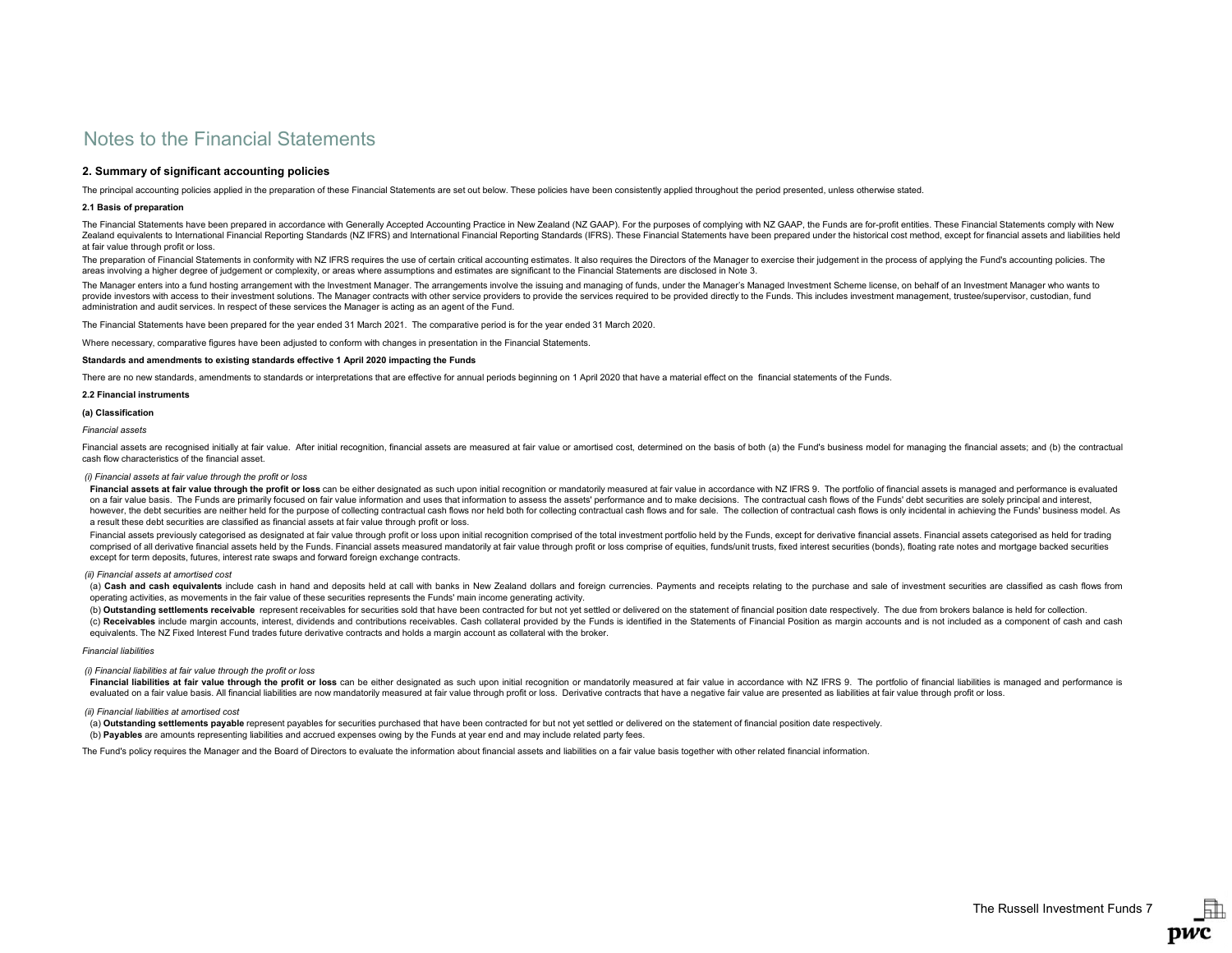### (b) Recognition, derecognition and measurement

#### (i) Financial assets and liabilities at fair value through the profit or loss

The Funds recognise financial assets and liabilities at fair value through the profit or loss on the date they become parties to the contractual agreement. Financial assets and liabilities at fair value through profit or l Transaction costs are expensed as incurred in the Statements of Comprehensive Income. Financial assets at fair value through profit or loss are derecognised when the rights to receive cash flows from the investments have e transferred substantially all of the risks and rewards of ownership. This occurs upon maturity or disposal of the asset. Financial liabilities at fair value through profit or loss are derecognised when the obligation under Subsequent to initial recognition, all financial assets and liabilities at fair value through the profit or loss are measured at fair value. Gains and losses arising from changes in the fair value are recognised in the Sta arise. Any gain or loss arising on derecognition of the financial asset or financial liability at fair value through profit or loss is included in the Statements of Comprehensive Income in the period the item is derecognis difference between the disposal proceeds and the carrying amount of the item. Interest and dividend income are separately recognised in the Statements of Comprehensive Income. Purchases and sales of investments are recogni on which the Funds commit to purchase or sell the investment.

## (ii) Financial assets and liabilities at amortised cost

The Funds recognise financial assets and liabilities at amortised cost on the date they become parties to the contractual agreement. Financial assets and liabilities at amortised cost are initially recognised at fair value derecognised when the rights to receive cash flows from the investments have expired or the Funds have transferred substantially all of the risks and rewards of ownership. This occurs upon maturity or disposal of the asset are derecognised when the obligation under the liability is discharged, cancelled or expires. Subsequent to initial recognition, all financial assets and liabilities at amortised cost are measured at amortised cost. At eac loss allowance of the financial assets at amortised cost at an amount equal to the lifetime expected credit losses if the credit risk has increased significantly since initial recognition. If, at the reporting date, the cr recognition, the Funds shall measure the loss allowance at an amount equal to 12 month expected credit losses. Significant financial difficulties of the counterparty, probability that the counterparty will enter bankruptcy payments are all considered indicators that a loss allowance may be required. If the credit risk increases to the point that it is considered to be credit impaired, interest income will be calculated based on the gross car allowance. A significant increase in credit risk is defined by management as any contractual payment which is more than 30 days past due or a counterparty credit rating which has fallen below BBB/Baa. Any contractual payme past due is considered credit impaired. There is risk of non-recovery.

### (c) Fair value estimation

Fair value' is the price that would be received to sell an asset or paid to transfer a liability in an orderly transaction between market participants at measurement date in the principal or, in its absence, the most advan at that date. The fair value of a liability reflects its non-performance risk.

#### Fair value in an active market

The fair value of financial assets and liabilities traded in active markets is based on their quoted market prices at the balance date without any deduction for estimated future selling costs. Financial assets and liabilit sale price falls outside of the bid-ask spread for a particular stock, bid price will be used to value the investment.

#### Fair value in an inactive or unquoted market

The fair value of financial assets and liabilities that are not traded in an active market is determined by using valuation techniques. The Funds use a variety of methods and make assumptions that are based on market condi Valuation techniques used include the use of comparable recent arm's length transactions, reference to other instruments that are substantially the same, discounted cash flow analysis, option pricing models and other valua market participants making the maximum use of market inputs and relying as little as possible on entity-specific inputs.

The Funds' investments in other funds are subject to the terms and conditions of the respective funds' offering documentation. The investments in other funds are primarily valued based on the latest available redemption pr investment, as determined by the other funds' administrators. The Funds review the details of the reported information obtained from the other funds and consider; the liquidity of the other fund or its underlying investmen provided; and restrictions on redemptions; and the basis of accounting and, in instances where the basis of accounting is other fuan fair value, fair valuation information is obtained from the other funds' advisors.

The rights of the Funds to request redemption of their investments in other funds may vary in frequency from daily to weekly redemptions. As a result, the carrying values of the other funds may not be indicative of the val addition, the Funds may be materially affected by the actions of other investors who have invested in other funds in which the Funds have invested.

If necessary, the Funds make adjustments to the net asset value of various other fund investments to obtain the best estimate of fair value. Other net changes in fair value on financial assets and financial liabilities at Statements of Comprehensive Income include the change in fair value of each other fund.

## Fair value of forward foreign exchange contracts

Forward foreign exchange contracts are primarily used by the Funds to economically hedge against foreign currency exchange rate risks on its non-New Zealand dollar denominated trading securities. The Funds agree to receive foreign currency for an agreed price on an agreed future date. The fair value of forward foreign exchange contracts is determined using valuation techniques based on spot exchange rates and forward points supplied by WMReu or loss equal to the change in fair value at the balance date.

## Fair value of futures

Futures are contractual obligations to buy or sell financial instruments on a future date at a specified price established in an organised market. The futures contracts are collateralised by cash or marketable securities. usually settled net daily with the exchange. Bond futures are contractual obligations to receive or pay a net amount based on changes in interest rates at a future date at a specified price, established in an organised fin contracts is based on quoted market prices at balance date.

### Fair value of swaps

An interest rate swap is an agreement between two parties to exchange their interest obligations (payments) or receipts at set intervals on a notional principal amount over an agreed time period. The fair value of interest entity would receive or pay to terminate the swap at the balance date, taking into account current interest rates and the current creditworthiness of the swap counterparties.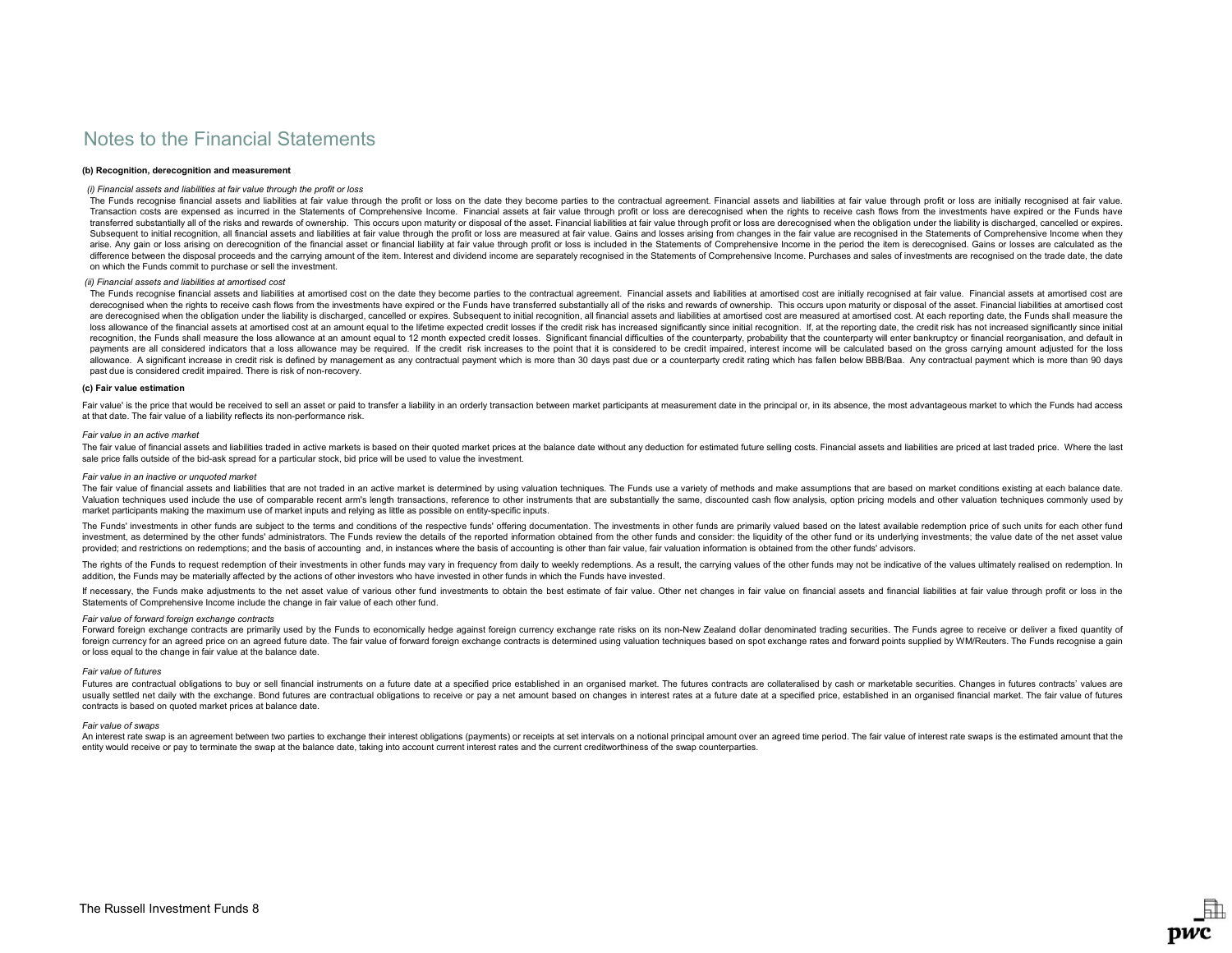### 2.3 Offsetting financial instruments

Financial assets and liabilities are offset and the net amount reported in the Statements of Financial Position when there is a legally enforceable right to offset the recognised amounts and there is an intention to settle the liability simultaneously.

### 2.4 Net assets attributable to unitholders

The Funds issue units that are redeemable at the Unitholders' option and have identical features and are therefore classified as equity. Redemption may take place at the redemption price on any business day after appropria units is measured at the redemption amount that is payable (based on the redemption unit price) at the balance date if Unitholders exercised their right to put the units back to the Funds.

Applications received for units in the Funds are recorded net of any entry fees payable prior to the issue of units in the Funds and any initial service fee (if any). Redemptions from the Funds are recorded gross of any ex units redeemed. Units are issued and redeemed at the holder's option at prices based on the Funds' net asset value per unit at the time of issue or redemption adjusted for a margin spread ranging from 5bps to 25bps for the on applications and redemptions are to cover costs associated with the transactions. The Funds' net asset value per unit is calculated by dividing the net assets attributable to the holders of the Fund with the total numbe accordance with the provisions of the offering documents, investment positions are valued based at the appropriate market value for the purpose of determining the net asset value per unit for subscriptions and redemptions.

#### 2.5 Investment income

### Interest income

Interest earned on financial assets held at amortised cost, including cash and cash equivalents and the margin accounts and interest earned on assets at fair value through the profit or loss, including fixed interest secur interest earned on interest rates swap contracts are included as Interest income in the Statements of Comprehensive Income on an accruals basis.

#### Dividend and distribution income

Dividend income is recognised on the ex-dividend date with any related foreign withholding tax recorded in the Statements of Changes in Net Assets Attributable to Unitholders as a unitholder tax liability. Trust distributi basis.

## Net gains and losses on financial assets at fair value through profit or loss

Realised and unrealised gains and losses are reflected in the Statements of Comprehensive Income as net gain/(loss) on financial instruments held at fair value through profit or loss.

Unrealised gains or losses include the change in net market value of investments held as at balance date and the reversal of prior periods unrealised gains or losses on investments that have been realised in the current ye calculated based on the gross sale proceeds and the weighted average cost of the investments sold.

#### 2.6 Interest expense

Interest expense are included in the Statements of Comprehensive Income on an accruals basis. Interest expense includes net interest paid or payable on interest rate swap contracts and interest paid or payable on cash and the year.

#### 2.7 Expenses

All expenses, including the Funds' management fees, are recognised in the Statements of Comprehensive Income on an accruals basis.

### 2.8 Foreign currency translation

## (a) Functional and presentation currency

Items included in the Funds' financial statements are measured using the currency of the primary economic environment in which they operate (the "functional currency"). The functional currency for the Funds is the New Zeal in which the Funds compete for funds and are regulated. The Funds' investors are from New Zealand, with the subscriptions and redemptions of the units denominated in New Zealand dollars. The performance of the Funds is mea The Manager considers the New Zealand dollar as the currency that most faithfully represents the economic effects of the underlying transactions, events and conditions. The financial statements are presented in New Zealand presentation currency.

(b) Transactions and balances

Foreign currency transactions are translated into the functional currency using the exchange rates prevailing at the dates of the transactions. Foreign currency assets and liabilities are translated into the functional cur balance date.

Foreign exchange gains and losses resulting from translation are included in the Statements of Comprehensive Income.

Foreign exchange gains and losses relating to cash and cash equivalents are presented in the Statements of Comprehensive Income within 'net foreign currency gains or losses on cash and cash equivalents'.

Foreign exchange gains and losses relating to the financial assets and liabilities carried at fair value through profit or loss are presented in the Statements of Comprehensive Income within 'net gains/(loss) on financial or loss'.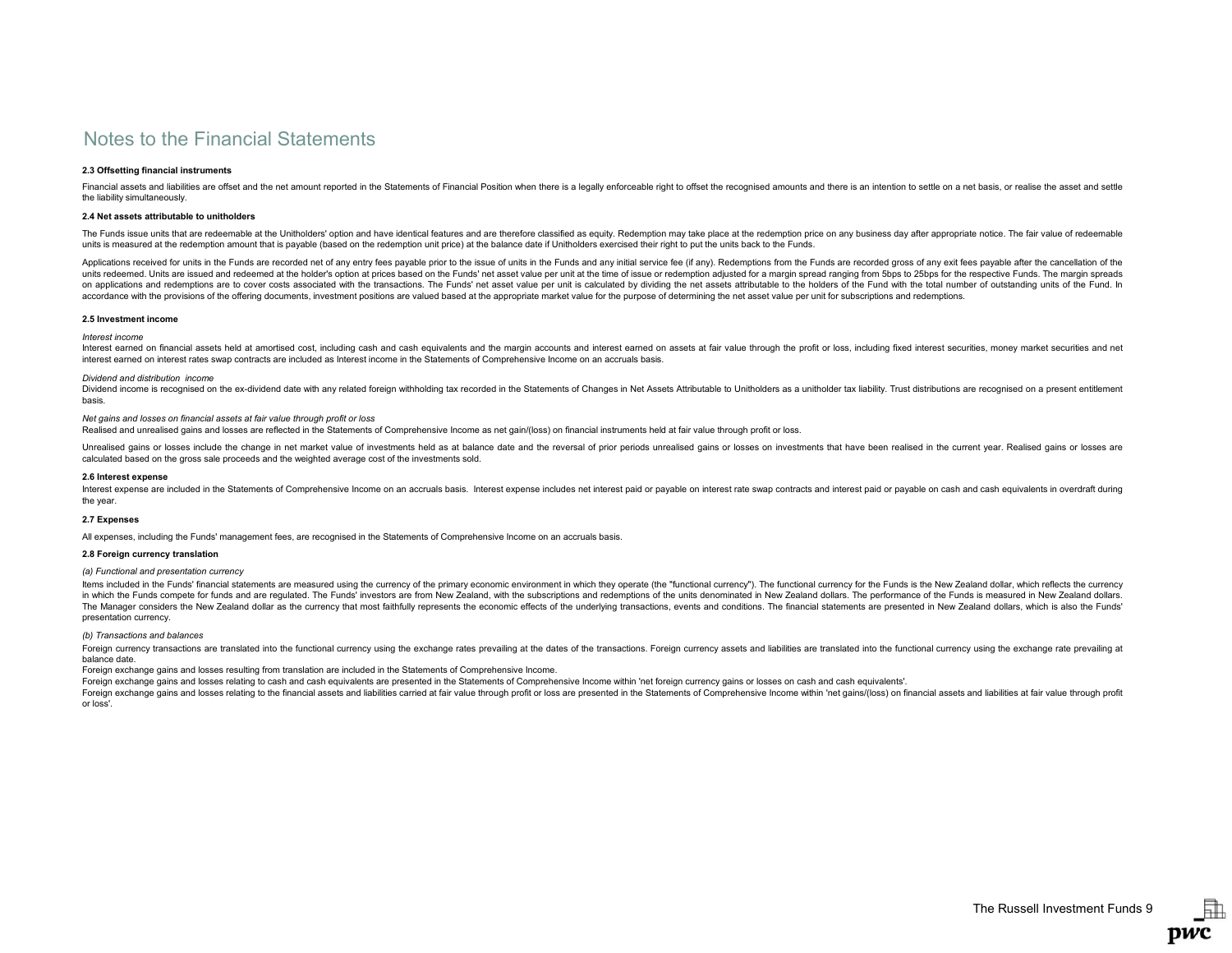## 2.9 Income tax

The Funds qualify as and have each elected to be a Portfolio Investment Entity (PIE) for tax purposes. The Russell Investments NZ Fixed Interest Fund and the Russell Investments NZ Shares Fund have elected to be Foreign In different tax treatment for notified foreign investors). Under the PIE regime income is effectively taxed in the hands of the Unitholders and therefore the Funds have no income tax expense. Accordingly, no income tax expen Comprehensive Income. Income is disclosed gross of any resident and foreign withholding taxes deducted at source and the taxes are included in Unitholder tax liabilities in the Statements of Changes in Net Assets Attributa Under the PIE regime, the Manager attributes the taxable income of the Funds to Unitholders in accordance with the proportion of their interest in the Funds. The income attributed to each Unitholder is taxed at the Unithol capped at 28% on redemptions and annually at 31 March each year.

Unitholder tax liabilities disclosed in the Statements of Changes in Net Assets Attributable to Unitholders consists of withdrawals to meet Unitholder tax liabilities under the PIE regime and any resident and foreign withh

#### 2.10 Distribution to unitholders

Distributions may be made from the Funds in accordance with the terms of the Trust Deed, the relevant Establishment Deed and the distribution policy for the fund. Amounts that are not distributed, remain invested as part o Proposed distributions to unitholders are recognised in the Statements of Changes in Net Assets Attributable to Unitholders when they are appropriately authorised and no longer at the discretion of the Funds' Manager. Unitholders have the choice to automatically reinvest their distributions. The reinvestment is made on the first available ex distribution net asset value price for the relevant Fund.

### 2.11 Goods and services tax (GST)

The Funds are not registered for GST. The Statements of Comprehensive Income and Statements of Cash Flows have been prepared so that all components are stated inclusive of GST. All items in the Statements of Financial Posi

## 3. Critical accounting estimates and judgements

The Manager of the Funds makes estimates and assumptions that affect the reported amounts of assets and liabilities. The resulting accounting estimates will, by definition, seldom equal the related actual results. The esti significant risk of causing a material adjustment to the carrying amounts of assets and liabilities are outlined below. Estimates are continually evaluated and are based on historical experience among other factors, includ believed to be reasonable under the circumstances.

Fair value of securities not quoted in an active market

The valuation models employed use observable data, to the extent practicable. However, areas such as credit risk, volatilities and correlations require management to make estimates. Changes in assumptions about these facto value of financial instruments.

The fair value of investments in other funds have been fair valued in accordance with the policies set out above in note 2.2 (c).

For certain other financial instruments, including amounts due from/to brokers, accounts payable and accrued expenses, the carrying amounts approximate fair value due to the short term nature of these financial instruments

### Net assets attributable to Unitholders

The Funds classify units as equity instruments in accordance with revised NZ IAS 32. 'Financial Instruments: Presentation'. The Funds continue to assess the classification of the redeemable units to ensure they have all th out in paragraphs 16A and 16B of NZ IAS 32.

## COVID - 19

The Manager continues to closely monitor the impacts of the COVID-19 Pandemic on the Funds. The Manager has evaluated the impact of COVID-19 on the valuation of financial instruments as at 31 March 2021 and has concluded t required on the basis that the markets were functioning and the redemption price for the financial assets at fair value through profit or loss represented fair value.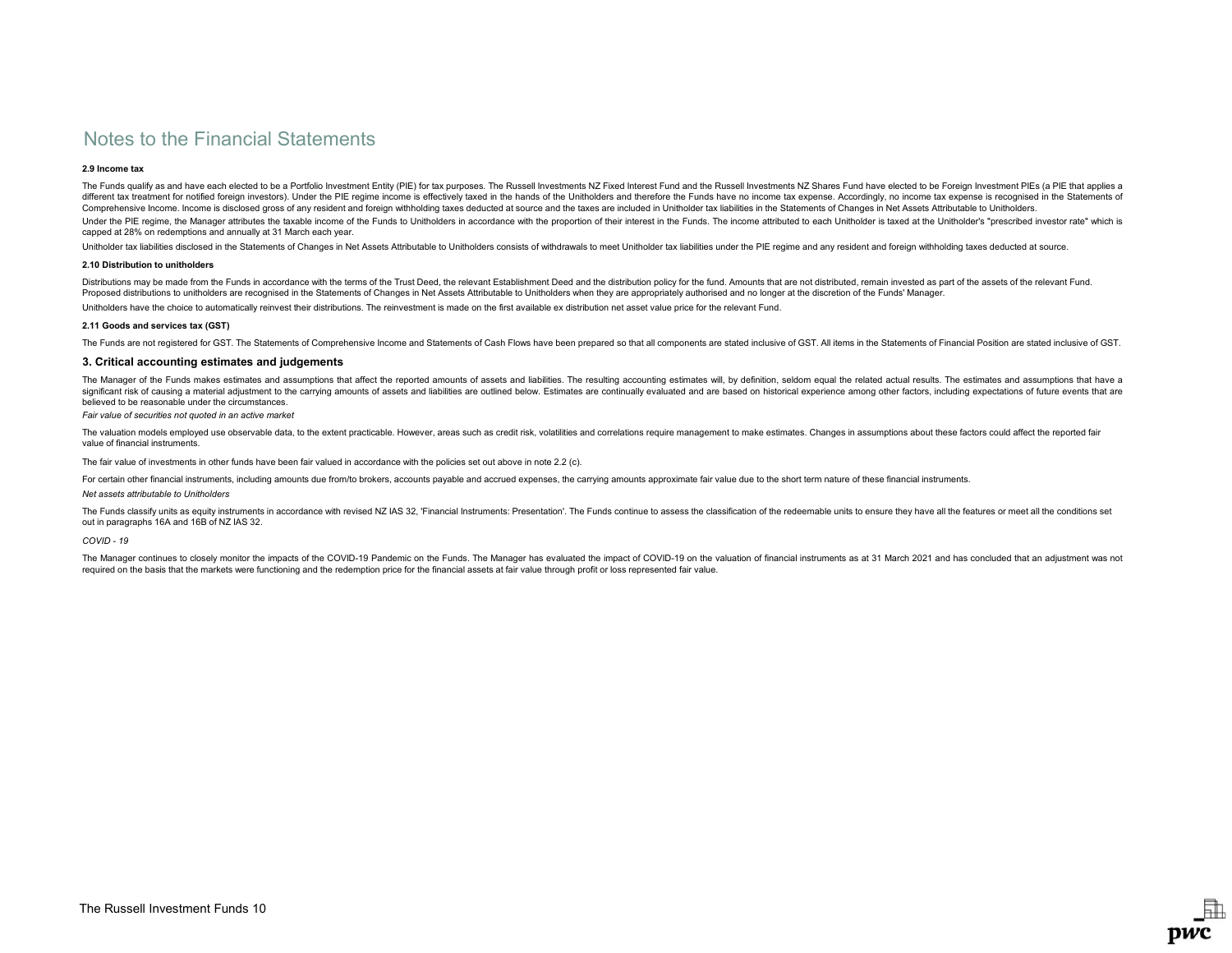## 4. Derivative financial instruments

## 4.1 Interest rate swaps

An interest rate swap is an agreement between two parties to exchange their interest obligations (payments) or receipts at set intervals on a notional principal amount over an agreed time period.

The NZ Fixed Interest Fund held the following interest rate swap contracts at balance date:

|                                                                                 | 31 March 2021                                |                     | 31 March 2020                        |                      |
|---------------------------------------------------------------------------------|----------------------------------------------|---------------------|--------------------------------------|----------------------|
|                                                                                 | <b>Notional value</b>                        | Net fair value      | Notional value                       | Net fair value       |
|                                                                                 |                                              |                     | S                                    | \$                   |
| Included in financial assets measured at fair value through profit or loss      |                                              |                     |                                      |                      |
| Pay floating                                                                    | (21, 200, 000)                               |                     | (22, 400, 000)                       |                      |
| Receive fix                                                                     | 21,200,000                                   | 32,947              | 22,400,000                           | 283,214              |
| Pay fix                                                                         | (6,270,000)                                  |                     | (1,000,000)                          |                      |
| Receive floating                                                                | 6,270,000                                    | 365,277             | 1,000,000                            | 10,264               |
|                                                                                 |                                              | 398,224             |                                      | 293,478              |
|                                                                                 | 31 March 2021<br><b>Notional value</b><br>\$ | Net fair value<br>s | 31 March 2020<br>Notional value<br>S | Net fair value<br>\$ |
| Included in financial liabilities measured at fair value through profit or loss |                                              |                     |                                      |                      |
| Pay floating<br>Receive fix                                                     | (7,500,000)<br>7,500,000                     | (64, 376)           |                                      |                      |
| Pay fix                                                                         | (7,000,000)                                  |                     | (7,500,000)                          |                      |
| Receive floating                                                                | 7,000,000                                    | (320, 064)          | 7,500,000                            | (490, 440)           |
|                                                                                 |                                              |                     |                                      |                      |

### 4.2 Forward foreign currency contracts

Forward currency contracts are primarily used by the NZ Fixed interest Fund to economically hedge against foreign currency exchange rate risks on its non New Zealand denominated securities. Forward foreign currency contrac or sell one currency on a future date in exchange for a second currency at a specified forward foreign exchange rate which is established in an organised market. The forward contracts are agreed between the parties to the exchange. The Funds' open positions in forward contracts at balance date are outlined below:

|                                                                         | <b>Global Shares Fund</b> |        | <b>Hedged Global Shares Fund</b> |      | <b>NZ Shares Fund</b> |      | NZ Fixed Interest Fund |           | <b>Global Fixed Interest Fund</b> |      |
|-------------------------------------------------------------------------|---------------------------|--------|----------------------------------|------|-----------------------|------|------------------------|-----------|-----------------------------------|------|
| As at 31 March                                                          | 2021                      | 2020   | 2021                             | 2020 | 2021                  | 2020 | 2021                   | 2020      | 2021                              | 2020 |
| Forward exchange contracts (notional value in NZ\$)<br>Sell AUD/Buy NZD |                           | $\sim$ | $\overline{\phantom{a}}$         |      |                       |      | 1.556.329              | 1,000,711 | $\sim$                            |      |
| Forward exchange contracts (fair value in NZ\$)<br>Sell AUD/Buy NZD     | . .                       |        | . .                              | . .  |                       | . .  | (10.979)               | 9,278     |                                   |      |

晶

pwc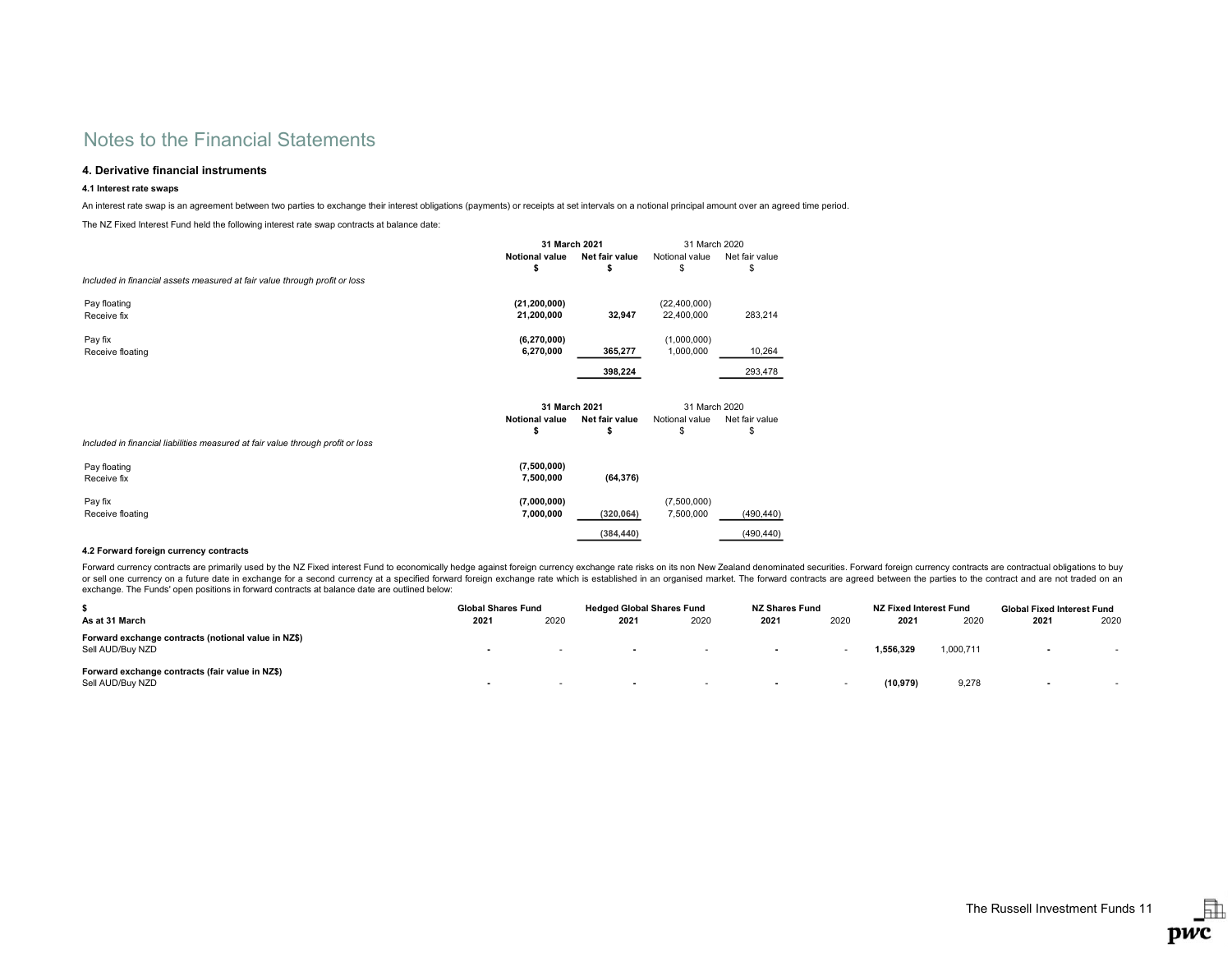## 4. Derivative Financial Instruments (continued)

## 4.3 Futures

Futures are contractual obligations to buy or sell instruments on a future date at a specified price established in an organised market. The fair value of the future is based on the amount that will be paid or received to exchange. As at 31 March 2021, the NZ Fixed Interest Fund had an obligation to sell 40 Australian 10 Year Bond futures with a maturity date of 15 June 2021 with a NZD equivalent notional value of \$6,044,644. The fair value loss of \$36,518. There were no bond futures held as at 31 March 2020.

## 4.4 Margin accounts

The NZ Fixed Interest Fund has AUD and NZD margin accounts which are held as security for bond futures and interest rate swaps.

As at 31 March the NZD equivalent value of the margin account balances were as follows:

|                        | <b>Global Shares Fund</b> |      | <b>Hedged Global Shares Fund</b> |      | <b>NZ Shares Fund</b> |      | NZ Fixed Interest Fund |         | <b>Global Fixed Interest Fund</b> |      |  |
|------------------------|---------------------------|------|----------------------------------|------|-----------------------|------|------------------------|---------|-----------------------------------|------|--|
| As at 31 March         | 2021                      | 2020 | 2021                             | 2020 | 2021                  | 2020 | 2021                   | 2020    | 2021                              | 2020 |  |
| <b>Margin accounts</b> |                           |      |                                  |      |                       |      | 258.809                | 417.742 |                                   |      |  |

### 5. Financial risk management

#### 5.1 Financial risk factors

The Trust Deed for the Funds requires the Manager to invest the assets of each Fund in accordance with the Statement of Investment Policy and Objectives ("SIPO") in order to manage risk. The Funds' activities expose them t risk (including currency risk, cash flow and fair value interest rate risk and price risk), credit risk and liquidity risk. The Funds' overall risk management programme seeks to maximise the returns derived for the level o to minimise potential adverse effects on the Funds' financial performance.

All securities investments present a risk of loss of capital. The Funds hold various financial instruments such as long listed equities, unlisted unit trusts and fixed interest securities and money market securities where carrying value of those positions. The maximum loss of capital on forward foreign exchange contracts and purchased futures contracts is limited to the notional amount of currency that is contracted to be delivered under ea maximum loss of capital is potentially unlimited.

The Global Shares Fund, Hedged Global Shares Fund and the Global Fixed Interest Fund are also indirectly exposed to risk factors such as credit risk and interest rate risk via its investments in the Russell Australian Unit 9). However the risk management note outlined below are not prepared on a look through basis.

In addition to internal risk management carried out by the Fund Manager and the Investment Manager, financial risk is also managed by the setting of an investment policy, agreed with and monitored by the Supervisor and set Disclosure Statements ("PDS").

The Manager uses different methods to measure and manage the various types of risk to which it is exposed; these methods are explained below.

### 5.1.1 Market risk

(a) Price risk

The Funds are exposed to price risk due to their investments in managed funds, listed equities and fixed interest securities for which prices in the future are uncertain. The Funds manage their price risk by ensuring that with mandates, overall investment strategy and within approved limits. In the case of the NZ Fixed Interest Fund price risk is considered to be part of the risk captured under interest rate risk and credit risk

The table below summarises the sensitivity of the Funds' net assets attributable to Unitholders to movements in prices including the effect of movements in foreign currency exchange rates, as at 31 March. If prices for the decreased by 5% with all other variables held constant, this would have had the following impact on the Statements of Comprehensive Income and Net Assets Attributable to Unitholders:

|                       | <b>Global Shares Fund</b> |             | <b>Hedged Global Shares Fund</b> |             | <b>NZ Shares Fund</b> |             | NZ Fixed Interest Fund |      | Global Fixed Interest Fund |                |
|-----------------------|---------------------------|-------------|----------------------------------|-------------|-----------------------|-------------|------------------------|------|----------------------------|----------------|
| As at 31 March        | 2021                      | 2020        | 2021                             | 2020        | 2021                  | 2020        | 2021                   | 2020 | 2021                       | 2020           |
| 5% increase in prices | 4,957,127                 | 3,859,673   | 4.860.690                        | 3,619,931   | 13.281.438            | 9,705,435   |                        |      | 33.717.273                 | 29,128,634     |
| 5% decrease in prices | (4,957,127)               | (3,859,673) | (4.860.690)                      | (3,619,931) | (13,281,438)          | (9,705,435) |                        |      | (33,717,273)               | (29, 128, 634) |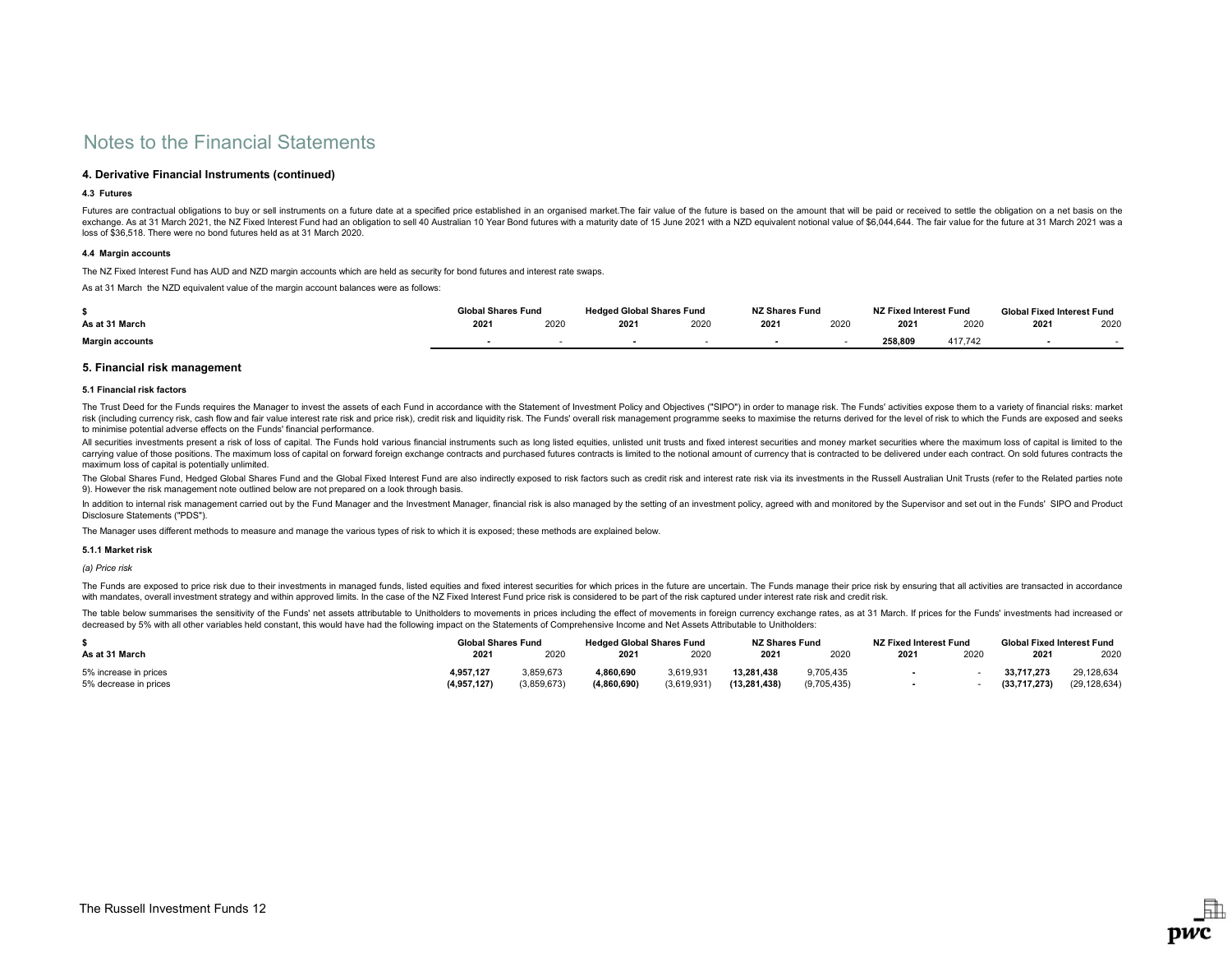### 5.1.1 Market risk (continued)

### (b) Foreign exchange risk

Foreign currency risk, as defined in NZ IFRS 7, 'Financial Instruments: Disclosures', arises as the value of future transactions, recognised monetary assets and monetary liabilities denominated in other currencies fluctuat rates. NZ IFRS 7 considers the foreign exchange exposure relating to non-monetary assets and liabilities to be a component of market price risk not foreign currency risk.

The Funds may enter into foreign exchange derivatives to hedge the foreign currency risk implicit in the value of the portfolio securities denominated in foreign currency. As the nature of these contracts is to manage the accounted for by marking to market at balance date in a manner consistent with the valuation of the underlying securities.

At the balance date the Funds had the following foreign currency exposures due to holdings of monetary assets (expressed in NZD equivalents):

|                         | <b>Global Shares Fund</b> |      | <b>Hedged Global Shares Fund</b> |      | <b>NZ Shares Fund</b> |         | NZ Fixed Interest Fund |           | <b>Global Fixed Interest Fund</b> |      |
|-------------------------|---------------------------|------|----------------------------------|------|-----------------------|---------|------------------------|-----------|-----------------------------------|------|
| As at 31 March          | 2021                      | 2020 | 2021                             | 2020 | 2021                  | 2020    | 2021                   | 2020      | 2021                              | 2020 |
| <b>Monetary assets</b>  |                           |      |                                  |      |                       |         |                        |           |                                   |      |
| Australian Dollar (AUD) |                           |      |                                  |      | 5.530                 | 262.106 | (365, 319)             | (379.638) |                                   |      |

The table below summarises the impact on the Statements of Comprehensive Income and Net Assets Attributable to Unitholders on monetary assets at balance date, had the exchange rates between the New Zealand dollar and the f or decreased by 5% with all other variables held constant. The analysis is based on the Manager's best estimate of a reasonable possible shift in exchange rates with regard to historical volatility.

|                                | <b>Global Shares Fund</b> |      | <b>Hedged Global Shares Fund</b> |      | <b>NZ Shares Fund</b> |           | NZ Fixed Interest Fund |          | <b>Global Fixed Interest Fund</b> |      |
|--------------------------------|---------------------------|------|----------------------------------|------|-----------------------|-----------|------------------------|----------|-----------------------------------|------|
| As at 31 March                 | 2021                      | 2020 | 2021                             | 2020 | 2021                  | 2020      | 2021                   | 2020     | 2021                              | 2020 |
| <b>Monetary assets</b>         |                           |      |                                  |      |                       |           |                        |          |                                   |      |
| Exchange rates increased by 5% |                           |      |                                  |      | (263)                 | (12, 481) | 17.396                 | 18,078   |                                   |      |
| Exchange rates decreased by 5% |                           |      |                                  |      | 291                   | 13,795    | (19, 227)              | (19,981) |                                   |      |

At the balance date the Funds had the below foreign currency exposures due to holdings of monetary liabilities (31 March 2020:nil).

|                             | <b>Global Shares Fund</b> |      | <b>Hedged Global Shares Fund</b> |      | <b>NZ Shares Fund</b> |      | NZ Fixed Interest Fund |      | <b>Global Fixed Interest Fund</b> |      |
|-----------------------------|---------------------------|------|----------------------------------|------|-----------------------|------|------------------------|------|-----------------------------------|------|
| As at 31 March              | 2021                      | 2020 | 2021                             | 2020 | 2021                  | 2020 | 2021                   | 2020 | 2021                              | 2020 |
| <b>Monetary liabilities</b> |                           |      |                                  |      |                       |      |                        |      |                                   |      |
| Australian Dollar (AUD)     |                           |      |                                  |      |                       |      | (105, 370)             |      |                                   |      |

The table below summarises the impact on the Statements of Comprehensive Income and Net Assets Attributable to Unitholders on monetary liabilities at balance date, had the exchange rates between the New Zealand dollar and or decreased by 5% with all other variables held constant. The analysis is based on the Manager's best estimate of a reasonable possible shift in exchange rates with regard to historical volatility.

|                                | Global Shares Fund |      | <b>Hedged Global Shares Fund</b> |      | <b>NZ Shares Fund</b> |      | NZ Fixed Interest Fund |      | <b>Global Fixed Interest Fund</b> |      |
|--------------------------------|--------------------|------|----------------------------------|------|-----------------------|------|------------------------|------|-----------------------------------|------|
| As at 31 March                 | 2021               | 2020 | 2021                             | 2020 | 2021                  | 2020 | 2021                   | 2020 | 2021                              | 2020 |
| <b>Monetary liabilities</b>    |                    |      |                                  |      |                       |      |                        |      |                                   |      |
| Exchange rates increased by 5% |                    | . .  |                                  |      |                       |      | 5.018                  |      |                                   |      |
| Exchange rates decreased by 5% |                    |      |                                  |      |                       |      | (5, 546)               |      |                                   |      |

駎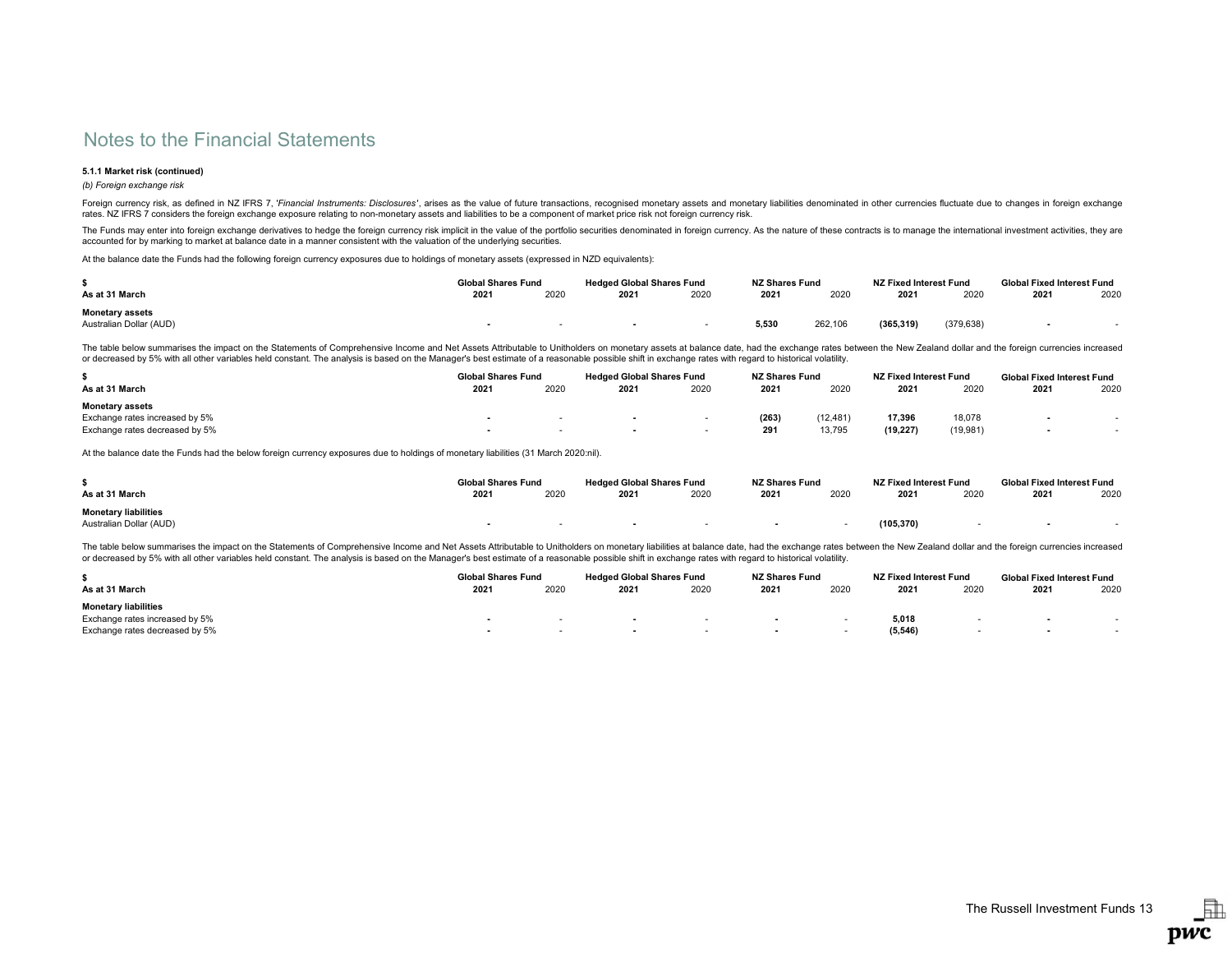## 5.1.1 Market risk (continued)

(c) Interest rate risk

Interest rate risk arises from the effects of fluctuations in the prevailing levels of market interest rates on the fair value of financial assets and liabilities and future cash flow. The NZ Fixed Interest Fund holds fixe

rate risk.<br>The following table represents the maturity profile of financial instruments subject to interest rate risk at 31 March:

| \$                                                                          |                          | <b>Global Shares Fund</b> |                | <b>Hedged Global Shares Fund</b> |                          | <b>NZ Shares Fund</b> |             | <b>NZ Fixed Interest Fund</b> |                | <b>Global Fixed Interest Fund</b> |  |
|-----------------------------------------------------------------------------|--------------------------|---------------------------|----------------|----------------------------------|--------------------------|-----------------------|-------------|-------------------------------|----------------|-----------------------------------|--|
| As at 31 March                                                              | 2021                     | 2020                      | 2021           | 2020                             | 2021                     | 2020                  | 2021        | 2020                          | 2021           | 2020                              |  |
| Financial assets at fair value through profit or loss                       |                          |                           |                |                                  |                          |                       |             |                               |                |                                   |  |
| Interest rate swaps*                                                        |                          |                           |                |                                  |                          |                       |             |                               |                |                                   |  |
| Less than one year                                                          |                          |                           |                |                                  |                          | ٠                     | 21,710      | 67,293                        |                |                                   |  |
| 1-2 years                                                                   |                          |                           |                |                                  |                          | ٠                     | 1,274       | 93,759                        | ٠              |                                   |  |
| 2-5 years                                                                   |                          |                           |                |                                  |                          | ٠                     | 59,416      | 132,426                       |                |                                   |  |
| Over 5 years                                                                |                          |                           |                |                                  |                          | ۰                     | 315,824     |                               |                |                                   |  |
|                                                                             |                          |                           |                |                                  |                          |                       | 398,224     | 293,478                       |                |                                   |  |
| <b>Fixed interest securities</b>                                            |                          |                           |                |                                  |                          |                       |             |                               |                |                                   |  |
| Less than one year                                                          |                          |                           |                |                                  |                          | ٠                     | 18,902,965  | 6,864,437                     |                |                                   |  |
| 1-2 years                                                                   |                          |                           |                |                                  |                          |                       | 13,417,949  | 5,731,564                     |                |                                   |  |
| 2-5 years                                                                   |                          |                           |                |                                  |                          |                       | 79,331,065  | 13,643,303                    |                |                                   |  |
| Over 5 years                                                                | $\overline{\phantom{a}}$ |                           |                |                                  | $\overline{\phantom{a}}$ |                       | 67,961,828  | 33,981,954                    | $\blacksquare$ |                                   |  |
|                                                                             |                          |                           |                |                                  |                          |                       | 179,613,807 | 60,221,258                    |                |                                   |  |
| <b>Floating rate notes</b>                                                  |                          |                           |                |                                  |                          |                       |             |                               |                |                                   |  |
| Less than one year                                                          | $\blacksquare$           |                           |                |                                  |                          | ٠                     | 400,120     | 327,065                       |                |                                   |  |
| 1-2 years                                                                   |                          |                           |                |                                  |                          | ٠                     | 395,559     | 398,912                       |                |                                   |  |
| 2-5 years                                                                   | $\overline{\phantom{a}}$ |                           |                |                                  |                          | ٠                     | 980,312     | 582,565                       |                |                                   |  |
| Over 5 years                                                                |                          |                           |                |                                  |                          |                       | 881,141     | 2,174,383                     |                |                                   |  |
|                                                                             | $\overline{\phantom{a}}$ |                           | $\blacksquare$ | $\overline{\phantom{a}}$         | $\blacksquare$           | ٠                     | 2,657,132   | 3,482,925                     | $\blacksquare$ |                                   |  |
| *Full details on the underlying notional amounts are disclosed in note 4.1. |                          |                           |                |                                  |                          |                       |             |                               |                |                                   |  |
| Financial assets at amortised cost                                          |                          |                           |                |                                  |                          |                       |             |                               |                |                                   |  |
| <b>Margin accounts</b>                                                      |                          |                           |                |                                  |                          |                       |             |                               |                |                                   |  |
| Less than 1 year                                                            |                          |                           |                |                                  |                          | ٠                     | 258,809     | 417,742                       |                |                                   |  |
| Cash and cash equivalents                                                   |                          |                           |                |                                  |                          |                       |             |                               |                |                                   |  |
| Less than 1 year                                                            | 134,555                  | 181,294                   | 170,840        | 154,244                          | 9,530,457                | 6,486,285             | 20,498,257  | 3,985,682                     | 320,676        | 351,771                           |  |
|                                                                             | 134.555                  | 181,294                   | 170,840        | 154,244                          | 9,530,457                | 6,486,285             | 20,757,066  | 4,403,424                     | 320.676        | 351,771                           |  |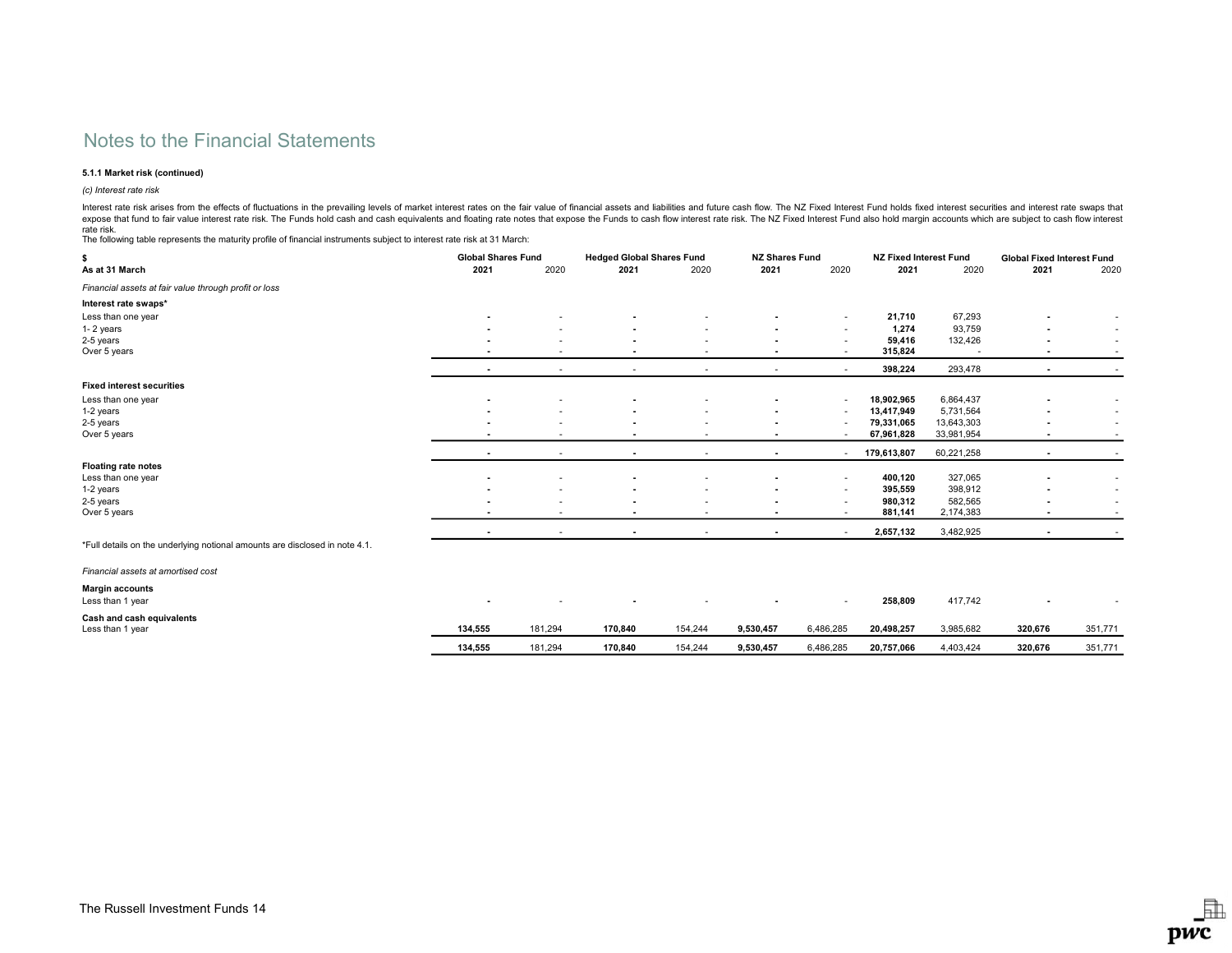## 5.1.1 Market risk (continued)

(c) Interest rate risk (continued)

| 5<br>As at 31 March                                                                | <b>Global Shares Fund</b><br>2021 | 2020                     | <b>Hedged Global Shares Fund</b><br>2021 | 2020 | <b>NZ Shares Fund</b><br>2021 | 2020 | NZ Fixed Interest Fund<br>2021 | 2020    | <b>Global Fixed Interest Fund</b><br>2021 | 2020                     |
|------------------------------------------------------------------------------------|-----------------------------------|--------------------------|------------------------------------------|------|-------------------------------|------|--------------------------------|---------|-------------------------------------------|--------------------------|
| Financial liabilities at fair value through profit or loss<br>Interest rate swaps* |                                   |                          |                                          |      |                               |      |                                |         |                                           |                          |
| Less than one year                                                                 | . .                               | $\sim$                   | . .                                      |      |                               | . .  | 35,372                         |         | $\sim$                                    |                          |
| 2-5 years                                                                          | . .                               | $\overline{\phantom{a}}$ | $\overline{\phantom{a}}$                 |      |                               |      | 349,068                        | 91,508  | $\overline{\phantom{a}}$                  | $\overline{\phantom{a}}$ |
| Over 5 years                                                                       |                                   |                          |                                          |      |                               |      |                                | 398,932 | $\sim$                                    | $\sim$                   |
|                                                                                    |                                   |                          |                                          |      |                               |      | 384.440                        | 490,440 |                                           |                          |

\*Full details of the underlying notional amounts are disclosed in Note 4.

Cashflow interest rate risk

The Funds hold cash and cash equivalents in New Zealand dollars that expose the Funds to cash flow interest rate risk. The NZ Fixed Interest Fund also hold margin accounts and floating rate securities which are subject to

The table below summarises the impact on the Statements of Comprehensive Income and Net Assets Attributable to Unitholders had the relevant interest rates increased or decreased by 1% at balance date with all other variabl based on the Manager's best estimate of a reasonable possible shift in interest rates with regard to historical volatility.

|                | <b>Global Shares Fund</b> |         | <b>Hedged Global Shares Fund</b> |          | <b>NZ Shares Fund</b> |           | NZ Fixed Interest Fund |           | <b>Global Fixed Interest Fund</b> |          |
|----------------|---------------------------|---------|----------------------------------|----------|-----------------------|-----------|------------------------|-----------|-----------------------------------|----------|
| As at 31 March | $202^{\circ}$             | 2020    | 2021                             | 2020     | 2021                  | 2020      | 2021                   | 2020      | 2021                              | 2020     |
| Increase of 1% | 1.346                     | 1.813   | 1.708                            | .542     | 95.305                | 64.863    | 234.142                | 78,863    | 3.207                             | 3.518    |
| Decrease of 1% | (1, 346)                  | (1.813) | (1,708)                          | (1, 542) | (95, 305)             | (64, 863) | (234.142)              | (78, 863) | (3, 207)                          | (3, 518) |

These movements arise substantially from the cash flow variability from cash and cash equivalents.

Fair value interest rate risk

At the balance date, had the interest rate increased or decreased by 1% (which is the Manager's assessment of a reasonable movement with regard to historical volatility) with all other variables held constant, the impact w

|                | <b>Global Shares Fund</b> |      | <b>Hedged Global Shares Fund</b> |      | <b>NZ Shares Fund</b> |      | NZ Fixed Interest Fund |             | <b>Global Fixed Interest Fund</b> |      |
|----------------|---------------------------|------|----------------------------------|------|-----------------------|------|------------------------|-------------|-----------------------------------|------|
| As at 31 March | 2021                      | 2020 | 2021                             | 2020 | 2021                  | 2020 | 2021                   | 2020        | 2021                              | 2020 |
| Increase of 1% |                           |      |                                  |      |                       |      | (9.234.210)            | (3,232,028) |                                   |      |
| Decrease of 1% |                           |      |                                  |      |                       |      | 9.691.668              | 3,296,079   |                                   |      |

In addition to the Funds' direct exposure to interest rate changes on the fair value of financial assets and liabilities and on the cash flows of cash and cash equivalents shown above, the Global Fixed Interest Fund is ind changes on the earnings of their investments in the Russell Global Bond Fund Class D, which forms part of the Price Risk sensitivity (Note 5.1.1 (a)). Therefore, the above sensitivity analysis may not fully indicate the to to unitholders of future movements in interest rates.

虛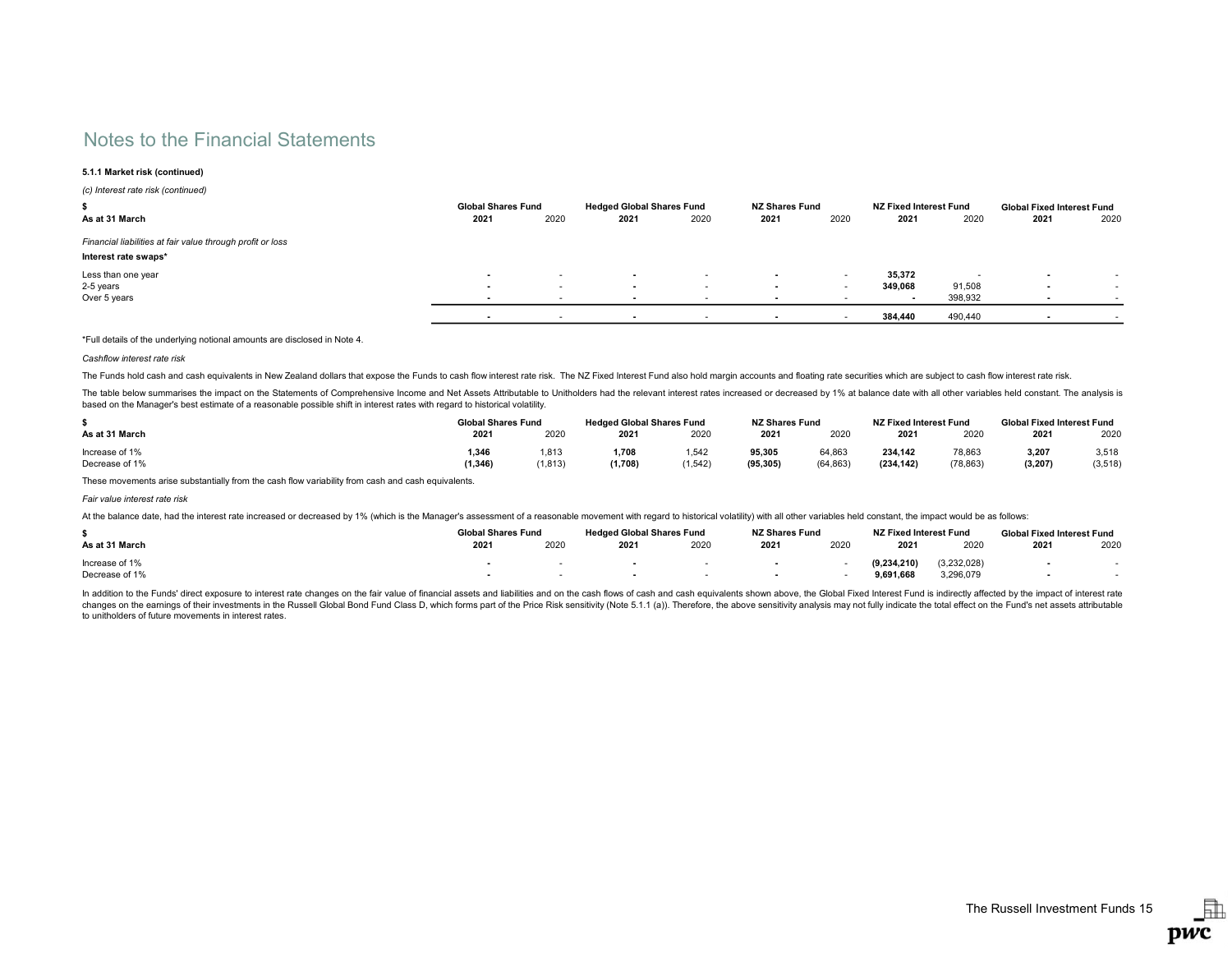## 5.1.2 Credit risk

Credit risk is the potential risk of financial loss resulting from the failure of counterparties to honour fully the terms and conditions of a contract with the Funds. The maximum credit risk of financial instruments is co Statements of Financial Position. There is a risk of non-recovery. The Funds may require collateral or other security to support financial instruments with credit risk. Financial instruments that subject the Funds to credi securities, trade and other receivables including amounts receivable for unsettled investment trades. All transactions in listed securities are settled/paid for upon delivery using approved brokers.

In accordance with the Funds policy, the Investment Manager monitors the Fund's credit positions on a daily basis.

The Funds measure credit risk and expected credit losses using the probability of default, exposure at default and loss given default. Management considers both historical analysis and forward looking information in determ of default is considered minimal, as delivery of securities sold is only made once the broker has received payment. Payment is made on a purchase once the securities have been received by the broker. The trade will fail if There is no risk of default relating to contributions receivable by the Funds as this receivable has arisen only due to timing between the date of receipt of the funds and when the units are allocated and the receipts proc deposits with banks registered in New Zealand and internationally. At 31 March 2021, cash is held with counterparties with credit ratings of A+ or higher. Management considers the probability of default for the cash and te instruments have a low risk of default and the counterparties have a strong capacity to meet their contractual obligations in the near term. As such, no loss allowance is deemed necessary on 12-month expected credit losses.

The following table sets out the equivalent Standard and Poor's credit rating for cash and cash equivalents held by the Funds, fixed interest securities and transferable certificate of deposits held by the NZ Fixed Interes

| \$                                                                          |                 |         | <b>Global Shares Fund</b>           |                                     | <b>Hedged Global Shares Fund</b> |                          | <b>NZ Shares Fund</b> | <b>NZ Fixed Interest Fund</b> |                     | <b>Global Fixed Interest Fund</b> |                   |
|-----------------------------------------------------------------------------|-----------------|---------|-------------------------------------|-------------------------------------|----------------------------------|--------------------------|-----------------------|-------------------------------|---------------------|-----------------------------------|-------------------|
| As at 31 March                                                              |                 | 2021    | 2020                                | 2021                                | 2020                             | 2021                     | 2020                  | 2021                          | 2020                | 2021                              | 2020              |
| Cash and cash equivalents<br><b>High Grade</b><br><b>Upper Medium Grade</b> | AA-<br>A+/A /A- | 134,555 | 181,294<br>$\overline{\phantom{a}}$ | 170,840<br>$\overline{\phantom{a}}$ | 154,244<br>$\sim$                | 9,524,927<br>5,530       | 6,224,179<br>262,106  | 19,438,735<br>1,059,522       | 3,951,481<br>34,201 | 320,676<br>$\sim$                 | 351,771<br>$\sim$ |
|                                                                             |                 | 134,555 | 181,294                             | 170,840                             | 154,244                          | 9,530,457                | 6,486,285             | 20,498,257                    | 3,985,682           | 320,676                           | 351,771           |
| <b>Fixed interest securities</b>                                            |                 |         |                                     |                                     |                                  |                          |                       |                               |                     |                                   |                   |
| Prime                                                                       | AAA             |         |                                     |                                     |                                  |                          | $\sim$                | 113,170,744                   | 5,746,833           | $\overline{\phantom{a}}$          | ٠                 |
| <b>High Grade</b>                                                           | AA+/AA/AA-      |         |                                     |                                     |                                  |                          |                       | 37,409,778                    | 47,495,076          | . .                               |                   |
| <b>Upper Medium Grade</b>                                                   | $A+ /A /A-$     |         |                                     |                                     |                                  |                          |                       | 14,795,895                    | 4,342,045           |                                   |                   |
| <b>Lower Medium Grade</b>                                                   | BBB+/BBB/BBB-   |         |                                     |                                     |                                  |                          |                       | 10,974,228                    | 1,770,746           |                                   | ٠                 |
| Unrated                                                                     |                 |         | ٠                                   | $\overline{\phantom{a}}$            |                                  | $\overline{\phantom{a}}$ |                       | 3,263,162                     | 866,558             | $\overline{\phantom{a}}$          |                   |
|                                                                             |                 |         | ٠                                   |                                     |                                  |                          |                       | 179,613,807                   | 60,221,258          |                                   |                   |
| <b>Floating rate notes</b>                                                  |                 |         |                                     |                                     |                                  |                          |                       |                               |                     |                                   |                   |
| Prime                                                                       | AAA             |         |                                     |                                     |                                  |                          | $\sim$                | 499,424                       | 1,341,192           |                                   |                   |
| <b>High Grade</b>                                                           | AA+ /AA /AA-    |         |                                     |                                     |                                  |                          |                       | 185,169                       | 501,695             |                                   | ٠                 |
| <b>Upper Medium Grade</b>                                                   | A+/A /A-        |         | ٠                                   |                                     |                                  |                          | $\sim$                | 1,572,419                     | 1,640,038           |                                   | ٠                 |
| <b>Lower Medium Grade</b>                                                   | BBB+/BBB/BBB-   |         |                                     |                                     |                                  |                          |                       |                               |                     |                                   | ٠                 |
| Unrated                                                                     |                 |         | $\overline{\phantom{a}}$            |                                     |                                  |                          |                       | 400,120                       |                     |                                   |                   |
|                                                                             |                 |         | $\overline{\phantom{a}}$            | $\blacksquare$                      |                                  |                          |                       | 2,657,132                     | 3,482,925           | $\overline{\phantom{a}}$          |                   |
| Mortgage-backed securities<br>Prime                                         | AAA             |         | ٠                                   |                                     |                                  |                          |                       | 880,742                       |                     |                                   |                   |
|                                                                             |                 |         | $\overline{\phantom{a}}$            |                                     |                                  |                          |                       | 880,742                       |                     |                                   |                   |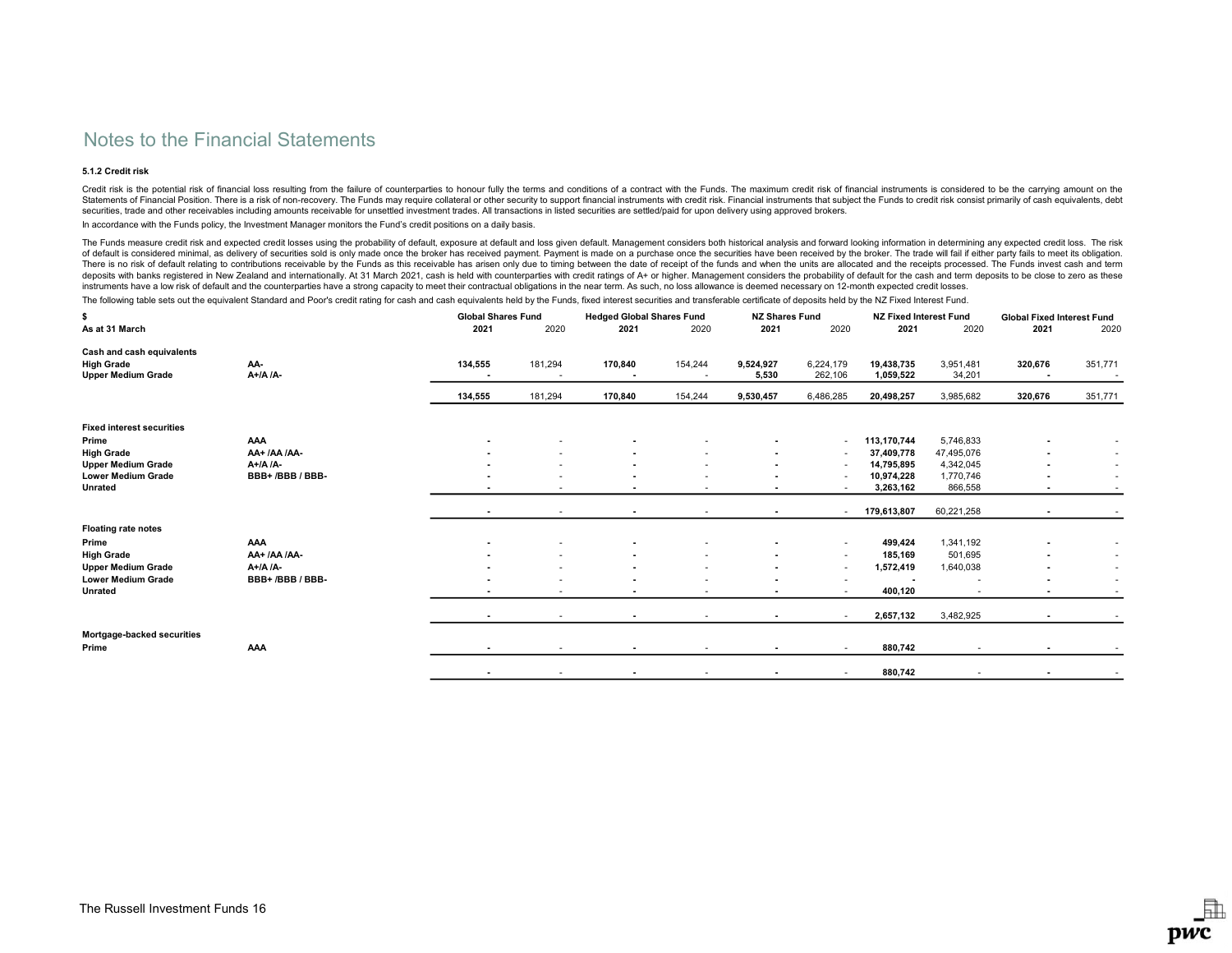## 5.1.2 Credit risk (continued)

The Global Fixed Interest Fund is indirectly exposed to credit risk through its investment in the Russell Global Bond Fund Class D, which forms part of the price risk sensitivity. The NZ Fixed Interest Fund margin accounts Financial (no credit rating is available for the entity), and ANZ (AA-). The forward foreign exchange contracts and interest rate swaps as disclosed in note 4.2 are with New Zealand Registered Banks with a AA- Standard and

## 5.1.3 Liquidity risk

Liquidity risk is the risk that the Funds may not be able to generate sufficient cash resources to settle their obligations in full as they fall due or can only do so on terms that are materially disadvantageous.

The Funds are exposed to daily redemptions of units. The liquidity policy applied by the Manager is dependent on the type of investments held by the Funds. For the Global Shares Fund, the Hedged Global Shares Fund and the policy is to be fully invested in unlisted unit trusts that provide adequate liquidity. For the NZ Shares Fund and NZ Fixed Interest Fund, that hold direct assets, the investment mandate allocates a proportion of investabl can be realised to fund withdrawals. Withdrawals from the Funds are generally paid within 30 days of the request. The Manager considers this as part of monitoring the liquidity of the Funds.

The following table analyses each of the Funds' financial liabilities and derivative financial instruments in a loss position based on a contractual maturity basis rather than on an expected maturity basis, as the expected considered to be essential to an understanding of the timing of cash flows. The amounts in the table are the contractual undiscounted cash flows.

| \$                                                         | <b>Global Shares Fund</b> |         | <b>Hedged Global Shares Fund</b> |         | <b>NZ Shares Fund</b> |                          | <b>NZ Fixed Interest Fund</b> |           | <b>Global Fixed Interest Fund</b> |            |
|------------------------------------------------------------|---------------------------|---------|----------------------------------|---------|-----------------------|--------------------------|-------------------------------|-----------|-----------------------------------|------------|
| As at 31 March                                             | 2021                      | 2020    | 2021                             | 2020    | 2021                  | 2020                     | 2021                          | 2020      | 2021                              | 2020       |
| Financial liabilities at fair value through profit or loss |                           |         |                                  |         |                       |                          |                               |           |                                   |            |
| 1 - 3 Months                                               | $\overline{\phantom{a}}$  |         |                                  |         |                       | $\overline{\phantom{a}}$ | (76, 471)                     | 53,268    | $\overline{\phantom{a}}$          |            |
| 3 - 6 Months                                               | $\sim$                    | ٠       |                                  | ۰.      | $\blacksquare$        | $\sim$                   | 43,085                        | (9,619)   | $\overline{\phantom{a}}$          | $\sim$     |
| 6 - 12 Months                                              | $\blacksquare$            | ٠       |                                  | ٠       | $\blacksquare$        | $\sim$                   | (54, 419)                     | 52,113    | $\overline{\phantom{a}}$          | $\sim$     |
| 1 - 2 Years                                                | $\sim$                    | ٠       |                                  |         | $\blacksquare$        | $\sim$                   | (94, 533)                     | 106,888   | $\blacksquare$                    | $\sim$     |
| 2-5 Years                                                  | $\sim$                    | ٠       |                                  | ٠       | $\blacksquare$        | $\sim$                   | (13,950)                      | 218,816   | $\blacksquare$                    | $\sim$     |
| 5+ Years                                                   | $\overline{\phantom{a}}$  | ٠       |                                  | ٠       | $\sim$                | ۰.                       | 295,408                       | 78,542    | ۰                                 | $\sim$     |
| Outstanding settlements payable                            |                           |         |                                  |         |                       |                          |                               |           |                                   |            |
| 1- 7 days                                                  | $\overline{\phantom{a}}$  | ۰       |                                  | $\sim$  | 194,996               | 1,171,173                | $\blacksquare$                | 754,057   | $\blacksquare$                    |            |
| <b>Management fees payable</b>                             |                           |         |                                  |         |                       |                          |                               |           |                                   |            |
| 7 days to 1 month                                          | 113,284                   | 83,756  | 113,400                          | 80,352  | 279,711               | 214,899                  | 107,384                       | 37,208    | 384,283                           | 342,870    |
| Withdrawals payable                                        |                           |         |                                  |         |                       |                          |                               |           |                                   |            |
| $1 - 7$ days                                               | 50,453                    | 15,777  | 213,755                          | 16,034  | 28,999                | 31,668                   | 12,206                        | 40,384    | 422,775                           | 14,367,674 |
| <b>Distributions payable</b>                               |                           |         |                                  |         |                       |                          |                               |           |                                   |            |
| $1 - 7$ days                                               | 35,761                    | 31,841  | 41,214                           | 39,454  | 54,683                | 49,457                   | 4,272                         | 3,506     | 2,310,391                         | 1,932,957  |
| Other payables                                             |                           |         |                                  |         |                       |                          |                               |           |                                   |            |
| 7 days to 1 month                                          | 29,974                    | 21,951  | 26,117                           | 22,181  | 33,492                | 33,316                   | 43,599                        | 19,579    | 46,311                            | 51,875     |
|                                                            |                           |         |                                  |         |                       |                          |                               |           |                                   |            |
|                                                            | 229,472                   | 153,325 | 394,486                          | 158,021 | 591,881               | 1,500,513                | 266,581                       | 1,354,742 | 3,163,760                         | 16,695,376 |

There were no open bond future positions or forward currency contracts at 31 March 2020 which were in a loss position. The required cash outflow to settle a bond future which was in a loss position at 31 March 2021, would have been the fair value as at 31 March 2021, if it was settled on that date, refer to Note 4.3. The actual future undi that the instrument was marked to market. The required cash outflow to settle the forward currency contract which is in a loss position at balance date, will be the fair value as at 31 March 2021, if it was settled on that actual undiscounted cash flows will be different, given that the instrument is marked to market. The open currency contract which is in a loss position at 31 March 2021, matured within one month after balance date.

### 5.2 Capital risk management

The Funds' capital is represented by the net assets attributable to Unitholders. The Funds' objective when managing capital is to provide returns for Unitholders through investing and to employ an established Investment Ma portfolios of funds.

If a redemption request or a series of redemption requests in respect of a Fund are received within a period of 60 business days that in total comprise more than 10% of the number of units on issue in that Fund, and the Ma the Fund's unitholders to defer immediate redemption of the total Units requested, the Manager will determine a basis for redemption that it considers to be in the general interests of all the Fund's unitholders.

The Manager may suspend redemptions where the Manager in good faith forms the opinion that it is not practicable, or would be materially prejudicial to the interests of Unitholders of any of the Funds for the Supervisor to redemption of units.

The Funds do not have any externally imposed capital requirements. Units may be redeemed at any month end subject to the receipt of the redemption request.

Neither the Supervisor, the Manager, or any other party guarantee the units offered by the Funds, the performance or returns of the Funds or the repayment of capital.

閗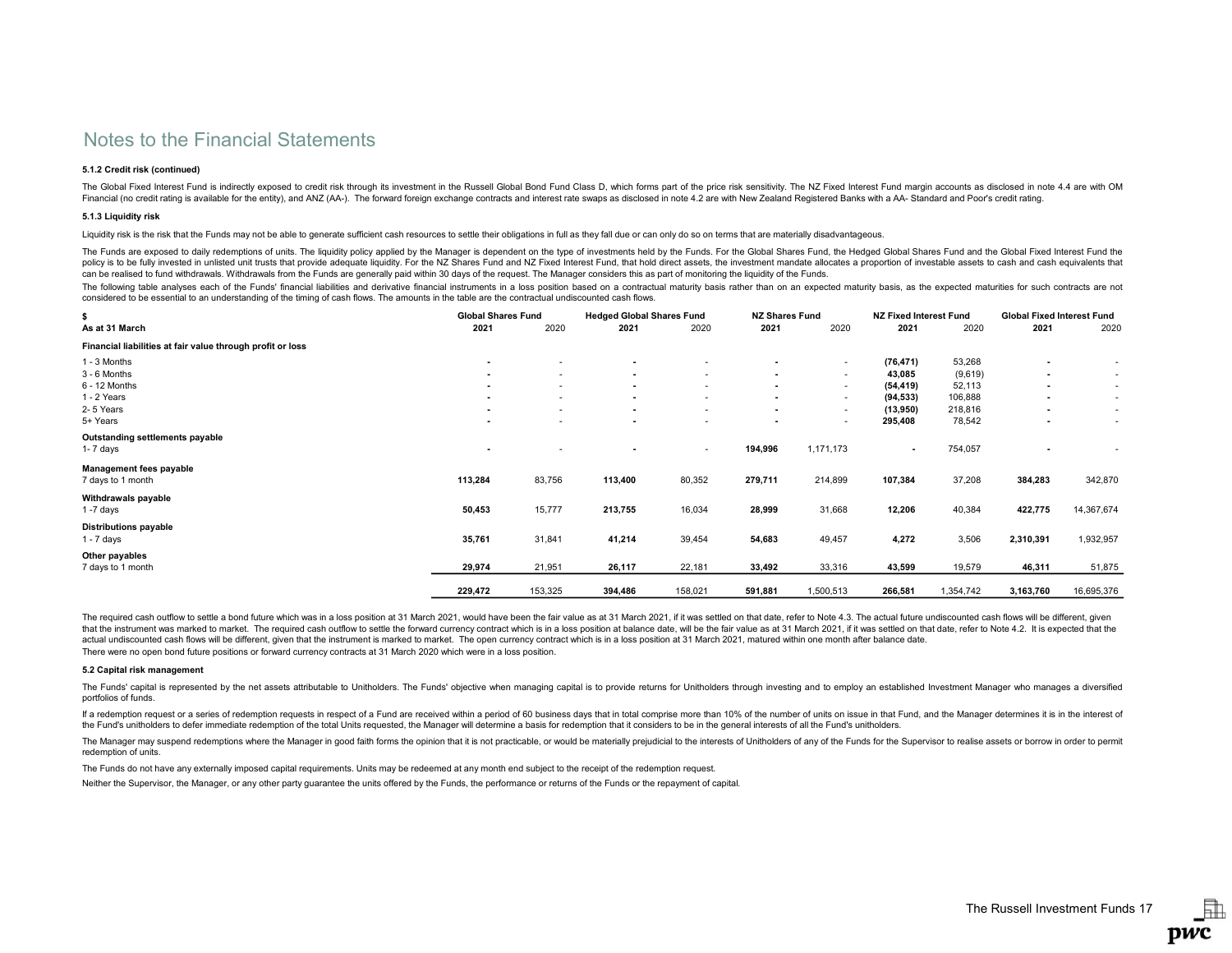## 5.3 Fair value estimation

All financial assets and financial liabilities included in the Statements of Financial Position, are carried at amounts that represent or approximate fair value. The fair value of financial assets traded in active markets trading on the year end date. The quoted market price used for financial assets held by the Funds is the last traded price. The price used for unlisted unit trusts is the published withdrawal price.

A financial instrument is regarded as quoted in an active market if quoted prices are readily and regularly available from an exchange, dealer, broker, industry group, pricing service, or regulatory agency, and those price market transactions on an arm's length basis.

NZ IFRS 13 requires the Funds to classify fair value measurements using a fair value hierarchy that reflects the significance of the inputs used in making the measurements. The fair value hierarchy has the following levels

\* Quoted prices (unadjusted) in active markets for identical assets or liabilities (level 1).

\* Inputs other than quoted prices included within level 1 that are observable for the asset or liability, either directly (that is, as prices) or indirectly (that is, derived from prices) (level 2).

\* Inputs for the asset or liability that are not based on observable market data (that is, unobservable inputs) (level 3).

The level in the fair value hierarchy within which the fair value measurement is categorised in its entirety is determined on the basis of the lowest input that is significant to the fair value measurement in its entirety. assessed against the fair value measurement in its entirety. If a fair value measurement uses observable inputs that require significant adjustment based on unobservable inputs, that measurement is a level 3 measurement.

The determination of what constitutes 'observable' requires significant judgement by the Manager. The Manager considers observable data to be that market data that is readily available, regularly distributed or updated, re independent sources that are actively involved in the relevant market.

The following table analyses within the fair value hierarchy the Funds' financial assets and financial liabilities (by class) measured at fair value at the period end:

| Ŝ<br>As at 31 March                                                                                                                                                                                                                                              | <b>Global Shares Fund</b><br>2021 | 2020                     | <b>Hedged Global Shares Fund</b><br>2021 | 2020                 | <b>NZ Shares Fund</b><br>2021 | 2020                     | <b>NZ Fixed Interest Fund</b><br>2021          | 2020                                                   | <b>Global Fixed Interest Fund</b><br>2021 | 2020        |
|------------------------------------------------------------------------------------------------------------------------------------------------------------------------------------------------------------------------------------------------------------------|-----------------------------------|--------------------------|------------------------------------------|----------------------|-------------------------------|--------------------------|------------------------------------------------|--------------------------------------------------------|-------------------------------------------|-------------|
| <b>Level 1 Assets</b><br>Financial assets at fair value through profit or loss<br>Listed equities<br>Listed funds/trusts                                                                                                                                         |                                   |                          |                                          | ٠                    | 265,319,701<br>309,067        | 194,108,691              |                                                |                                                        |                                           |             |
| <b>Total Level 1 Assets</b>                                                                                                                                                                                                                                      |                                   |                          |                                          |                      | 265,628,768                   | 194,108,691              | $\overline{\phantom{a}}$                       |                                                        |                                           |             |
| <b>Level 2 Assets</b><br>Financial assets at fair value through profit or loss<br>Interest rate swaps<br>Forward foreign exchange contracts<br>Fixed interest securities<br>Floating rate notes<br>Mortgage-backed securities<br>Unlisted funds<br>Term deposits | 99,142,533                        | 77,193,466               | $\overline{\phantom{a}}$<br>97,213,806   | ٠<br>٠<br>72,398,626 | ٠<br>$\overline{\phantom{a}}$ | ٠<br>٠                   | 398,224<br>179,613,807<br>1,711,560<br>880,742 | 293,478<br>9,278<br>60,221,258<br>1,396,698<br>300,000 | $\overline{\phantom{a}}$<br>674,345,469   | 582,572,670 |
| <b>Total Level 2 Assets</b>                                                                                                                                                                                                                                      | 99,142,533                        | 77,193,466               | 97,213,806                               | 72,398,626           |                               | $\overline{\phantom{a}}$ | 182,604,333                                    | 62,220,712                                             | 674,345,469                               | 582,572,670 |
| <b>Level 3 Assets</b><br>Financial assets at fair value through profit or loss<br>Floating rate notes<br><b>Total Level 3 Assets</b>                                                                                                                             |                                   | $\overline{\phantom{a}}$ | $\overline{\phantom{a}}$                 |                      |                               | $\overline{\phantom{a}}$ | 945,572<br>945,572                             | 2,086,227<br>2,086,227                                 |                                           |             |
| Total financial assets at fair value through profit or loss                                                                                                                                                                                                      | 99,142,533                        | 77,193,466               | 97,213,806                               | 72,398,626           | 265,628,768                   | 194,108,691              | 183,549,905                                    | 64,306,939                                             | 674,345,469                               | 582,572,670 |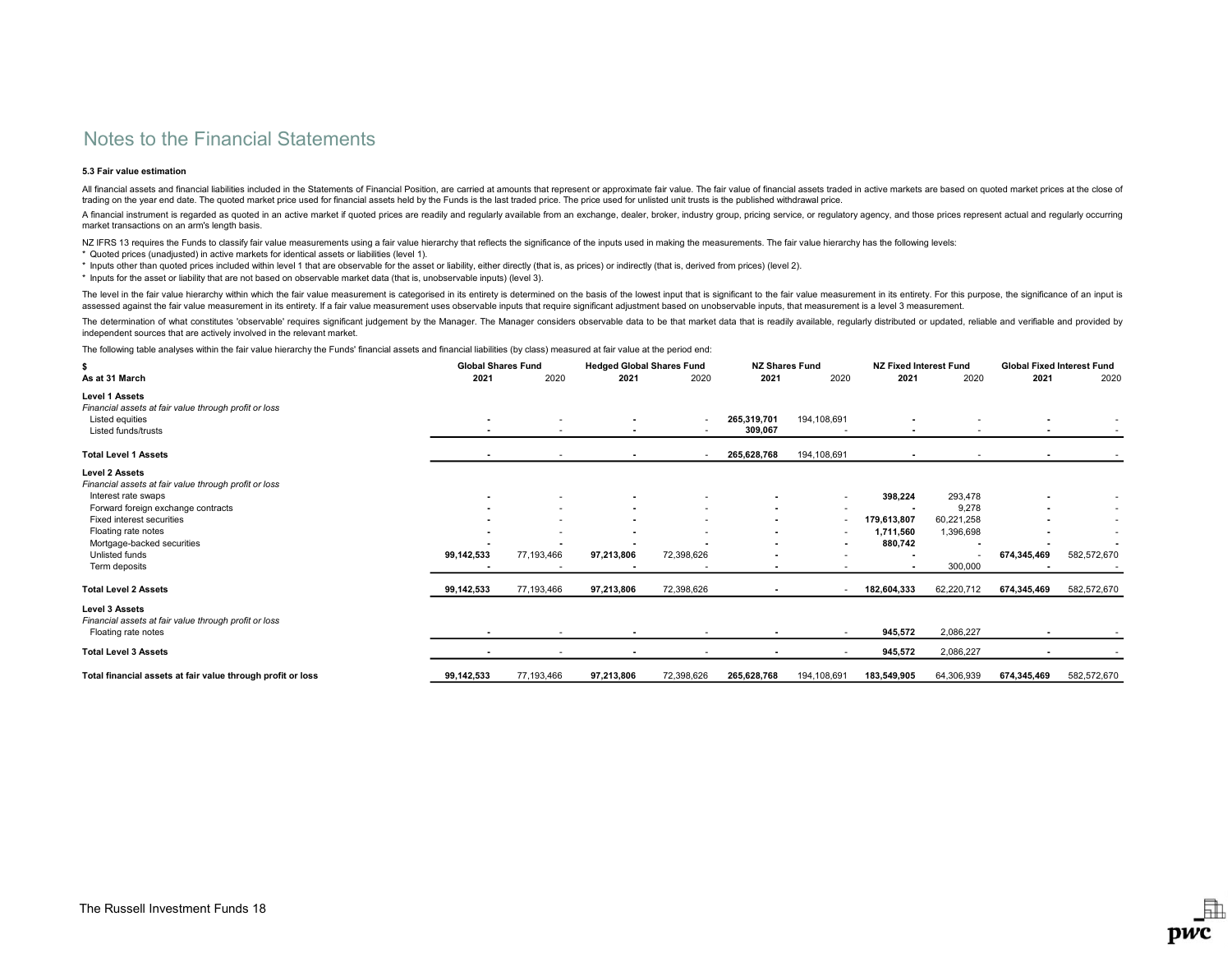### 5.3 Fair value estimation (continued)

| \$                                                                                                              |                          | <b>Global Shares Fund</b> |                          | <b>Hedged Global Shares Fund</b> |                          | <b>NZ Shares Fund</b> |         | NZ Fixed Interest Fund   |                          | <b>Global Fixed Interest Fund</b> |
|-----------------------------------------------------------------------------------------------------------------|--------------------------|---------------------------|--------------------------|----------------------------------|--------------------------|-----------------------|---------|--------------------------|--------------------------|-----------------------------------|
| As at 31 March                                                                                                  | 2021                     | 2020                      | 2021                     | 2020                             | 2021                     | 2020                  | 2021    | 2020                     | 2021                     | 2020                              |
| <b>Level 1 Liabilities</b><br>Financial liabilities at fair value through profit or loss<br><b>Bond futures</b> | $\sim$                   | $\sim$                    | $\overline{\phantom{a}}$ | $\sim$                           | $\overline{\phantom{a}}$ |                       | 36,518  |                          | $\overline{\phantom{a}}$ |                                   |
| <b>Total Level 1 Liabilities</b>                                                                                |                          | $\overline{\phantom{a}}$  | $\overline{\phantom{a}}$ |                                  |                          |                       | 36,518  |                          |                          |                                   |
| <b>Level 2 Liabilities</b>                                                                                      |                          |                           |                          |                                  |                          |                       |         |                          |                          |                                   |
| Financial liabilities at fair value through profit or loss                                                      |                          |                           |                          |                                  |                          |                       |         |                          |                          |                                   |
| Interest rate swaps                                                                                             | $\sim$                   |                           | $\overline{\phantom{a}}$ |                                  |                          | $\sim$                | 384.440 | 490.440                  |                          |                                   |
| Forward foreign exchange contracts                                                                              | $\overline{\phantom{a}}$ | $\overline{\phantom{a}}$  |                          |                                  |                          |                       | 10,979  | $\overline{\phantom{a}}$ |                          |                                   |
| <b>Total Level 2 Liabilities</b>                                                                                |                          |                           |                          |                                  |                          |                       | 395,419 | 490,440                  |                          |                                   |
| Total financial liabilities at fair value through profit or loss                                                | $\sim$                   | $\overline{\phantom{a}}$  | $\sim$                   |                                  |                          |                       | 431,937 | 490,440                  | $\overline{\phantom{a}}$ | $\overline{\phantom{a}}$          |

The NZ Shares Fund only holds investments in listed equities for which quoted prices are available. These investments are classified in Level 1. The Australian 10 year bond future held by the NZ Fixed Interest Fund is exch as a Level 1.

The Russell Investments NZ Fixed Interest Fund holds investments in fixed interest securities, mortgage-backed securities, floating rate notes, term deposits, interest rate swaps and forward currency contracts. The fair va by using valuation models for which the inputs are market observable and are therefore classified in Level 2. Fixed income securities are calculated using market accepted formulas. The yields are derived from either credit Financial Markets Association, direct sourcing such as New Zealand government bonds, relative value against like securities where there are a small number of quotes available and matrix yield curves. New Zealand capital no activity on the New Zealand Debt market exchange and evaluations are calculated using a margin to the New Zealand swap curve. Par bonds such as term deposits and non tradable debentures are evaluated at par where the yield coupon rate and capital price set at par value. Discount securities are evaluated with reference to the appropriate yield curve and are calculated using the standard New Zealand Government Treasury Bill formula. Floating r bond formula applying the appropriate observable traded margins in the model.

The investments in Russell Global Bond Fund Class D, Russell Global Opportunities Fund Class D and Russell Global Opportunities Fund N2 Hedged Class A (the investee funds) are not quoted in an active market (see note 9.2 f funds classified in Level 2 were fair valued using the net asset value of the underlying fund, as reported by the investee fund's administrator. For the investee funds, management believes the Funds could have redeemed the per unit at balance date.

The Level 3 floating rate notes held by the Russell Investments NZ Fixed Interest Fund at 31 March 2021 consist of the following:

\* New Zealand unlisted asset backed medium term corporate floating rate note which had a credit rating of A by Standard & Poor's. The bond is backed by a revolving pool of Flexi card receivables. The security is valued by applying a bond yield-curve model. The traded margins for the security is derived with reference to other AUD denominated asset backed issuers with reference to note seniority, weighted average life and asset type. As obse security, the derived values may not approximate the realisable value if the security were to be sold at balance date.

\* New Zealand corporate debenture with a credit rating of AA+ by Standard & Poor's. The bond is issued by an unlisted New Zealand incorporated entity. The security is valued by an independent pricing provider, applying a b backed by a revolving pool of motor trade receivables. The traded margins for the security are derived with reference to other NZ corporate debentures with reference to note seniority, weighted average life and asset type. for this security, the derived value may not approximate the realisable value if the security were to be sold at balance date.

The securities approximate 0.46% (31 March 2020 : 3.04%) of the Net asset value of the Fund at balance date.

The sensitivity of the Level 3 investment's valuation to the unobservable inputs is not considered to be material to the financial statements.

There have been no transfers between the different classifications during the financial year for any of the Funds. Transfers between levels of the fair value hierarchy, if any, for the purpose of preparing the table below, reporting period.

### Movement of the Level 3 investments during the year:

| For the year ended 31 March                                                                                                                                                                          | 2021          | 2020       |  |  |  |  |  |
|------------------------------------------------------------------------------------------------------------------------------------------------------------------------------------------------------|---------------|------------|--|--|--|--|--|
| Balance at the beginning of the year                                                                                                                                                                 | 2.086.227     | 2.297.438  |  |  |  |  |  |
| Sales                                                                                                                                                                                                | (1, 144, 454) | (207, 388) |  |  |  |  |  |
| Purchases                                                                                                                                                                                            |               |            |  |  |  |  |  |
| Net gains recognised in other net changes in fair value on financial assets and financial liabilities at fair value through profit or loss.                                                          | 3.799         | (3,823)    |  |  |  |  |  |
| Balance at the end of the year                                                                                                                                                                       |               |            |  |  |  |  |  |
|                                                                                                                                                                                                      | 945.572       | 2,086,227  |  |  |  |  |  |
| Change in unrealised gains for Level 3 assets held at year end and included in other net changes in fair value on financial assets and financial liabilities at fair<br>value through profit or loss | 3.799         | (3,823)    |  |  |  |  |  |

駎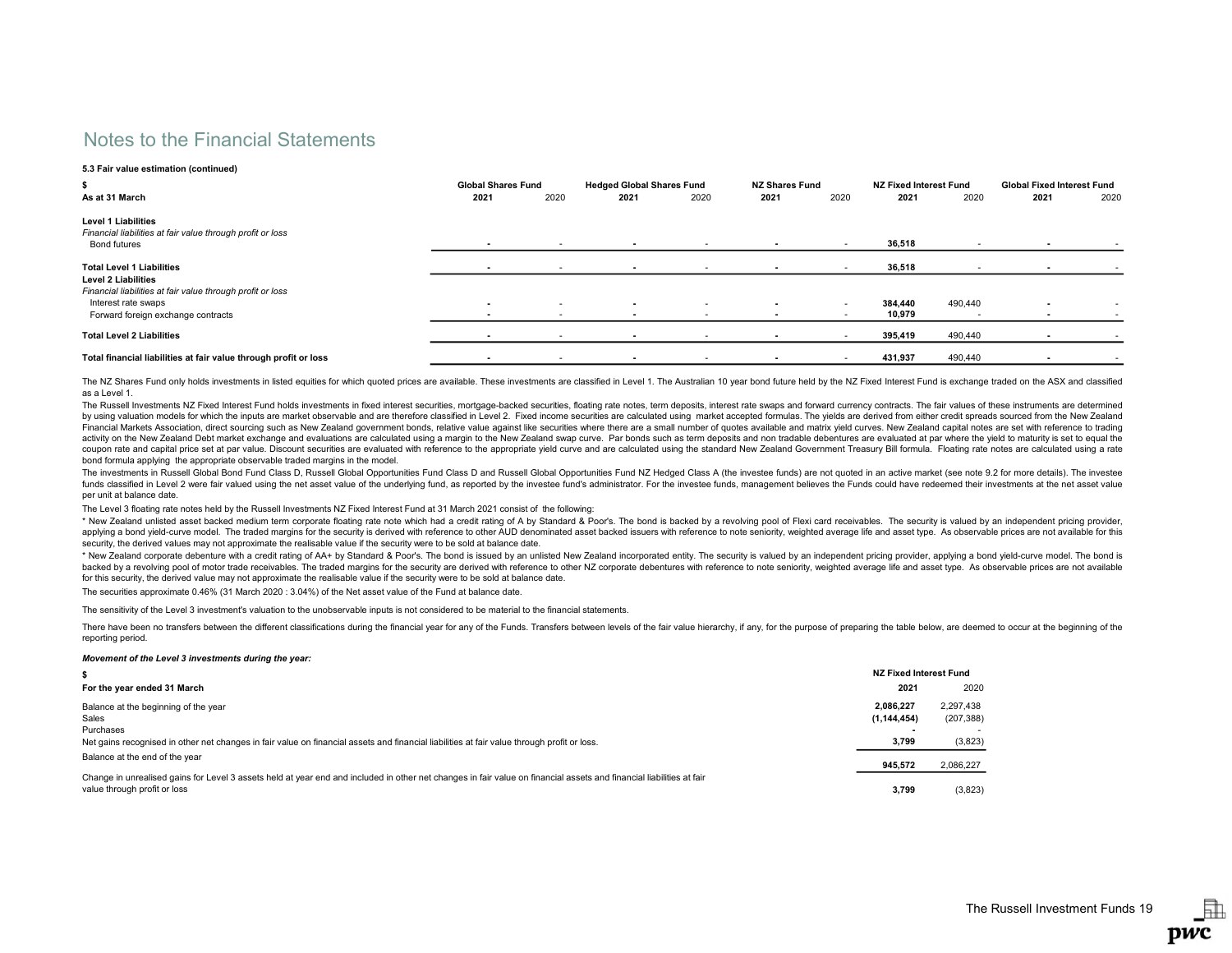### 5.4 Offsetting and amounts subject to master netting arrangements and similar agreements

As at 31 March 2021, the NZ Fixed Interest Fund was subject to an International Swaps and Derivatives Association (ISDA) arrangement with the following derivative counterparties: ANZ, BNZ, Commonwealth Bank of Australia an According to the terms of the ISDA arrangement with the respective counterparties all the derivatives are settled net.

The NZ Fixed Interest Fund has margin accounts with Jarden & ANZ. The Jarden accounts are used to settle bond futures and the ANZ margin account is used to settle any swap obligations by the Fund. The total cash held in th 31 March 2021 was \$178.809 (31 March 2020: \$47.742) of which \$36.518 would have been required to settle the bond future obligation at 31 March 2021 (31 March 2020: \$nil). The total cash held in the margin account with ANZ (31 March 2020: \$370,000) of which \$nil would have been required to settle the swap obligation at 31 March 2021 (31 March 2020: \$291,154).

The following tables present the Fund's financial assets and liabilities subject to offsetting, enforceable master netting arrangements and similar agreements. The tables are presented by type of financial instrument.

| \$                                                                                                                                                                                                                                                                   | <b>NZ Fixed Interest Fund</b> |                         |
|----------------------------------------------------------------------------------------------------------------------------------------------------------------------------------------------------------------------------------------------------------------------|-------------------------------|-------------------------|
| As at 31 March                                                                                                                                                                                                                                                       | 2021                          | 2020                    |
| Financial assets subject to offsetting, enforceable master netting arrangements and similar agreements<br>Gross amounts of recognised financial assets<br>Gross amounts of recognised financial liabilities set-off in the statement of financial position           | 398,224                       | 302,756                 |
| Net amounts of financial assets presented in the statement of financial position                                                                                                                                                                                     | 398,224                       | 302,756                 |
| Related amounts not set-off in the statement of financial position<br><b>Financial instruments</b>                                                                                                                                                                   | (320, 064)                    | (208, 564)              |
| Net amount                                                                                                                                                                                                                                                           | 78,160                        | 94,192                  |
| Financial liabilities subject to offsetting, enforceable master netting arrangements and similar agreements<br>Gross amounts of recognised financial liabilities<br>Gross amounts of recognised financial liabilities set-off in the statement of financial position | 431,937                       | 490,440                 |
| Net amounts of financial liabilities presented in the statement of financial<br>position                                                                                                                                                                             | 431,937                       | 490,440                 |
| Related amounts not set-off in the statement of financial position<br><b>Financial instruments</b><br>Cash collateral                                                                                                                                                | (320, 064)<br>(258, 809)      | (208, 564)<br>(370,000) |
| <b>Net amount</b>                                                                                                                                                                                                                                                    | (146, 936)                    | (88, 124)               |

Each party has the option to settle all open contracts on a net basis in the event of default by the other party. Per the terms of the ISDA agreement, an event of default includes the following:

\* failure by a party to make a payment when due

\* failure by a party to perform an obligation required by the agreement (other than payment) if such failure is not remedied within 30 days after such notice of such failure is given to the party

\* bankruptcy

The related amounts not set-off in the statement of financial position represent amounts that have not been offset in the statement of financial position but could be expected to be offset in the event of default by either contract. For financial instruments this is the maximum value of assets and liabilities that could be offset. For cash collateral this is the value of cash that could be withheld by the counterparty to settle derivative li

駎

pwc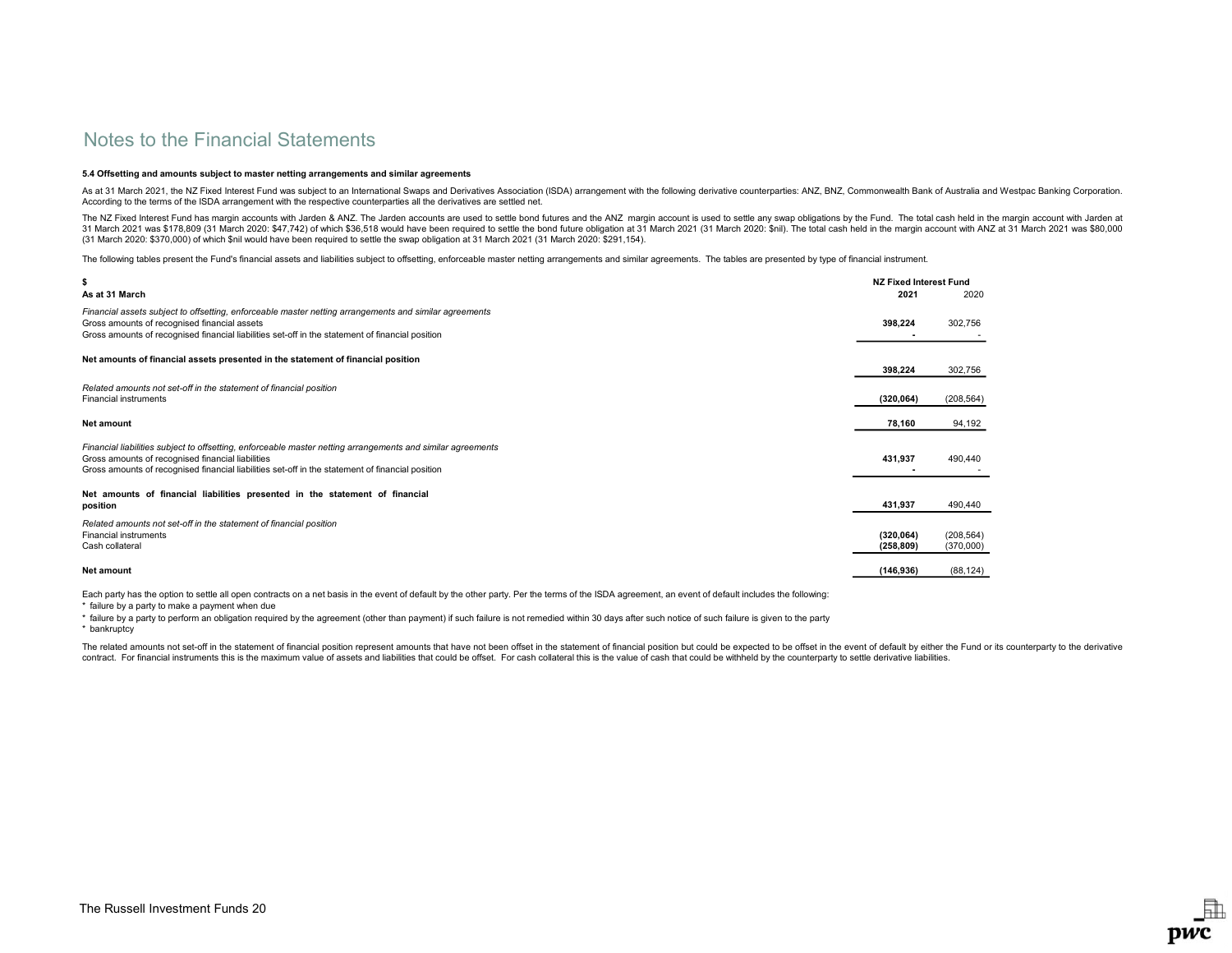## 6. Financial assets at fair value through profit or loss

| s.                                                          | <b>Global Shares Fund</b> |                          | <b>Hedged Global Shares Fund</b> |            | <b>NZ Shares Fund</b> |             | NZ Fixed Interest Fund |            | <b>Global Fixed Interest Fund</b> |             |
|-------------------------------------------------------------|---------------------------|--------------------------|----------------------------------|------------|-----------------------|-------------|------------------------|------------|-----------------------------------|-------------|
| As at 31 March                                              | 2021                      | 2020                     | 2021                             | 2020       | 2021                  | 2020        | 2021                   | 2020       | 2021                              | 2020        |
| Measured at fair value through profit or loss               |                           |                          |                                  |            |                       |             |                        |            |                                   |             |
| Interest rate swaps                                         |                           |                          |                                  |            |                       |             | 398.224                | 293,478    |                                   |             |
| Forward foreign exchange contracts                          |                           | ۰.                       |                                  |            |                       |             |                        | 9,278      | . .                               | ٠           |
| Listed equities                                             |                           |                          |                                  |            | 265.319.701           | 194,108,691 |                        |            |                                   |             |
| Listed trusts                                               |                           |                          |                                  |            | 309,067               |             |                        |            |                                   |             |
| Unlisted funds                                              | 99.142.533                | 77,193,466               | 97.213.806                       | 72,398,626 |                       |             |                        |            | 674.345.469                       | 582,572,670 |
| Mortgage-backed securities                                  |                           |                          |                                  |            |                       | . .         | 880.742                |            |                                   |             |
| Fixed interest securities                                   |                           |                          |                                  |            |                       |             | 179,613,807            | 60,221,258 |                                   | ٠           |
| Floating rate notes                                         | $\overline{\phantom{a}}$  |                          |                                  |            |                       |             | 2,657,132              | 3,482,925  |                                   |             |
| Term deposits                                               |                           | $\overline{\phantom{a}}$ |                                  |            |                       |             |                        | 300,000    |                                   |             |
| Total measured at fair value through profit or loss         | 99,142,533                | 77,193,466               | 97,213,806                       | 72,398,626 | 265,628,768           | 194,108,691 | 183.549.905            | 64,306,939 | 674,345,469                       | 582,572,670 |
| Total financial assets at fair value through profit or loss | 99,142,533                | 77,193,466               | 97,213,806                       | 72,398,626 | 265,628,768           | 194,108,691 | 183,549,905            | 64,306,939 | 674,345,469                       | 582,572,670 |

## 7. Financial liabilities at fair value through profit or loss

|                                                                  | <b>Global Shares Fund</b> |                          | <b>Hedged Global Shares Fund</b> |                          | <b>NZ Shares Fund</b> |      | NZ Fixed Interest Fund |         | <b>Global Fixed Interest Fund</b> |      |
|------------------------------------------------------------------|---------------------------|--------------------------|----------------------------------|--------------------------|-----------------------|------|------------------------|---------|-----------------------------------|------|
| As at 31 March                                                   | 2021                      | 2020                     | 2021                             | 2020                     | 2021                  | 2020 | 2021                   | 2020    | 2021                              | 2020 |
| Measured at fair value through profit or loss                    |                           |                          |                                  |                          |                       |      |                        |         |                                   |      |
| Bond futures                                                     | $\overline{\phantom{a}}$  | $\overline{\phantom{a}}$ | $\overline{\phantom{a}}$         | $\overline{\phantom{a}}$ |                       |      | 36.518                 |         | $\sim$                            |      |
| Interest rate swaps                                              | $\overline{\phantom{a}}$  | $\overline{\phantom{a}}$ | . .                              |                          |                       |      | 384.440                | 490.440 | $\blacksquare$                    |      |
| Forward foreign exchange contracts                               |                           |                          |                                  |                          |                       |      | 10,979                 |         |                                   |      |
|                                                                  |                           |                          |                                  |                          |                       |      |                        |         |                                   |      |
| Total measured at fair value through profit or loss              |                           |                          |                                  |                          |                       |      | 431.937                | 490,440 |                                   |      |
|                                                                  |                           |                          |                                  |                          |                       |      |                        |         |                                   |      |
| Total financial liabilities at fair value through profit or loss |                           |                          |                                  |                          |                       |      | 431,937                | 490,440 |                                   |      |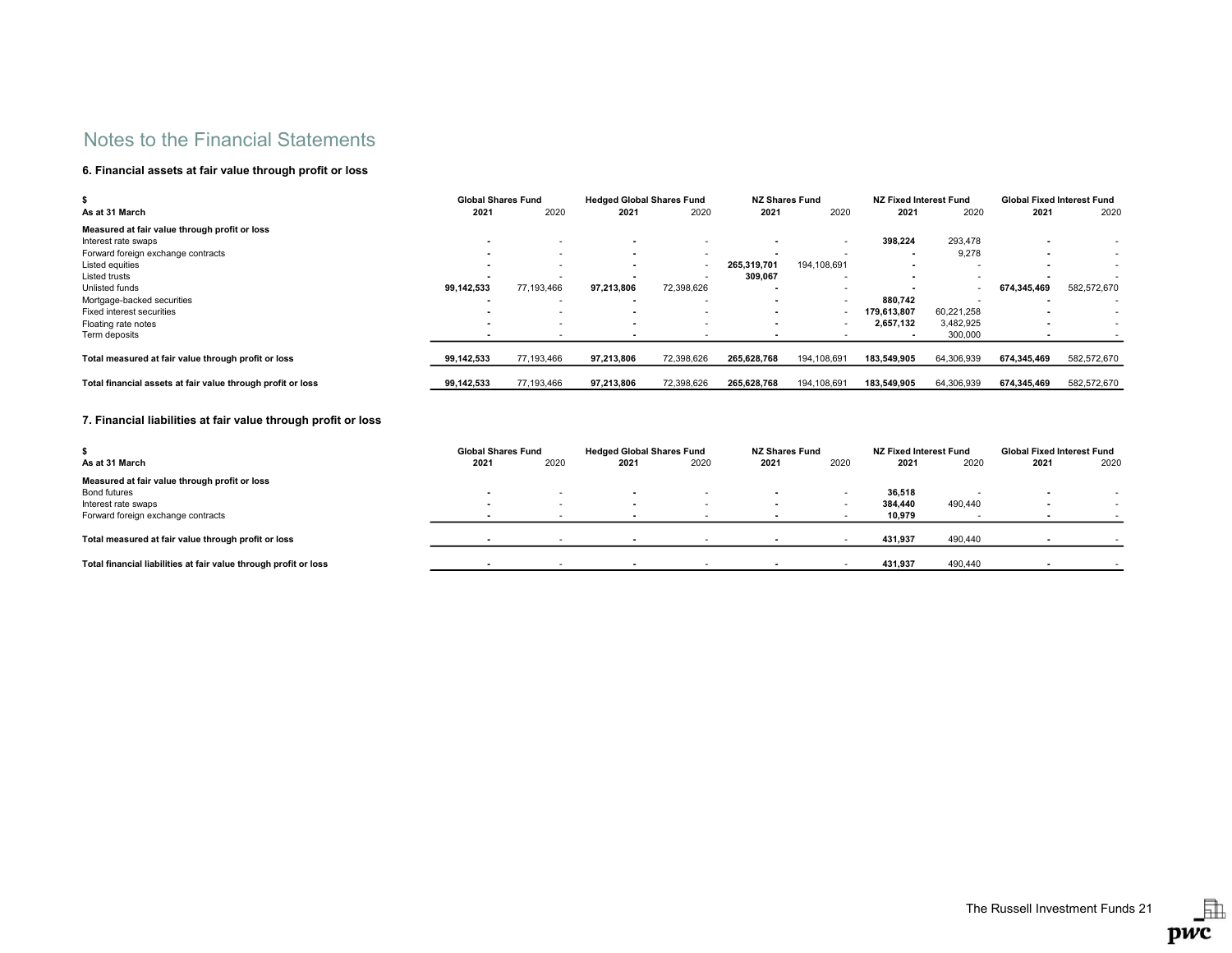## 8. Financial instruments by category

| \$                                                                                                                                | <b>Global Shares Fund</b> |            | <b>Hedged Global Shares Fund</b> |            | <b>NZ Shares Fund</b> |                      | <b>NZ Fixed Interest Fund</b> |            | <b>Global Fixed Interest Fund</b> |             |
|-----------------------------------------------------------------------------------------------------------------------------------|---------------------------|------------|----------------------------------|------------|-----------------------|----------------------|-------------------------------|------------|-----------------------------------|-------------|
| As at 31 March                                                                                                                    | 2021                      | 2020       | 2021                             | 2020       | 2021                  | 2020                 | 2021                          | 2020       | 2021                              | 2020        |
| Financial assets at fair value through profit or loss                                                                             |                           |            |                                  |            |                       |                      |                               |            |                                   |             |
| Financial assets measured at fair value through profit or loss                                                                    | 99,142,533                | 77,193,466 | 97.213.806                       | 72,398,626 | 265.628.768           | 194,108,691          | 183.549.905                   | 64,306,939 | 674,345,469                       | 582,572,670 |
| Total financial assets at fair value through the profit or loss                                                                   | 99,142,533                | 77,193,466 | 97.213.806                       | 72,398,626 | 265.628.768           | 194,108,691          | 183.549.905                   | 64,306,939 | 674,345,469                       | 582,572,670 |
| Financial assets at amortised cost                                                                                                |                           |            |                                  |            |                       |                      |                               |            |                                   |             |
| Cash and cash equivalents                                                                                                         | 134,555                   | 181,294    | 170,840                          | 154,244    | 9,530,457             | 6,486,285            | 20,498,257                    | 3,985,682  | 320,676                           | 351,771     |
| Margin accounts                                                                                                                   |                           |            |                                  |            |                       |                      | 258,809                       | 417,742    |                                   |             |
| <b>Accrued Interest</b>                                                                                                           |                           |            |                                  |            |                       |                      | 1,676,489                     | 651,134    |                                   |             |
| Outstanding settlements receivable<br>Dividends receivable                                                                        |                           | 50,000     | 150,000                          | 50,000     | 234,955<br>878,406    | 653,682<br>1,453,437 |                               | 596,978    | 4,400,000                         | 18,230,000  |
| Total financial assets at amortised cost                                                                                          | 134,555                   | 231,294    | 320,840                          | 204,244    | 10,643,818            | 8,593,404            | 22,433,555                    | 5,651,536  | 4,720,676                         | 18,581,771  |
| <b>Total financial assets</b>                                                                                                     | 99,277,088                | 77,424,760 | 97,534,646                       | 72,602,870 | 276,272,586           | 202,702,095          | 205,983,460                   | 69,958,475 | 679,066,145                       | 601,154,441 |
| \$                                                                                                                                | <b>Global Shares Fund</b> |            | <b>Hedged Global Shares Fund</b> |            | <b>NZ Shares Fund</b> |                      | <b>NZ Fixed Interest Fund</b> |            | <b>Global Fixed Interest Fund</b> |             |
| As at 31 March                                                                                                                    | 2021                      | 2020       | 2021                             | 2020       | 2021                  | 2020                 | 2021                          | 2020       | 2021                              | 2020        |
| Financial liabilities at fair value through profit or loss<br>Financial liabilities measured at fair value through profit or loss |                           |            |                                  |            |                       |                      | 431,937                       | 490,440    |                                   |             |
| Total financial liabilities at fair value through the profit or loss                                                              |                           |            |                                  |            |                       |                      | 431,937                       | 490,440    |                                   |             |
| <b>Financial liabilities at amortised cost</b>                                                                                    |                           |            |                                  |            |                       |                      |                               |            |                                   |             |
| Outstanding settlements payable                                                                                                   |                           |            |                                  |            | 194,996               | 1,171,173            | $\blacksquare$                | 754,057    |                                   |             |
| Management fees payable                                                                                                           | 113.284                   | 83,756     | 113.400                          | 80,352     | 279.711               | 214.899              | 107,384                       | 37,208     | 384,283                           | 342,870     |
| Withdrawals payable                                                                                                               | 50,453                    | 15,777     | 213,755                          | 16,034     | 28,999                | 31,668               | 12,206                        | 40,384     | 422,775                           | 14,367,674  |
| Distributions payable                                                                                                             | 35,761                    | 31,841     | 41,214                           | 39,454     | 54,683                | 49,457               | 4,272                         | 3,506      | 2,310,391                         | 1,932,957   |
| Other payables                                                                                                                    | 29,974                    | 21,951     | 26,117                           | 22,181     | 33,492                | 33,316               | 43,599                        | 19,579     | 46,311                            | 51,875      |
| Total financial liabilities at amortised cost                                                                                     | 229.472                   | 153,325    | 394.486                          | 158.021    | 591.881               | 1.500.513            | 167.461                       | 854.734    | 3,163,760                         | 16,695,376  |
| <b>Total financial liabilities</b>                                                                                                | 229,472                   | 153,325    | 394,486                          | 158,021    | 591,881               | 1,500,513            | 599,398                       | 1,345,174  | 3,163,760                         | 16,695,376  |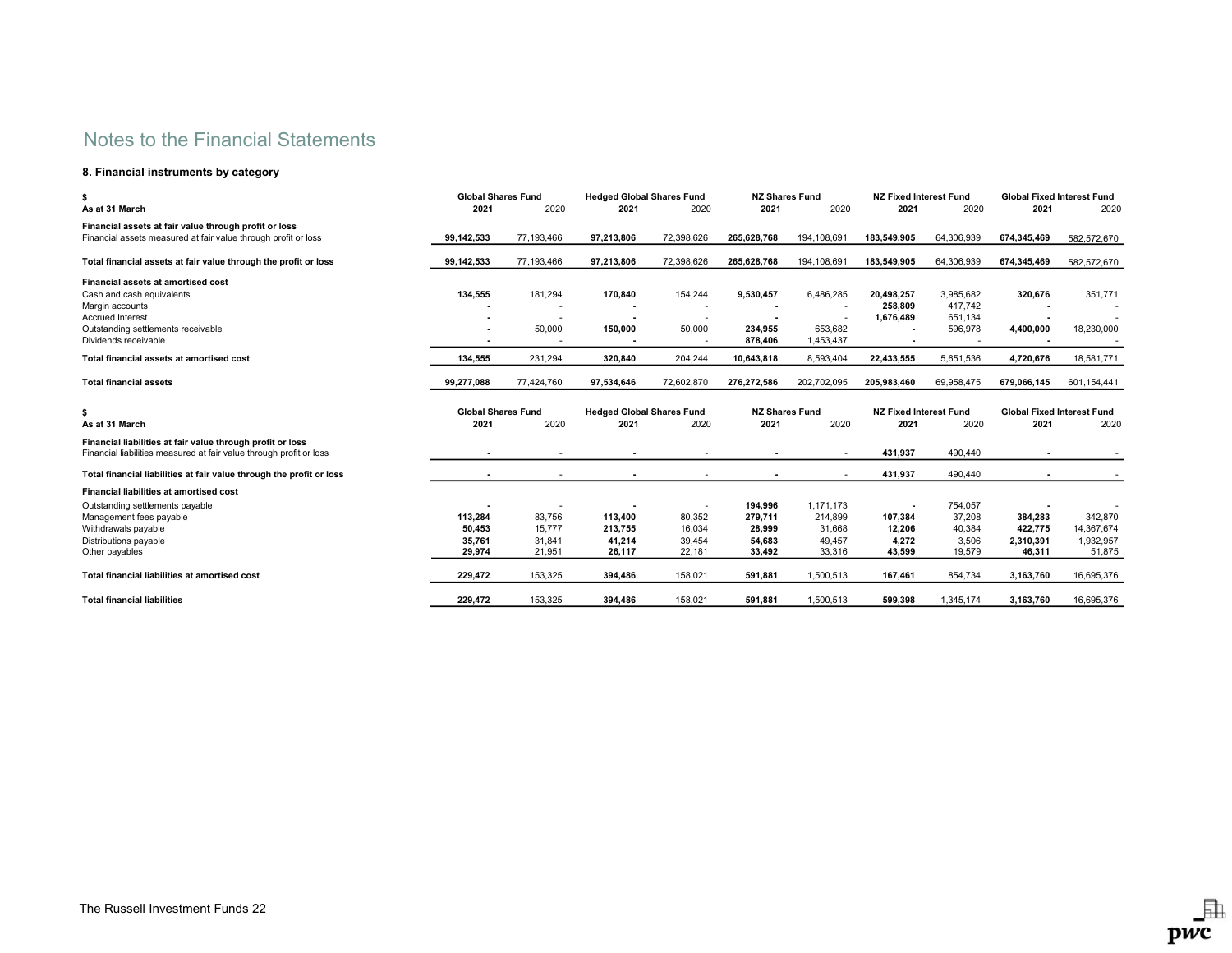## 9. Related parties

## 9.1 Key management and key management personnel

As outlined in the Funds' PDS, the Funds incur following management fees including GST, as a percentage of the net asset value per annum:

| Global Shares Fund         | 1.50% |
|----------------------------|-------|
| Hedged Global Shares Fund  | 1.53% |
| NZ Shares Fund             | 1.31% |
| NZ Fixed Interest Fund     | 0.76% |
| Global Fixed Interest Fund | 0.78% |

GST is currently charged at various rates driven by the nature of the service provided including exempt services such as custody and up to 15% for other services. The management fees include fees paid to the Investment Man Fund, the Supervisor, the Custodian and Administration Manager, bank charges and other various costs and expenses incurred.

Management fees payable are payable to the Manager.

The Supervisor of the Fund is Public Trust. For the year ended 31 March 2021 the Supervisor fee payable with respect to the Funds amounted to \$177,810 (31 March 2020: \$155,836) and was paid by the Manager.

Audit fees for the year have been paid by the Manager on behalf of the Funds. The total audit fee for the year ended 31 March 2021 for all the Funds was \$52,000 excluding GST (31 March 2020: \$50,000 excluding GST).

As at 31 March 2021 and 31 March 2020 no directors of the Manager, Investment Manager or the Supervisor or close family members or entities that are controlled, jointly controlled or significantly influenced by the directo Manager, Investment Manager or Supervisor held any investment interest in the Funds.

As at 31 March 2021 and 31 March 2020, the Manager held no units in the Russell Investment Funds.

Investments held by related party investors in the Funds at year end:

|                            | Global Shares Fund |      | <b>Hedged Global Shares Fund</b> |      | <b>NZ Shares Fund</b> |      | NZ Fixed Interest Fund |      | Global Fixed Interest Fund |      |
|----------------------------|--------------------|------|----------------------------------|------|-----------------------|------|------------------------|------|----------------------------|------|
| As at 31 March             | 2021               | 2020 | 2021                             | 2020 | 2021                  | 2020 | $202^{\circ}$          | 2020 | 2021                       | 2020 |
| InvestNow KiwiSaver Scheme | 125.916            |      | 150,099                          |      |                       |      | 18,533                 |      | 14,063                     |      |

### 9.2 Related party investments

The Global Shares Fund invests into the Class D units of the Russell Global Opportunities Fund.

The Hedged Global Shares Fund invests into the Class A units of the Russell Global Opportunities Fund NZ Hedged.

The Global Fixed Interest Fund invest into the Class D units of the Russell Global Bond Fund.

The above mentioned fund investments are managed by Russell Investment Management Limited (RIML). RIML is part of the Russell Investment Group and hence is a related party. Russell Investment Group owns 15% (31 March 2020: Investment Solutions Limited and Russell Investment Group is the Investment Manager of the Russell Investment Funds.

Investments held by the Russell Investment Funds and income earned on funds managed by Russell Investment Management Limited as at balance date are outlined below:

|                                                                                                  | <b>Global Shares Fund</b> |            | <b>Hedged Global Shares Fund</b> |            | <b>NZ Shares Fund</b> |      | NZ Fixed Interest Fund   |      | <b>Global Fixed Interest Fund</b> |             |
|--------------------------------------------------------------------------------------------------|---------------------------|------------|----------------------------------|------------|-----------------------|------|--------------------------|------|-----------------------------------|-------------|
| As at 31 March                                                                                   | 2021                      | 2020       | 2021                             | 2020       | 2021                  | 2020 | 2021                     | 2020 | $202^{\circ}$                     | 2020        |
| Russell Global Opportunities Fund Class D<br>Russell Global Opportunities Fund NZ Hedged Class A | 99.142.533                | 77.193.466 | 97.213.806                       | 72,398,626 |                       |      | $\overline{\phantom{a}}$ |      |                                   |             |
| Russell Global Bond Fund Class D                                                                 |                           |            |                                  |            |                       |      |                          |      | 674.345.469                       | 582.572.670 |
|                                                                                                  | 99.142.533                | 77.193.466 | 97.213.806                       | 72,398,626 | . .                   |      |                          |      | 674.345.469                       | 582.572.670 |

駎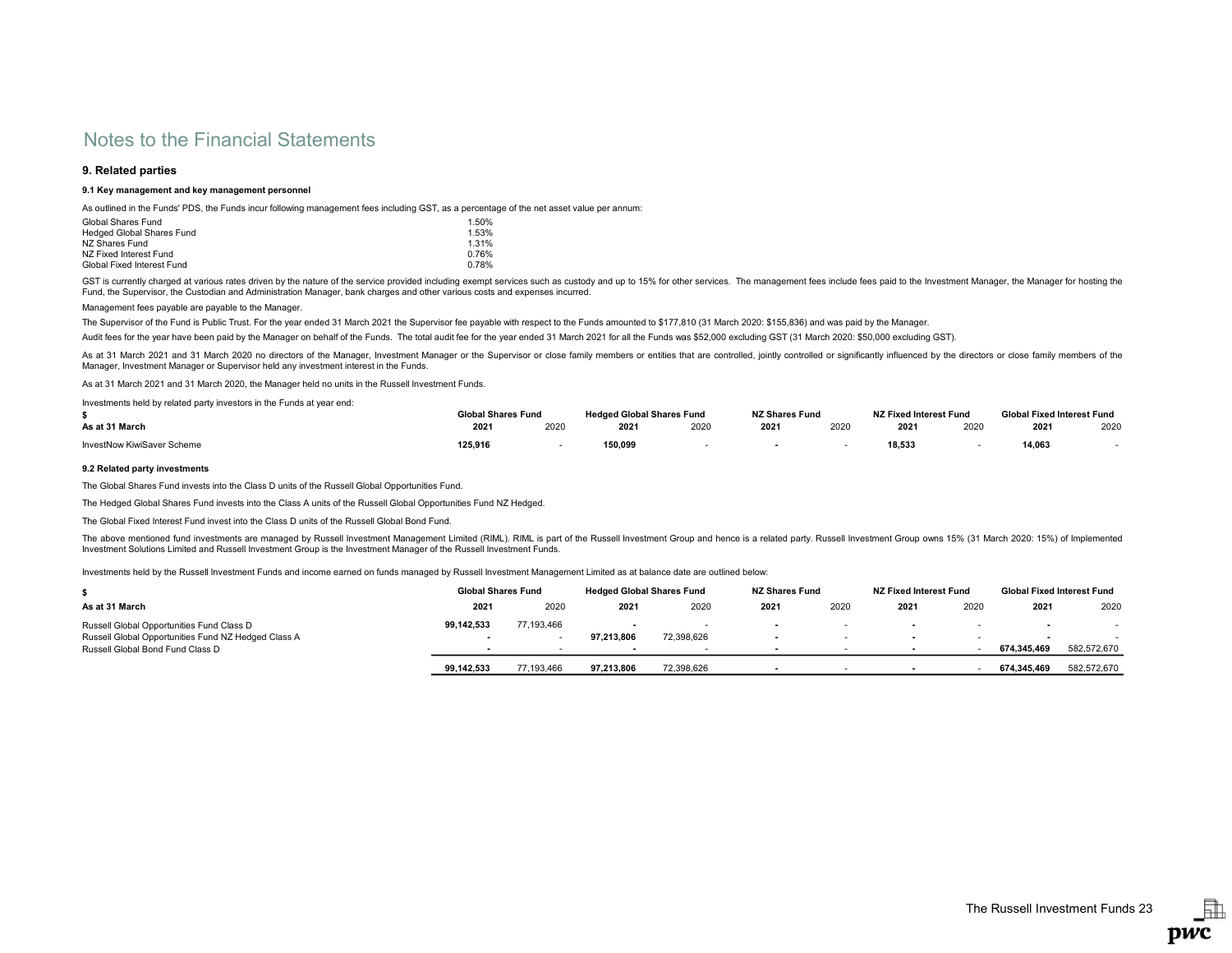## 9. Related parties (continued)

## 9.2 Related party investments (continued)

The total income and gains earned and losses suffered on the investments with related parties were:

| \$                                                                                  | <b>Global Shares Fund</b> |         | <b>Hedged Global Shares Fund</b> |              | <b>NZ Shares Fund</b> |         | <b>NZ Fixed Interest Fund</b> |           | <b>Global Fixed Interest Fund</b> |            |
|-------------------------------------------------------------------------------------|---------------------------|---------|----------------------------------|--------------|-----------------------|---------|-------------------------------|-----------|-----------------------------------|------------|
| As at 31 March                                                                      | 2021                      | 2020    | 2021                             | 2020         | 2021                  | 2020    | 2021                          | 2020      | 2021                              | 2020       |
| Russell Global Opportunities Fund Class D                                           | 27,286,589                | 289,237 |                                  |              |                       |         |                               |           |                                   |            |
| Russell Global Opportunities Fund NZ Hedged Class A                                 | $\overline{\phantom{a}}$  | ٠       | 38,385,467                       | (10,083,153) |                       | . .     | $\overline{\phantom{0}}$      |           |                                   |            |
| Russell Global Bond Fund Class D                                                    |                           | ۰       |                                  |              |                       |         |                               | $\sim$    | 35,497,449                        | 24,255,909 |
|                                                                                     | 27,286,589                | 289,237 | 38,385,467                       | (10,083,153) |                       |         |                               |           | 35,497,449                        | 24,255,909 |
| 10. Interest income/(expense)                                                       |                           |         |                                  |              |                       |         |                               |           |                                   |            |
| \$                                                                                  | <b>Global Shares Fund</b> |         | <b>Hedged Global Shares Fund</b> |              | <b>NZ Shares Fund</b> |         | NZ Fixed Interest Fund        |           | <b>Global Fixed Interest Fund</b> |            |
| For the year ended 31 March                                                         | 2021                      | 2020    | 2021                             | 2020         | 2021                  | 2020    | 2021                          | 2020      | 2021                              | 2020       |
| Interest income at amortised cost:<br>Margin accounts and cash and cash equivalents | 256                       | 1,071   | 258                              | 1,052        | 17,411                | 106,446 | 22,197                        | 41,129    | 1,210                             | 5,404      |
| Interest income at fair value through profit and loss:<br>Debt securities           | $\overline{\phantom{a}}$  | ٠       |                                  |              |                       | $\sim$  | 3,858,735                     | 2,082,977 |                                   |            |
| Interest rate swaps (net)                                                           |                           | ٠       | $\overline{\phantom{a}}$         |              |                       |         | (4, 244)                      | 10,517    | $\overline{\phantom{a}}$          |            |
| Total net interest income                                                           | 256                       | 1,071   | 258                              | 1,052        | 17,411                | 106,446 | 3,876,688                     | 2,134,623 | 1,210                             | 5,404      |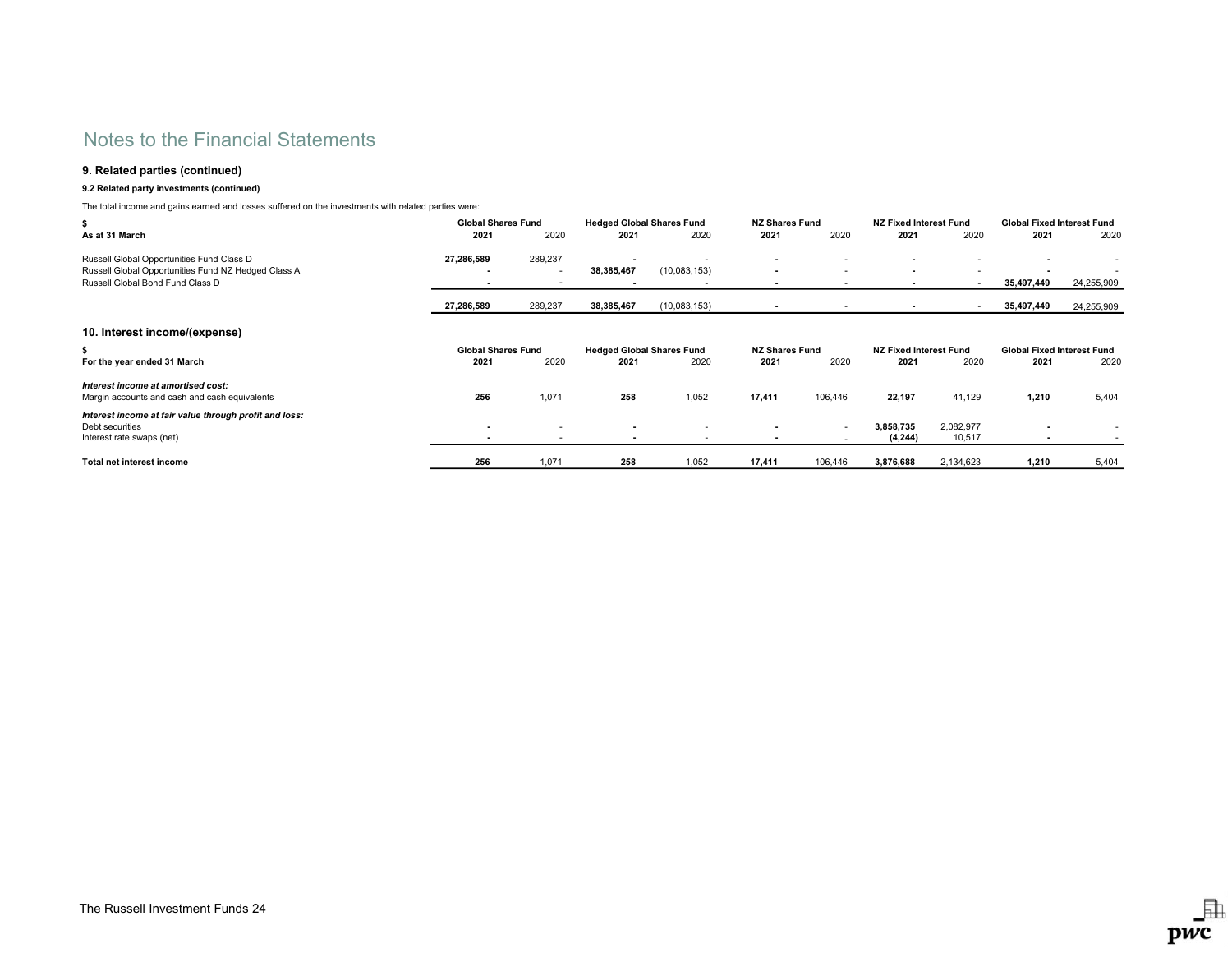## 11. Reconciliation of operating profit/(loss) to net cash outflow from operating activities

|                                                                                                                                                                                                                                         | <b>Global Shares Fund</b>    |                          | <b>Hedged Global Shares Fund</b> |                       | <b>NZ Shares Fund</b>                    |                                      | NZ Fixed Interest Fund           |                                | <b>Global Fixed Interest Fund</b> |                             |
|-----------------------------------------------------------------------------------------------------------------------------------------------------------------------------------------------------------------------------------------|------------------------------|--------------------------|----------------------------------|-----------------------|------------------------------------------|--------------------------------------|----------------------------------|--------------------------------|-----------------------------------|-----------------------------|
| For the year ended 31 March                                                                                                                                                                                                             | 2021                         | 2020                     | 2021                             | 2020                  | 2021                                     | 2020                                 | 2021                             | 2020                           | 2021                              | 2020                        |
| Operating profit/(loss)                                                                                                                                                                                                                 | 25,989,025                   | (852, 266)               | 37,075,672                       | (11, 217, 720)        | 57,330,101                               | (3,769,325)                          | (5,452,665)                      | 2,289,182                      | 30,826,074                        | 19,993,390                  |
| Adjustments for non-cash items<br>Net unrealised changes in the fair value of financial assets and liabilities<br>Net foreign currency gains or losses on cash and cash equivalents<br>Distributions received as units rather than cash | (14,692,428)<br>(13,092,010) | 5,281,925<br>(5,643,391) | (32,708,740)<br>(4, 449, 349)    | 9,880,535<br>(1, 374) | (46, 414, 477)<br>(7, 712)<br>(251, 174) | 25,618,532<br>(22, 313)<br>(818,076) | 8,290,449<br>(4, 164)            | 1,317,884<br>109               | 22,494,691<br>(57,614,788)        | 2,560,398<br>(24, 831, 977) |
|                                                                                                                                                                                                                                         | (27, 784, 438)               | (361, 466)               | (37, 158, 089)                   | 9,879,161             | (46, 673, 363)                           | 24,778,143                           | 8.286.285                        | 1,317,993                      | (35, 120, 097)                    | (22, 271, 579)              |
| Movements in working capital items<br>(Increase)/decrease in trade and other receivables<br>Increase/(decrease) in trade and other payables<br>(Increase)/decrease in margin accounts                                                   | 37,551                       | 9<br>17,203              | 36,984                           | 9<br>16,525           | 582,531<br>64,988                        | 195,714<br>14,736                    | (1,025,355)<br>94,196<br>158,933 | (71, 935)<br>13,896<br>146,403 | 65,849                            | (29, 982)<br>66,166         |
| (Increase)/decrease in net cost of investments                                                                                                                                                                                          | 5,882,850                    | (6,397,770)              | 12,242,909                       | (12, 196, 007)        | (25, 419, 376)                           | (12, 230, 620)                       | (127,748,974)                    | (7,466,720)                    | (42, 882, 352)                    | (70, 169, 328)              |
|                                                                                                                                                                                                                                         | 5,920,401                    | (6,380,558)              | 12,279,893                       | (12, 179, 473)        | (24, 771, 857)                           | (12,020,170)                         | (128, 521, 200)                  | (7, 378, 356)                  | (42, 816, 503)                    | (70, 133, 144)              |
|                                                                                                                                                                                                                                         | (21, 864, 037)               | (6,742,024)              | (24, 878, 196)                   | (2,300,312)           | (71, 445, 220)                           | 12,757,973                           | (120, 234, 915)                  | (6,060,363)                    | (77, 936, 600)                    | (92, 404, 723)              |
| Net cash (outflow)/inflow from operating activities                                                                                                                                                                                     | 4,124,988                    | (7,594,290)              | 12,197,476                       | (13,518,032)          | (14,115,119)                             | 8,988,648                            | (125.687.580)                    | (3,771,181)                    | (47.110.526)                      | (72, 411, 333)              |

## 12. Assets and liabilities not carried at fair value but for which fair value is disclosed

All financial assets and liabilities not measured at fair value through profit or loss are carried at amortised cost and their carrying values are a reasonable approximation of fair value.

Cash and cash equivalents (including the margin account) referred to in Note 8 include cash on hand, deposits held with banks and brokers and other short-term investments in an active market.

Outstanding settlements represent the contractual amount due by the Funds for settlement of trades.

## 13. Commitments and contingent liabilities

There are no material commitments or contingencies as at 31 March 2021 (31 March 2020: none).

## 14. Events occurring after balance date

There have been no significant events that have occurred since balance date which would impact on the financial position of the Fund disclosed in the Statement of Financial Position as at 31 March 2021 or on the results an ended on that date.

虛 pwc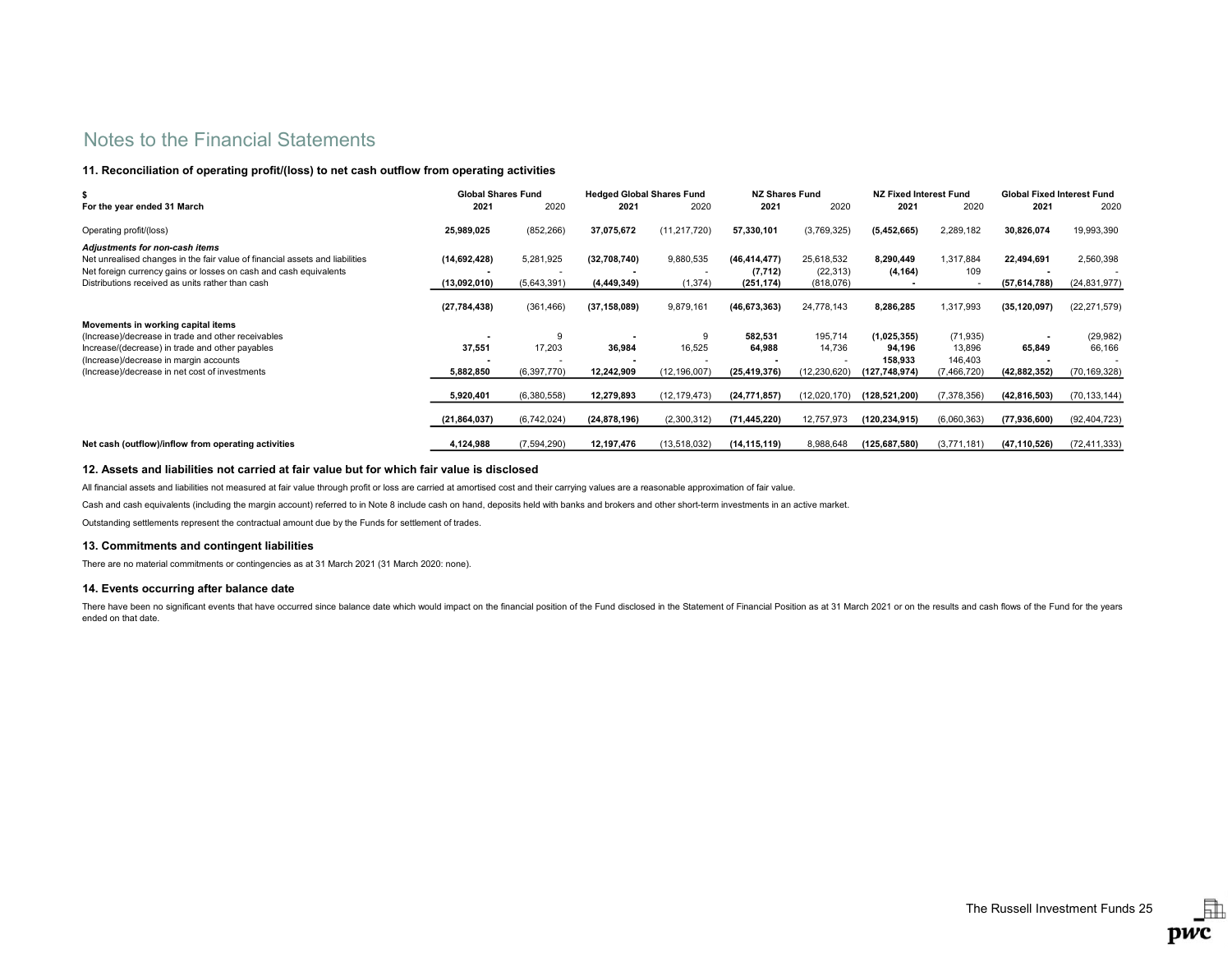

# Independent auditor's report

To the unitholders of Russell Investment Funds which comprise:

Russell Investments Global Shares Fund Russell Investments Hedged Global Shares Fund Russell Investments NZ Shares Fund Russell Investments NZ Fixed Interest Fund Russell Investments Global Fixed Interest Fund (Collectively referred to as the Funds)

## **Our opinion**

In our opinion, the accompanying financial statements of the Funds, present fairly, in all material respects, the financial position of the Funds as at 31 March 2021, their financial performance and their cash flows for the year then ended in accordance with New Zealand Equivalents to International Financial Reporting Standards (NZ IFRS) and International Financial Reporting Standards (IFRS).

## **What we have audited**

The Funds' financial statements comprise:

- the statements of financial position as at 31 March 2021;
- the statements of comprehensive income for the year then ended;
- the statements of changes in net assets attributable to unitholders for the year then ended;
- the statements of cash flows for the year then ended; and
- the notes to the financial statements, which include significant accounting policies and other explanatory information.

## **Basis for opinion**

We conducted our audit in accordance with International Standards on Auditing (New Zealand) (ISAs (NZ)) and International Standards on Auditing (ISAs). Our responsibilities under those standards are further described in the Auditor's responsibilities for the audit of the financial statements section of our report.

We believe that the audit evidence we have obtained is sufficient and appropriate to provide a basis for our opinion.

## **Independence**

We are independent of the Funds in accordance with Professional and Ethical Standard 1 International Code of Ethics for Assurance Practitioners (including International Independence Standards) (New Zealand) (PES 1) issued by the New Zealand Auditing and Assurance Standards Board and the International Code of Ethics for Professional Accountants (including International Independence Standards) issued by the International Ethics Standards Board for Accountants (IESBA Code), and we have fulfilled our other ethical responsibilities in accordance with these requirements.

We have provided the following services to Implemented Investment Solutions Limited (the Manager): agreed upon procedures on the net tangible assets calculation, controls assurance reporting, registry compliance assurance reporting and the audit of the financial statements of the Manager and other funds managed by the Manager. Subject to certain restrictions, employees of the firm may invest in the Funds on normal market terms. These services and relationships have not impaired our independence as auditor of the Funds. Other than in our capacity as auditor, we have no other relationships with, or interests in, the Funds.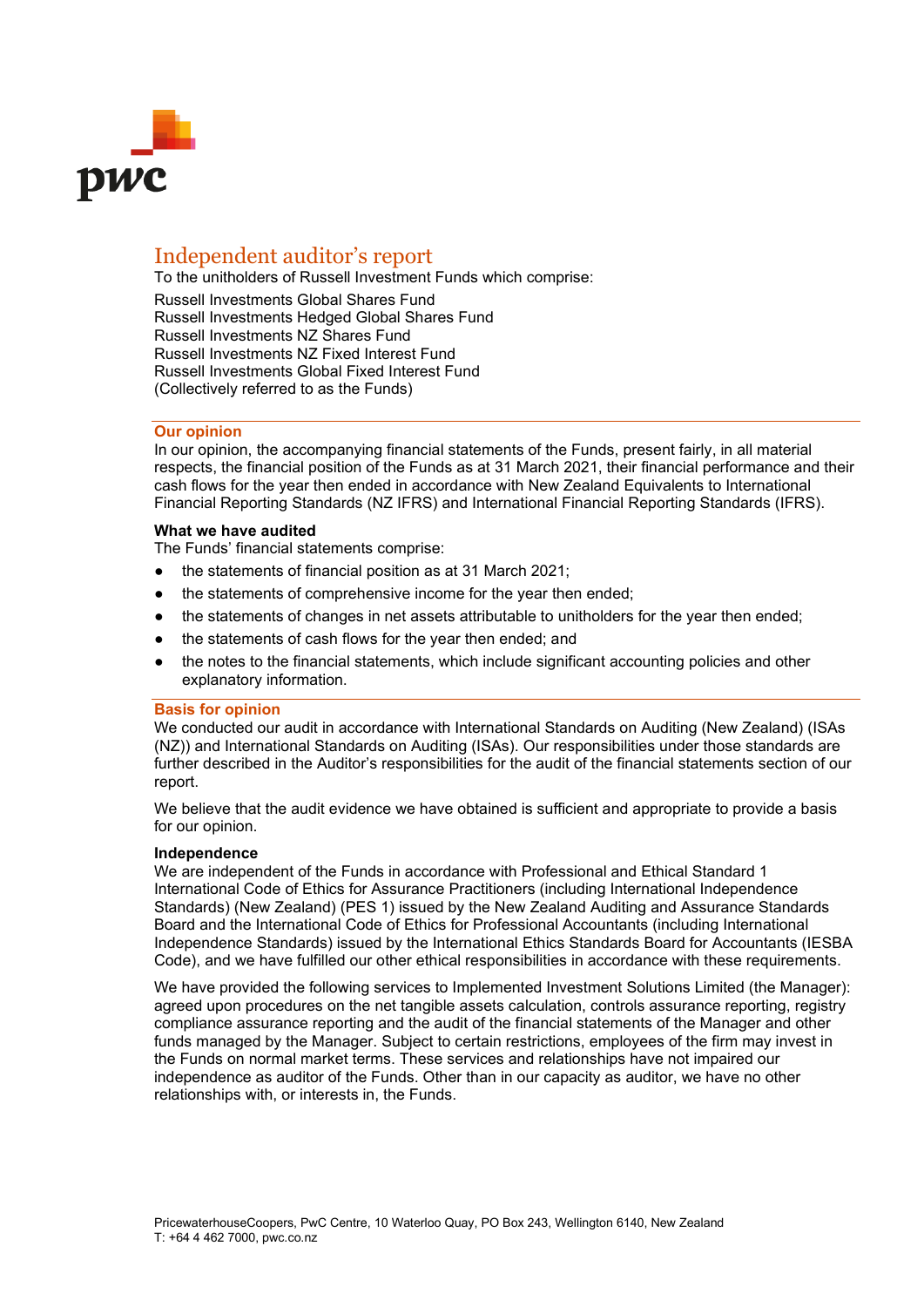

## **Key audit matters**

Key audit matters are those matters that, in our professional judgement, were of most significance in our audit of the financial statements of the current year. We have one key audit matter: Valuation and existence of financial assets and financial liabilities at fair value through profit or loss. This matter was addressed in the context of our audit of the financial statements as a whole, and in forming our opinion thereon, and we do not provide a separate opinion on this matter.

## **Valuation and existence of financial assets and financial liabilities at fair value through profit or loss**

Refer to notes 5.3, 6 and 7 to the financial statements for disclosures of financial assets and financial liabilities at fair value through profit or loss (financial instruments).

This was an area of focus for our audit as it represents the majority of the net assets attributable to unitholders of the Funds.

The fair value of the financial instruments traded in active markets are based on quoted market prices at 31 March 2021 and are categorised as level 1 in the fair value hierarchy.

The fair value of the financial instruments that are not traded in an active market are determined using valuation techniques. The valuation technique depends on the underlying asset or liability and includes assumptions that are based on market conditions existing at 31 March 2021. Financial instruments with inputs to the valuation that are observable either directly or indirectly are categorised as level 2 in the fair value hierarchy. Where inputs are not observable the financial instrument is categorised as level 3 in the fair value hierarchy.

The Funds' level 2 financial instruments include (where applicable) fixed interest securities, floating rate notes, mortgage backed securities, forward foreign exchange contracts and interest rate swaps, and investments in unlisted funds.

The fair value of the unlisted funds is based on the redemption price established by the investment fund manager. In assessing the

## **Description of the key audit matter How our audit addressed the key audit matter**

We assessed the processes employed by the Manager, for recording and valuing the financial instruments including the relevant controls operated by third party service organisations. The third party service organisations include the Administrator and the Custodian. Our assessment of the business processes included obtaining the internal control reports over custody and investment accounting provided by third party service organisations. We evaluated the evidence provided by the internal controls reports over the design and operating effectiveness of the key controls operated by the third party service organisations for the year.

## **Valuation**

For all investments where quoted market prices in an active market were available, we agreed the last market price at 31 March 2021 and the exchange rate of Australian dollars used to translate to New Zealand dollars to independent third party pricing sources.

We used our own valuation experts to test the fair value of fixed interest securities, floating rate notes and mortgage backed securities using independent valuation models and reconciled inputs used to independent sources and available market data.

For investments in forward foreign exchange contracts and interest rate swaps, we agreed the observable inputs to third party pricing sources and used our own valuation experts to test the fair value using independent valuation models.

For investments in unlisted funds, we agreed the redemption price at 31 March 2021 to the confirmation provided by the investment fund manager. We evaluated the redemption price represents fair value by, where applicable:

● comparing the redemption price at 31 March 2021 to recent transactions to support the fair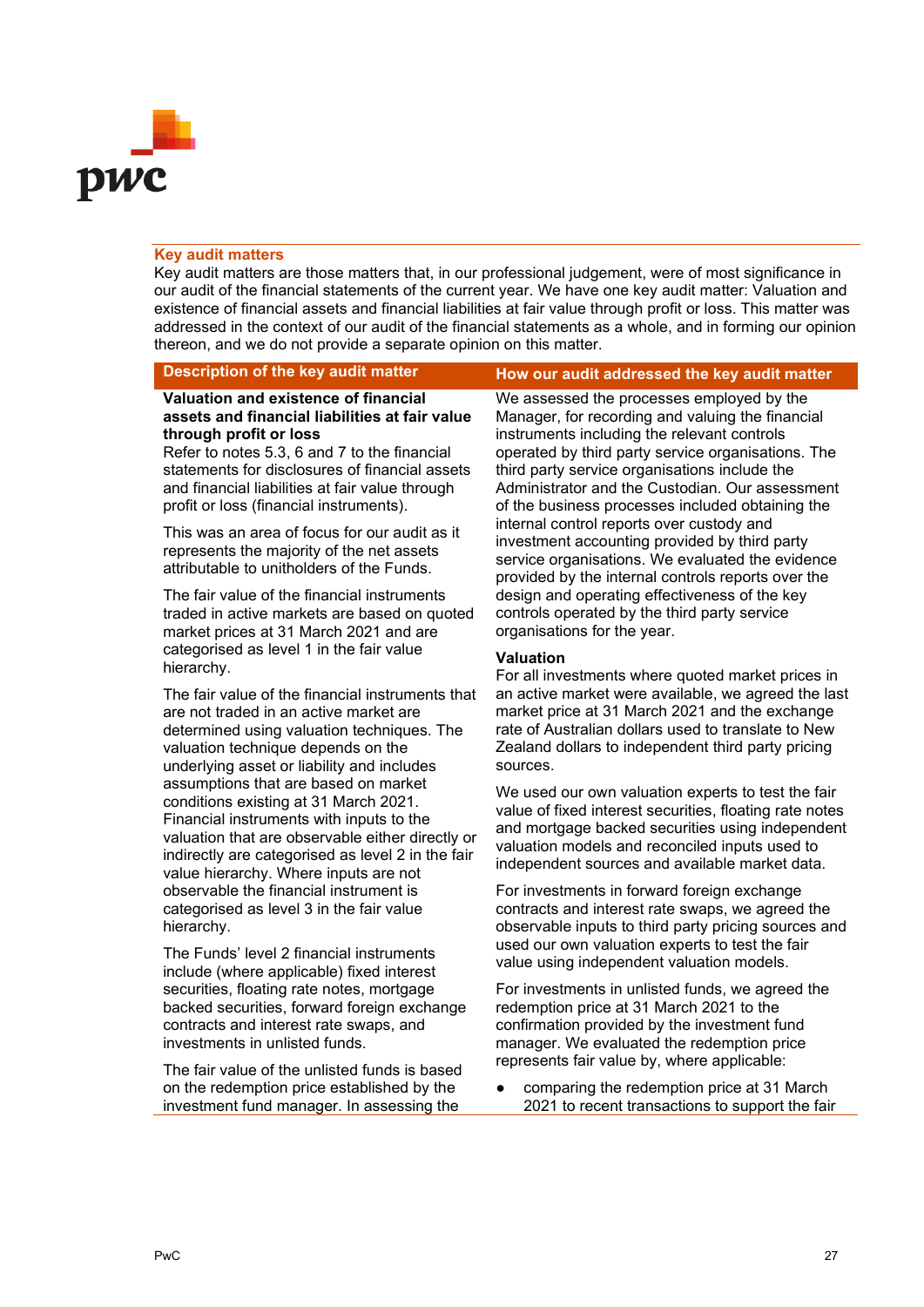

fair value, the Manager uses information provided by the investment fund manager.

Where the markets are inactive or where a quoted market price or observable input is not available, the fair value is determined by using valuation techniques.

The Russell Investments NZ Fixed Interest Fund has \$945,572 (0.46% of net assets) of financial instruments where there are no observable inputs to the valuation. The fair values of these level 3 financial instruments are based on valuation methods and techniques using assumptions relevant to the underlying security.

When the market prices are quoted in Australian dollars, these are translated to New Zealand dollars using the exchange rate at 31 March 2021.

Holdings of all financial instruments are either held by the Custodian on behalf of the Funds or entered into with counterparties.

## **Description of the key audit matter How our audit addressed the key audit matter**

value of the investments at fair value through profit or loss;

- comparing the Net Asset Value per unit calculated based on the latest audited financial statements of the underlying unlisted fund to the published unit price on that date to provide evidence on reliability of unit pricing; and
- assessing whether the fair value of underlying assets and liabilities of the unlisted funds are primarily determined through observable market data.

For the level 3 financial instruments we used our own valuation experts to test the fair value using an independent valuation model.

## **Existence**

We obtained confirmation from the Custodian and counterparties of the holdings of all of the financial instruments held by the Funds as at 31 March 2021.

| <b>Overview</b>    |                                                                                                                                                                                                                                                                                      |
|--------------------|--------------------------------------------------------------------------------------------------------------------------------------------------------------------------------------------------------------------------------------------------------------------------------------|
| <b>Materiality</b> | Our materiality for each Fund is calculated based on approximately<br>1% of the net assets attributable to unitholders for each Fund.                                                                                                                                                |
|                    | We chose net assets as the benchmark because, in our view, the<br>objective of the Funds is to provide unitholders with a total return on<br>the Funds' net assets, taking into account both capital and income<br>returns.                                                          |
| Key audit matters  | As reported above, because of the significance of the financial<br>instruments to the financial statements, we have determined that<br>there is one key audit matter: valuation and existence of financial<br>assets and financial liabilities at fair value through profit or loss. |

As part of designing our audit, we determined materiality and assessed the risks of material misstatement in the financial statements. In particular, we considered where management made subjective judgements; for example, in respect of significant accounting estimates that involved making assumptions and considering future events that are inherently uncertain. As in all of our audits, we also addressed the risk of management override of internal controls, including among other matters, consideration of whether there was evidence of bias that represented a risk of material misstatement due to fraud.

## **Our audit approach**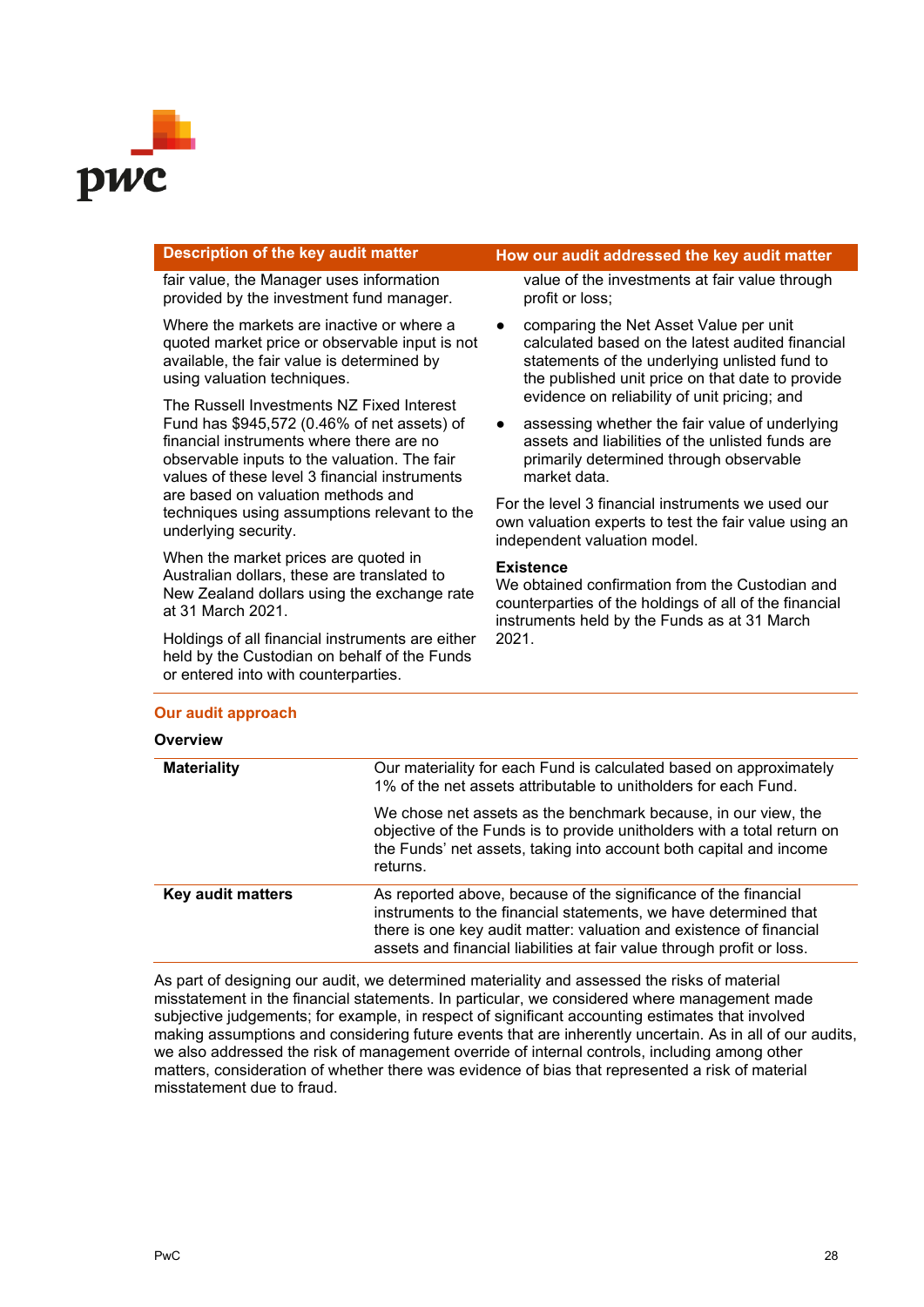

## **Materiality**

The scope of our audit was influenced by our application of materiality. An audit is designed to obtain reasonable assurance about whether the financial statements are free from material misstatement. Misstatements may arise due to fraud or error. They are considered material if, individually or in aggregate, they could reasonably be expected to influence the economic decisions of users taken on the basis of the financial statements.

Based on our professional judgement, we determined certain quantitative thresholds for materiality, including the overall materiality for the financial statements of each Fund as a whole as set out above. These, together with qualitative considerations, helped us to determine the scope of our audit, the nature, timing and extent of our audit procedures and to evaluate the effect of misstatements, both individually and in aggregate, on the financial statements of each Fund as a whole.

## **How we tailored our audit scope**

We tailored the scope of our audit in order to perform sufficient work to enable us to provide an opinion on the financial statements of each Fund as a whole, taking into account the structure of each Fund, the Funds' investments and the accounting and registry processes and controls.

The Manager is responsible for the governance and control activities of the Funds. The Funds' investments are held by a Custodian. The Manager has outsourced investment accounting (Administrator) and registry services (Registrar) to a third party service organisation.

In completing our audit, we performed relevant audit procedures over the control environment of the Manager, the Custodian, the Administrator and the Registrar to support our audit conclusions.

## **Other information**

The Manager is responsible for the other information. The other information comprises the information included in the annual report, but does not include the financial statements and our auditor's report thereon.

Our opinion on the financial statements does not cover the other information and we do not express any form of audit opinion or assurance conclusion thereon.

In connection with our audit of the financial statements, our responsibility is to read the other information and, in doing so, consider whether the other information is materially inconsistent with the financial statements or our knowledge obtained in the audit, or otherwise appears to be materially misstated. If, based on the work we have performed on the other information that we obtained prior to the date of this auditor's report, we conclude that there is a material misstatement of this other information, we are required to report that fact. We have nothing to report in this regard.

## **Responsibilities of the Manager for the financial statements**

The Manager is responsible for the preparation and fair presentation of the financial statements in accordance with NZ IFRS and IFRS, and for such internal control as the Manager determines is necessary to enable the preparation of financial statements that are free from material misstatement, whether due to fraud or error.

In preparing the financial statements, the Manager is responsible for assessing each Fund's ability to continue as a going concern, disclosing, as applicable, matters related to going concern and using the going concern basis of accounting unless the Manager either intends to liquidate a Fund or to cease operations, or has no realistic alternative but to do so.

## **Auditor's responsibilities for the audit of the financial statements**

Our objectives are to obtain reasonable assurance about whether the financial statements, as a whole, are free from material misstatement, whether due to fraud or error, and to issue an auditor's report that includes our opinion. Reasonable assurance is a high level of assurance, but is not a